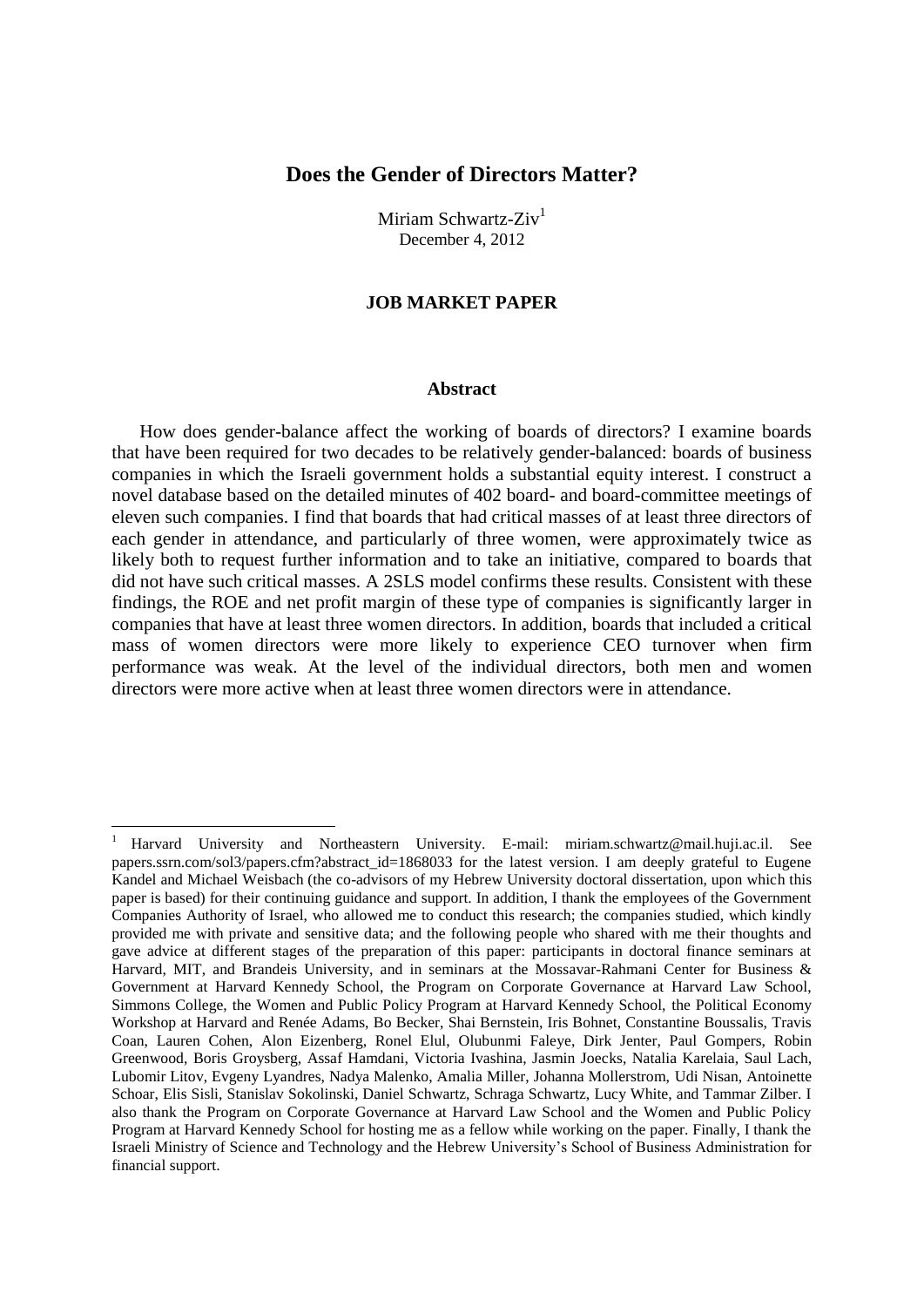## **1. Introduction**

There has been a longstanding interest in the makeup of boards of directors, both in the academic literature and in the popular press. Lately, board diversity, and particularly the gender of directors has been a topic of much attention, since there is a recent movement to impose diversity requirements on boards. In the United States, the Securities Exchange Commission requires that companies disclose whether they have a diversity policy, and how it applies to board recruitment practices (Regulation S-K, Item 407(c)). Several European countries – including Norway, France, Spain, and Italy, have already legislated laws enforcing gender quotas. Furthermore, Dr. Viviane Reding, the Vice President of the European Commission, has recently attempted, but not succeeded, to promote legislation enforcing gender quotas in *all* European countries (Wall Street Journal, Oct. 23, 2012).

Nevertheless, it remains unclear whether gender diversity has a meaningful impact upon board and firm performance, and how such impact might be measured. The common empirical strategy for examining the associations between the (gender) composition of boards and board performance is analyzing the associations between the former and financial performance. Rhode and Packel (2010) survey more than two dozen studies examining the association between the gender composition of boards and financial performance, and conclude that no robust and consistent relation has been documented between these two variables. Furthermore, as emphasized by Hermalin and Weisbach (2003), board composition is jointly determined with firm performance, so it is problematic to draw inferences from the associations between financial performance and board composition. Hermalin and Weisbach argue that rather than looking at the impact of boards on a firm's overall financial performance, it is better to understand the impact of board composition by considering how it affects the actions the board or the firm takes, given the board composition at the time an action is taken.

Most "action-based" studies which examine the actions boards take, rely on publicly available information, and consequently usually study only a narrow set of observable actions. Such actions include the decision to replace a CEO, to adopt a poison pill, or to acquire another company. However, boards take many actions in each meeting that are unobservable to outsiders, but are recorded in the board minutes. In this paper I analyze detailed minutes, which are quasi-transcripts, of the board and board-committee meetings of eleven companies in which the Israeli government holds a substantial equity interest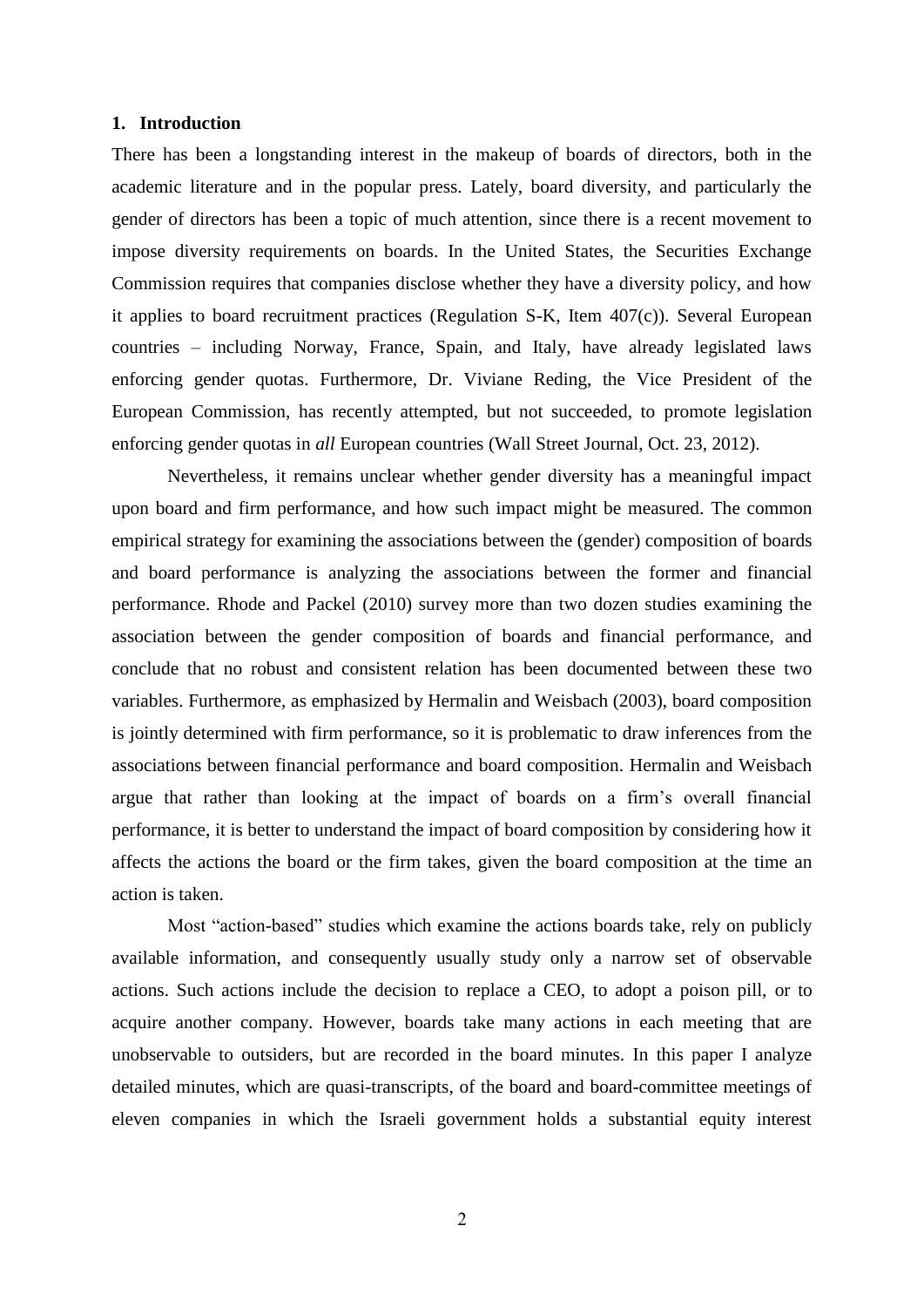(Government Business Companies, or GBCs,). These companies are for-profit companies and are explicitly required by law to maximize their profits.<sup>2</sup> For each company, minutes for one year in the period 2007-2009 are examined – altogether 155 board meetings and 247 meetings of board-committees. These minutes document the details of the meetings, including the statements made by every participant in each meeting. Altogether, 2,459 issues were discussed in these meetings.<sup>3</sup>

I use this database to evaluate the extent to which the gender of a board affects its actions. These data are ideal for understanding the effect of gender on board dynamics for at least three reasons. First, unlike studies based on publicly available information, I can observe the actions of directors at their meetings, most of which are unobservable to outsiders.<sup>4</sup> Second, because I know the attendance at every board meeting and which actions were taken at each one, I can control for firm-level characteristics by using *within-firm* variation across meetings. Third, these companies have boards that are relatively genderbalanced, containing roughly 37% women, and have included a large proportion of women for almost two decades. This diversity is different from most boards of directors, since with a few exceptions such as the Scandinavian countries, most countries' boards, including those in the United States, include on average only 5%-16% women directors (Catalyst, 2012). Such boards are ill-suited to study the effects of diversity beyond very low levels of female participation.

As a point of departure I take the hypothesis offered by Shrader et al. (1997), Rosener (1995), and Kramer et al. (2007): In board meetings, a critical mass of three women directors (which constitutes approximately a third of the board) will catalyze board activeness/performance. This argument is based on the critical-mass theory introduced by Kanter (1977), who argues that only when women comprise at least 35% of a team, thereby creating more gender-balanced teams, gender diversity will enhance team performance. I examine empirically whether the existence of a critical mass of three women directors, and also one of three men directors, indeed catalyzes board activity, and whether it is related to financial performance. Although the critical mass argument emphasizes the importance of a critical mass of women, I choose to address the impact of a critical mass of *both* genders, to

1

 $2$  In addition, as will be detailed, the characteristics of men and women GBC directors are similar to those of directors in other countries.

 $3$  See Schwartz-Ziv and Weisbach (2012) on the board dynamics documented in this database.

<sup>&</sup>lt;sup>4</sup> Most likely, it would not be possible to observe the actions each director took on the basis of minutes of American companies, for the latter rarely detail the board's discussions.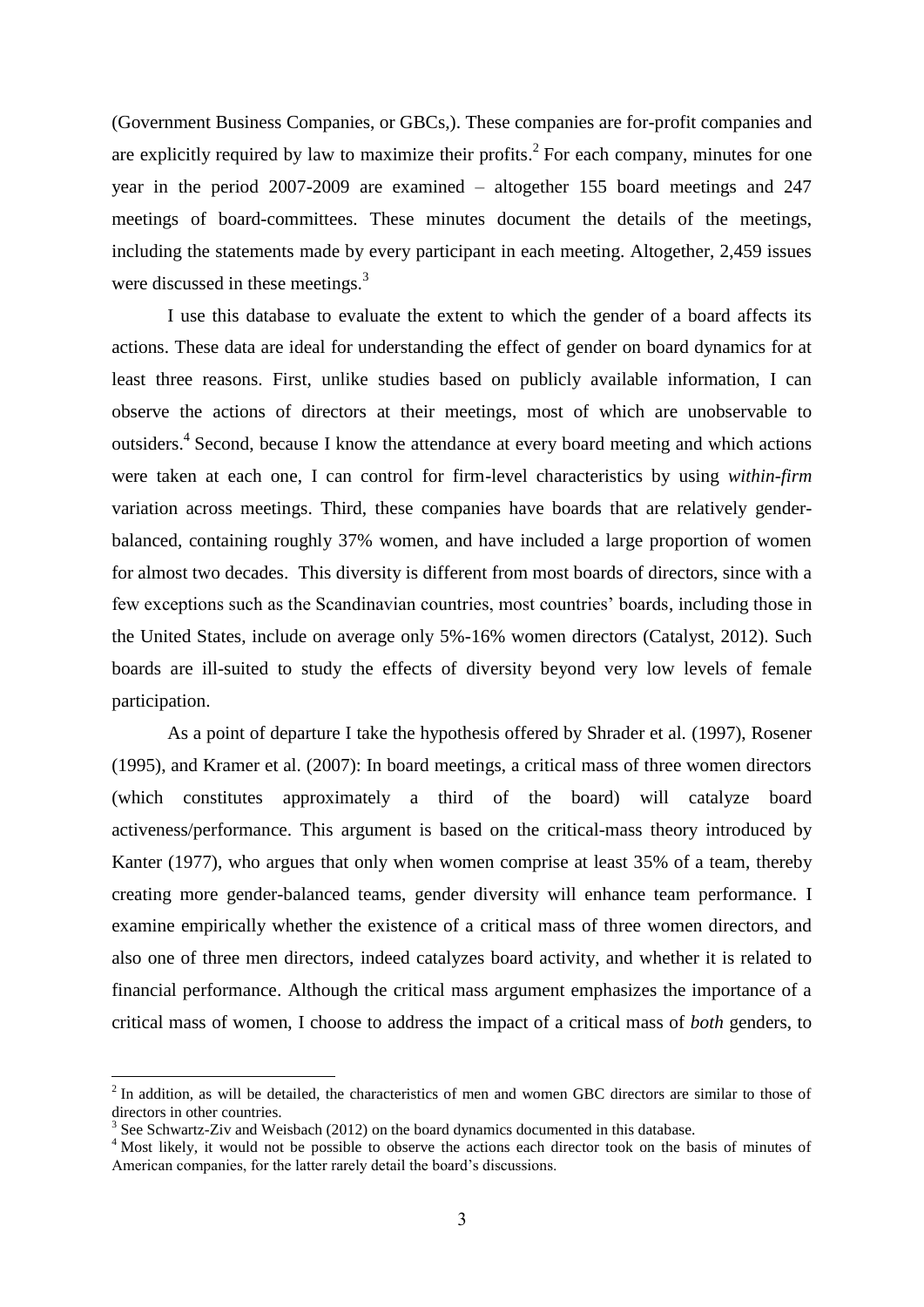understand to the extent possible given the variation in the data, whether the critical-mass effect applies to both genders.

I capture board activeness using two variables: based on the minutes-data, I document for each of the 2459 issues discussed whether the board (1) requested to receive further information or an update and (2) whether it took an initiative, such as proposing which action should be taken. These two actions document the extent boards are involved in monitoring on the one hand (as measured by the first variable), and being involved in managing the company on the other (as measured by the second variable). First, I examine how the gender composition of the directors in attendance impacts upon the likelihood that a board will take each of these actions. The empirical results indicate that boards are most active when they are relatively gender-balanced – when at least three men and three women directors are in attendance, a situation I term a "dual-critical mass". Boards with such a dual-critical mass were found, in comparison to boards without one, to be approximately twice as likely to request further information or an update, and also to take an initiative. These results are driven more strongly by the presence of a critical mass of women directors.

To address the possible concern that non-random attendance is driving these results (i.e., that one of the genders is likely to attend meetings especially when high/low activeness is expected to be required), I use instrumental variables (IVs) to assess the likelihood that men and women directors attend a particular meeting in which a particular issue is discussed. Specifically, I use two IVs that document the number of women directors, and the number of men directors that had at least one board-committee committee scheduled on the same day a particular board meeting took place, at which a particular issue was discussed. These instruments exploit the reality that GBC directors have a higher incentive to attend meetings on days when they have additional committees, for the compensation GBC directors receive depends only on the number of meetings they attend. Furthermore, the meetings are in the vast majority of cases scheduled months in advance, while the agenda for each meeting is set one to three weeks prior to each meeting. Hence, the IVs have no direct effect on the likelihood that boards will take an action (i.e., request to receive an update or take an initiative). When using these IVs, the finding that boards are most active when they are gender-balanced, holds.

The natural question that arises from these findings is: How does the gendercomposition of boards relate to firm performance? To address this question I examine the relation between the gender composition of the GBC boards and financial performance. I examine a panel data of the universe of the 34 GBCs for the years 1997-2009, which once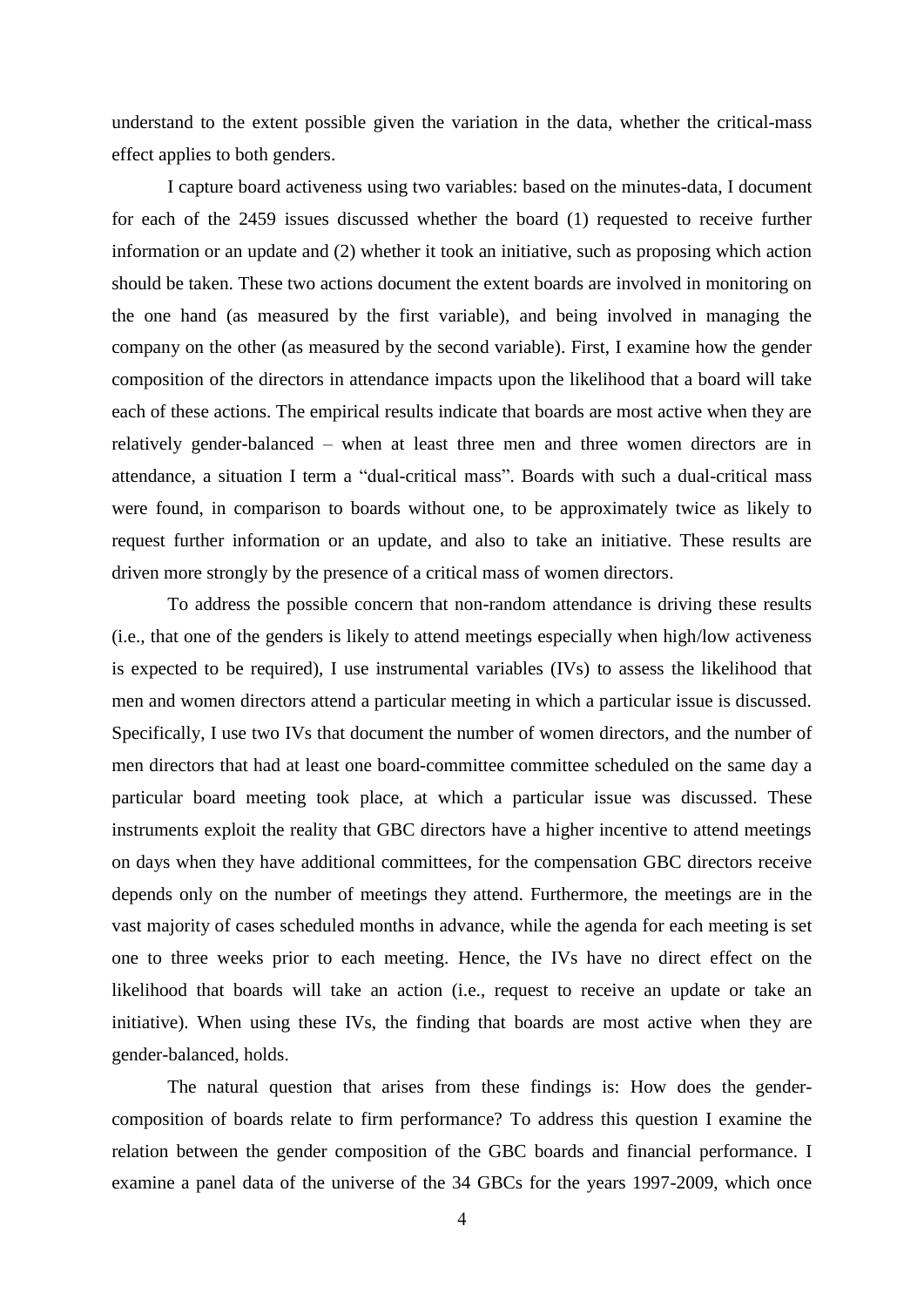again, pertains to boards that are more gender-balanced than most other boards. Consistent with the abovementioned findings pertaining to women directors, ROE and net profit margins are found to be significantly larger in companies that have at least three women directors. Taken together with the abovementioned findings pertaining to the work of boards below the surface, which document a *causal* relation in the same direction, the findings pertaining to financial performance seem to indicate that gender diversity *leads* to enhanced financial performance (rather than it being only associated with it).

The abovementioned findings documenting the impact of a critical mass of a certain gender raise the question whether the patterns documented also prevail on the level of the individual woman and/ or man director. I examine how critical masses of men and women directors impact upon the likelihood that an individual man or woman director take an action (i.e., that he or she request an update or take an initiative). The likelihood that each gender of directors take an action is adjusted using the Horvitz–Thompson estimator. This estimator adjusts for the fact that usually women directors constituted a smaller fraction of all attending directors, and therefore, all else equal, the likelihood that an action is taken by a woman director is smaller than the likelihood that an action is taken by a man director. I find that on the level of the individual director, the presence of a critical mass of women directors increases the likelihood that both a man and a woman director take an action.

To understand whether the gender of directors plays a role in times the board is particularly needed, I examine periods during which companies are between CEOs, when they are in the process of replacing their CEO ("gap periods"). First, I examine the impact of the gender of directors above the surface, i.e., on the likelihood that CEO turnover occur. I analyze the panel data-set of 34 GBCs for the years 1997-2009. I find that firms with weak financial performance, which *also* have boards that include a critical mass of at least three women directors, are more likely to replace their CEOs. I then examine the impact of gender beneath the surface during gap periods, using the minutes-data. Once again, during gap periods boards are found to be particularly active if a critical mass of women directors is in attendance. In addition, the women directors are found to be particularly active during these gap periods.

I also explore whether women and men directors have propensities to be active concerning different types of tasks, specifically, concerning issues that tend to be supervisory as opposed to managerial issues. Because both men and women directors may not be appointed to the (type of) committees they request to be appointed, I examine separately the actions taken by each gender of directors in board-committee meetings versus board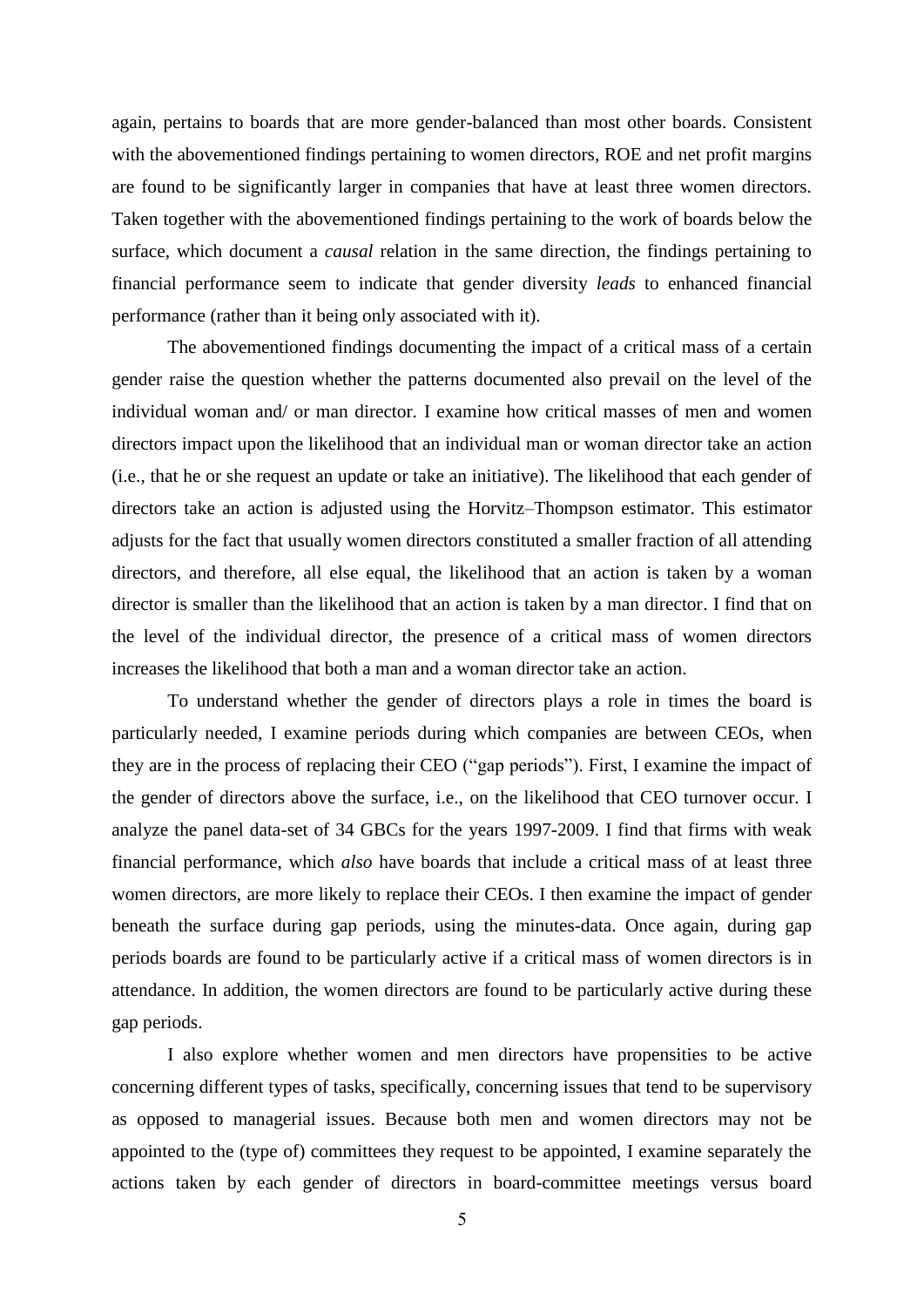meetings. Both in board-committee meetings and in board meetings, relative to men directors, women directors were found to take more frequently actions pertaining to supervisory issues. The flip side of this finding is that men directors were significantly more likely to take actions pertaining to managerial issues.

Last, I examine if gender plays a role with respect to communication. I find that in board-committee meetings, the larger the percentage of women directors in attendance, the longer the discussions – a finding which implies that women directors increase communication, particularly in small teams.

Taken together, the findings of this study stress that gender-balanced boards are more active, and have a more diverse set of skills.

## **2. The Impact of the Gender of Directors – What Do We Know?**

The most common approach in finance literature to generating an understanding of the impact of board composition on board performance, and ultimately on firm performance, is to examine the association between board composition and firm performance. However this approach is plagued with endogeneity,<sup>5</sup> and has also failed to document consistent findings on the relationship between gender and financial performance. Rhode and Packel (2010), who provide a comprehensive survey of more than two dozen empirical studies that examine that question, conclude that such a relationship has not been convincingly established.<sup>6</sup>

Specifically, some studies find a positive association between the percentage of women directors and financial performance (e.g. Carter et al., 2003; Erhardt et al., 2003; and Farrel and Hersh, 2005), some find no relationship (e.g., Shrader et. al, 1997), and others have documented a negative one (e.g., Adams and Ferreira, 2009). Thus, studies of this type have not provided a conclusive answer as to whether increasing the number/ proportion of women directors is beneficial. However, all the studies just mentioned, and most other studies of this kind, examine boards that had on average less than 10% women directors. These nongender-balanced boards may not reflect the impact of gender in more gender-balanced boards.

<sup>&</sup>lt;sup>5</sup> For example, if a positive association between the fraction of women directors and firm performance is documented, this could be interpreted as an indication that women enhance firm performance. However, it is also possible to argue that firms with strong firm performance have the luxury of being able to appoint more women directors (who may be less competent), so as to avoid public pressure to hire women directors, as Facebook recently faced, which led to the appointment of Sheryl Sandberg (Bloomberg, 2012).

<sup>&</sup>lt;sup>6</sup> Similarly, also with respect to insiders versus outsiders, as Hermalin and Weisbach (2003) and Dalton et al. (1998) stress, studies have not documented a significant and consistent relationship between the proportion of outside directors and firm performance.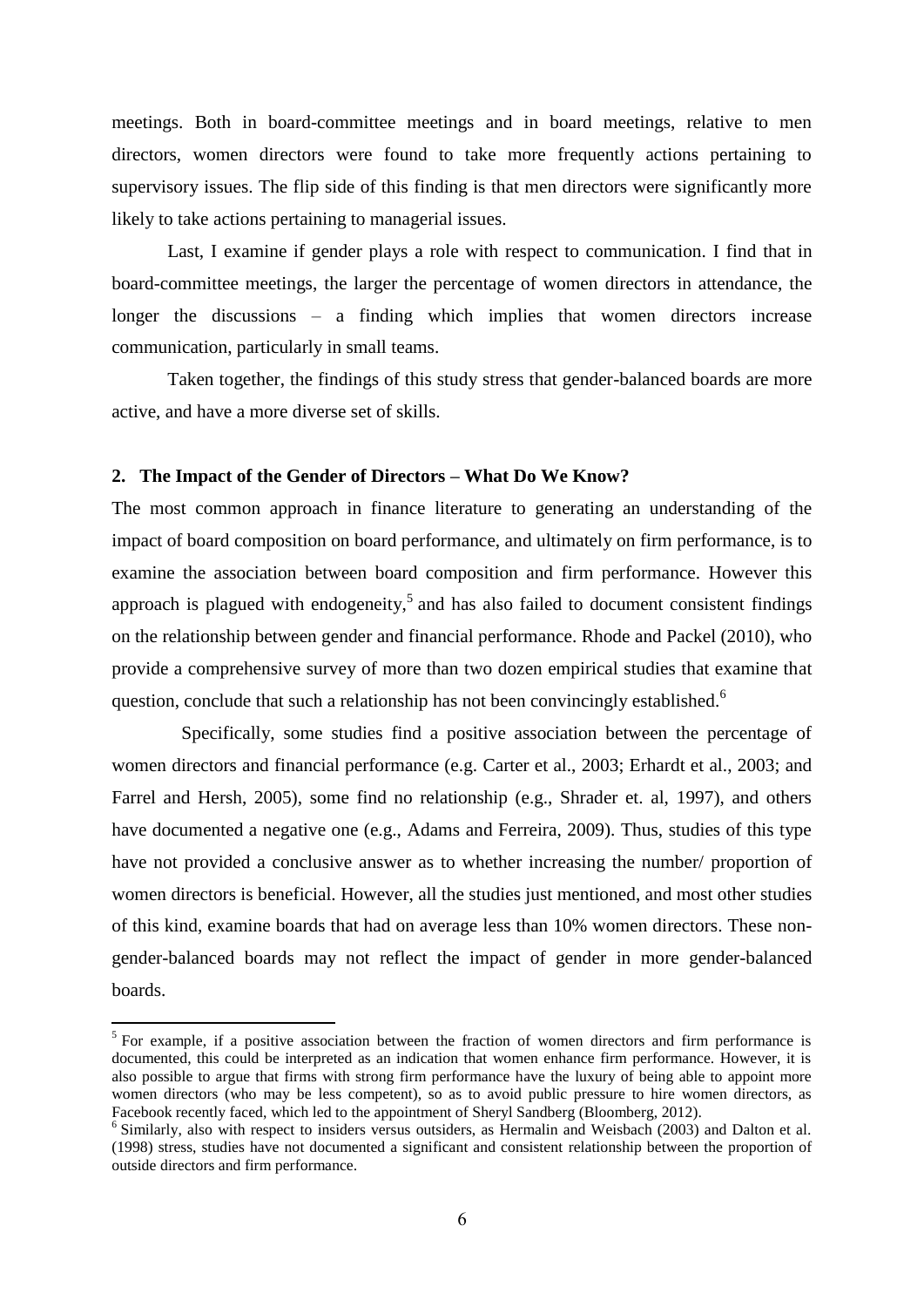Matsa and Miller (2011) and Ahern and Dittmar (2012) investigate how a change in Norwegian legislation, which required that beginning in 2007 at least 40% of the directors of Norwegian firms be women, impacted upon the performance of these firms. Matsa and Miller (2011) found a decrease in their profitability, and Ahern and Dittmar (2012) found, similarly, a decrease in their value. However, these studies examine boards that became genderbalanced at one fell swoop, immediately upon the change in legislation. Consequently, they do not study a steady state in which the demand and supply for women directors is in equilibrium. For as these studies demonstrate, the sudden demand for female directors had a simultaneous side-effect: the new female board-members appointed were younger and less experienced than the men and the women directors that were already serving on the boards of the Norwegian firms. Hence, the decline in firm performance was not necessarily caused by the rise in the percentage of women directors; rather, it may well have been caused by the rise in the percentage of young and inexperienced directors. Accordingly, research on "steady state" boards that have not experienced a recent market shock in the demand and supply of the directors of the minority gender may be beneficial.

Boards are teams that conduct different types of complex tasks that require coordination among the team members. For this reason, the literature on the impact of gender on the working of teams may shed light on the impact of the gender of directors on their team work. Bear and Woolley (2011) review the literature on the impact of the gender of team members, and conclude that "recent evidence strongly suggests that team collaboration is greatly improved by the presence of women in the group". In an experiment conducted by Woolley et al. (2010), gender-balanced teams outperformed non-gender-balanced teams in complex tasks they were required to perform. Hoogendoorn et al. (2011) and Apesteguia et al. (2011) conducted experiments in which teams comprised of different proportions of male and female MBA students compete in maximizing their team's/ "firm's" wealth. Both studies find evidence implying that gender balanced-teams outperform non-gender-balanced teams. Similarly, Allmendinger and Hackman (1995) examine how the gender of the players in orchestras affected their functioning. They find that when women comprise roughly at least a third the orchestra, both men and women players were *more* satisfied with the orchestra's functioning.

Indeed, Kanter (1977), who introduced the critical mass theory, argues that in skewed groups, in which women comprise only a marginal fraction of a team, they will only serve as "tokens". According to Kanter, this means that women are treated as female representatives rather than individuals, which hinders the ability of women to perform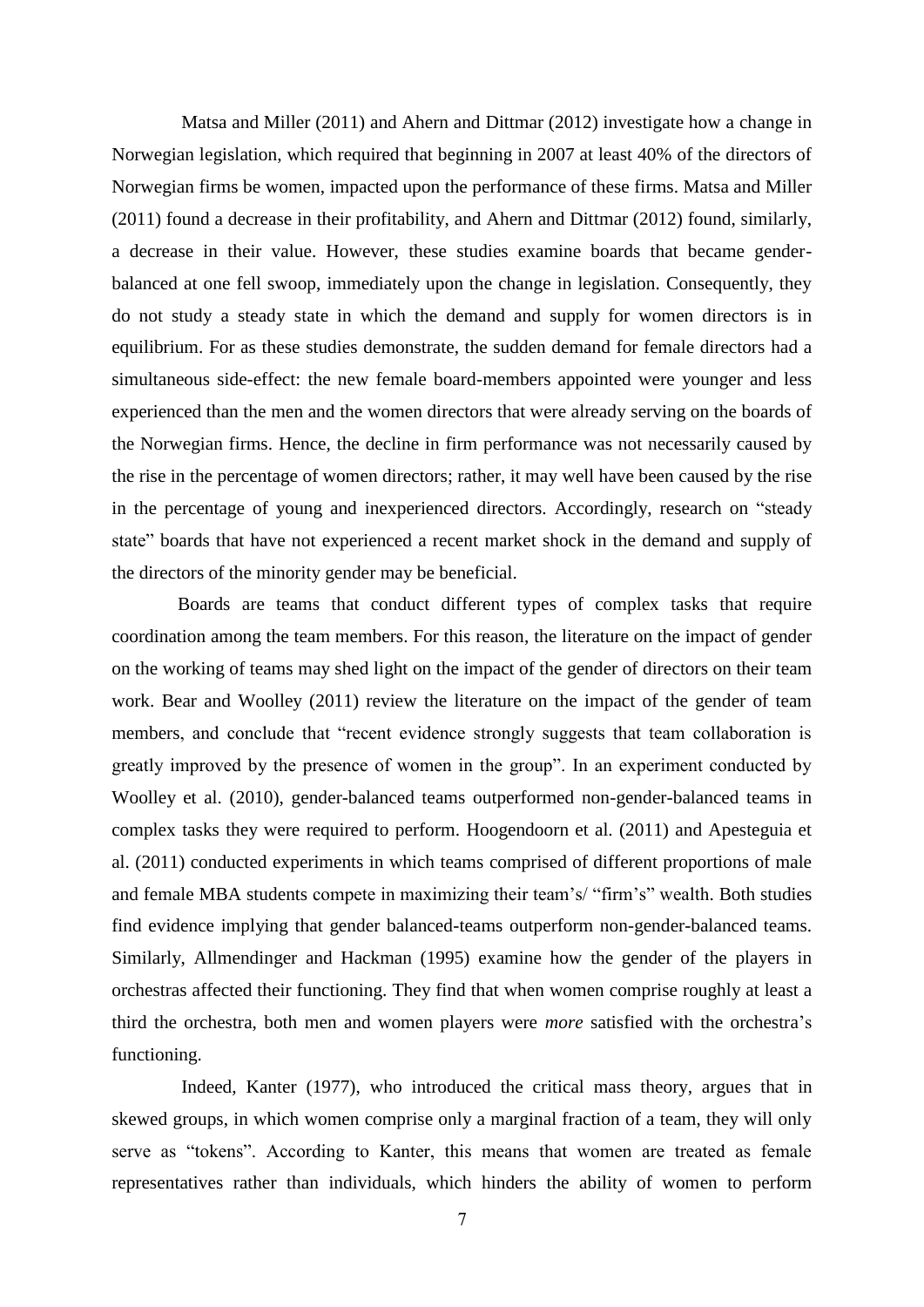optimally. Following Kanter, with respect to boards, prior studies have argued that a critical mass of three women directors is required to enhance the work of boards (this critical mass equals approximately 35% of the average board). As Shrader et al. (1997), who echo Rosener (1995), state: "One female board-member is often dismissed as a token. Two females are not enough to be taken seriously. But three give the board a critical mass and the benefit of the women's talents".<sup>7</sup> Similarly, Kramer et al. (2007), who interview men and women directors, find that "the magic" occurs when three women directors are on a board, because this constitutes a critical mass sufficient to allow the others to notice the women directors' opinions, rather than their gender.<sup>8</sup> In this study I shall examine whether having a critical mass of three directors of the same gender indeed makes a difference.

### **3. Data and Methodology**

## **3.1. Backgrounds on GBCs and Their Directors**

Thirty-four GBCs operate in Israel in various fields, including infrastructure, military technology, construction/housing, and services. Table 1 provides a list of the universe of the GBCs. All GBCs are overseen by the Government Companies Authority, which represents the government in its role as a shareholder. The size of these companies varies greatly: some companies employ only tens of employees, whereas others employ more than ten thousand. The annual income of the smaller GBCs is just a few million USD, whereas the parallel figure for the larger firms is one to four billion USD. The latter firms are very large in Israeli standards.

The bylaws of each GBC generally require that the board be made up of eight to twelve directors, with seven to ten serving directors being most common. The bylaws of each of the companies also specify which governmental minister appoints the directors of the company; in most cases it is the Minister of Finance and one other relevant minister. The only compensation given to GBC directors is a fixed compensation for each board or boardcommittee meeting they attend, which ranges between \$200 and \$350 per meeting, with the

<sup>&</sup>lt;sup>7</sup> Shrader et al. (1997) and Rosener (1995) make the argument that having at least three women directors makes a difference, but they do not examine this claim empirically.

<sup>8</sup> Torchia at al. (2011) find evidence in support of the critical mass theory in their 2005-2006 study of Norwegian boards. 19% of those boards had three or more women directors. They find that boards with a critical mass of three women directors are significantly more innovative. Similarly, Joecks, Pull, and Vetter (2012) examine 151 German companies between the years 2000-2005. They find that women directors have a negative impact on firm performance (measured by ROE) when they consisted less than 40% of the board, but once they consist more than 40% of the board this effect reverses.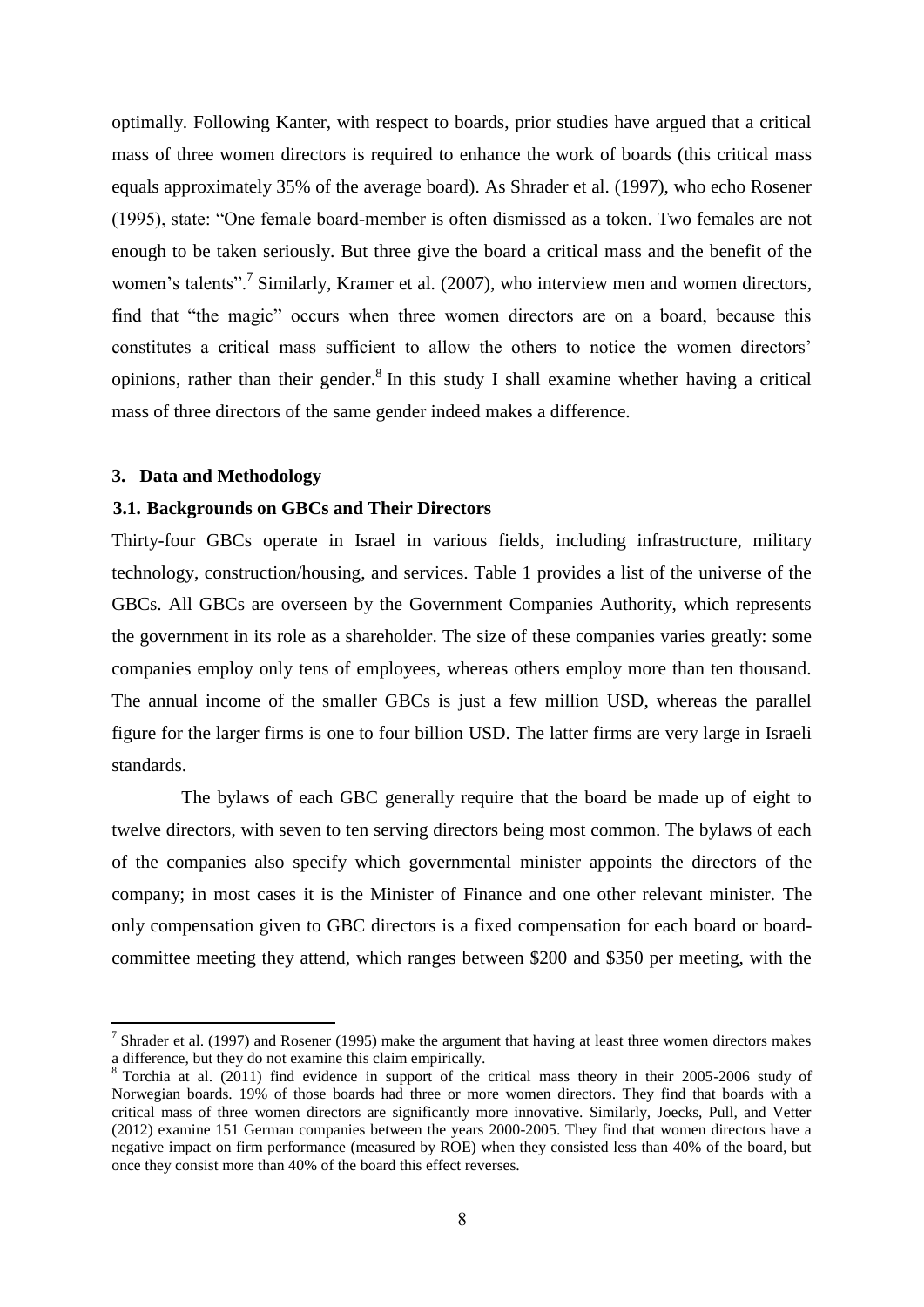exact amount a function of the company's size.<sup>9</sup> Appendix A provides additional information on GBCs and their directors.

Since 1993 the Israeli Government Companies Law has required that the boards of GBCs in which the government holds at least 50% of the shares be composed in a way that "gives appropriate representation to women". <sup>10</sup> This law is enforced by a designated committee that oversees the directorship appointment process. In practice, women directors constituted 34% of the GBC boards during the years 1997-2009. Of the eleven GBCs for which minutes are examined, nine meet the Law's 50% condition and are therefore required to have "appropriate representation" for women. The other two do not meet the law's 50% condition, and therefore are not required to have a minimal percentage of women directors.

Table 2 examines the representativeness of the GBC directors examined, specifically, the differences between the background of the GBC men directors versus that of the GBC women directors, in comparison to other benchmark-boards (public Israeli, public Norwegian, public Swiss, and American S&P 500 companies; sources are specified in Table 2). Table 2 demonstrates that the background of the GBC directors, and the also the difference between the backgrounds of the men versus the women GBC directors, is similar to that documented for boards in other countries.<sup>11</sup> As is evident from that table, the male directors serving on the boards of the eleven GBCs examined were older than their women fellow-directors – a phenomenon which has also been documented for the other four benchmark-boards for which data is available; possessed more executive experience<sup>12</sup> – this too is documented for all other benchmark-boards mentioned above; but were less educated than the women – which is also documented for Israeli and Norwegian companies, although not for the Swiss ones.

In sum, the GBC directors examined have backgrounds similar to those of directors in other counties, and the differences between the backgrounds of male and female directors

<sup>&</sup>lt;sup>9</sup>The compensation the GBC directors received was quite similar to that outside directors of Israeli public companies were permitted to receive until 2008: a fixed annual income no larger than \$3,500, and an additional \$180 per meeting. Starting from 2008, a change in the "Rules Applying to Directors of Public Companies" allowed outside directors of Israeli public companies to receive substantially higher compensation: they were permitted to receive a fixed annual compensation ranging between \$5,000-\$35,000 and an additional \$280- \$1300 per meeting, the exact amount depending on the size of the firm and the directors' experience. See Lavi, 2007.

<sup>&</sup>lt;sup>10</sup> Here, as elsewhere in this paper, all translations from Hebrew are by the author.

 $11$  This conclusion is also consistent with Adams and Funk (2012), who examine Swedish boards and show that gender gaps between men and women directors in Sweden are similar to those in the United States.

Most studies define executive experience as having served as a CEO or in an executive position in an organization, such as head of a functional unit, partner/ principal, or vice president. However definitions vary some from one study to the next.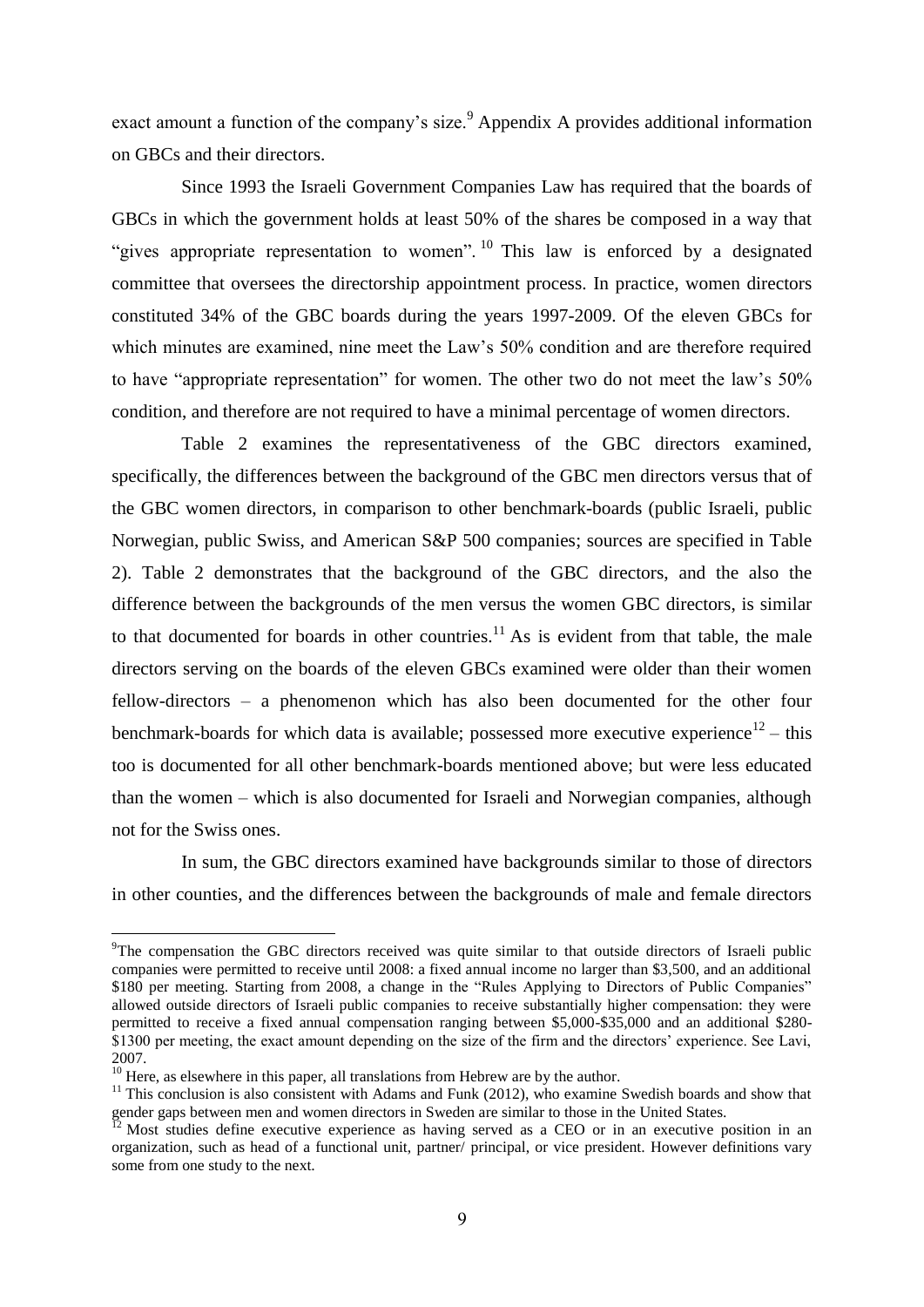of GBCs is consistent with that documented for boards in other countries. In addition, the legal requirements and responsibilities of GBC boards are virtually identical to those of other boards in other countries, including the United States. For all these reason, the impact of gender on the dynamics of Israeli GBC boards may well reflect its impact in other boards around the world.

# **3.2. Data and Methods**

I have been allowed access to unique data: detailed minutes of board- and board-committee meetings for a period of one year for eleven GBCs.<sup>13</sup> The calendar year studied was 2007 (2) companies), 2008 (8 companies), or 2009 (one company). Nine of the eleven companies examined provided minutes of both board meetings and meetings of board-committees; the other two supplied only the former. These minutes aggregate to 4,758 pages, which document 402 meetings of the boards or their committees (155 and 247, respectively), in which – according to my tabulation – 2459 decisions were made or updates were given (1422 and 1037, respectively). Confidentiality agreements preclude identification of the specific firms in the sample. However, all eleven firms are among those listed in Table 1. They are of different size, as measured by annual income, with a tendency toward the larger GBCs, and tend to reflect the different fields in which the GBCs operate.

To allow a structured analysis of the data, I coded the minutes according to the principles of content-analysis methodology (Krippendorff, 2004; Lieblich et al., 1998). Content-analysis methodology is a "systematic replicable technique for comprising many words of text into fewer content categories, based on explicit rules of coding" (Stemler, 2001). All coding was done manually because the coding guidelines defined require a comprehensive understanding of the content of the meetings. The essentials of the coding guidelines are as follows (for a more detailed description see Appendix B):

- a. **General information.** For each issue discussed the type of meeting (board/boardcommittee) at which it was discussed was recorded, and whether the issue was merely presented as an update or, alternatively, culminated in a decision made by the board.
- b. **Aggregate topic-subjects**. Each topic discussed or decision made was coded under one of the following five aggregate topic-subjects: audit, business issues, financial issues, formal issues, and personnel and benefits. These aggregate topic-subjects were further broken down into 23 topic-subjects, as defined in Appendix B.

 $13$  I was given access to these minutes because I worked at the GCA.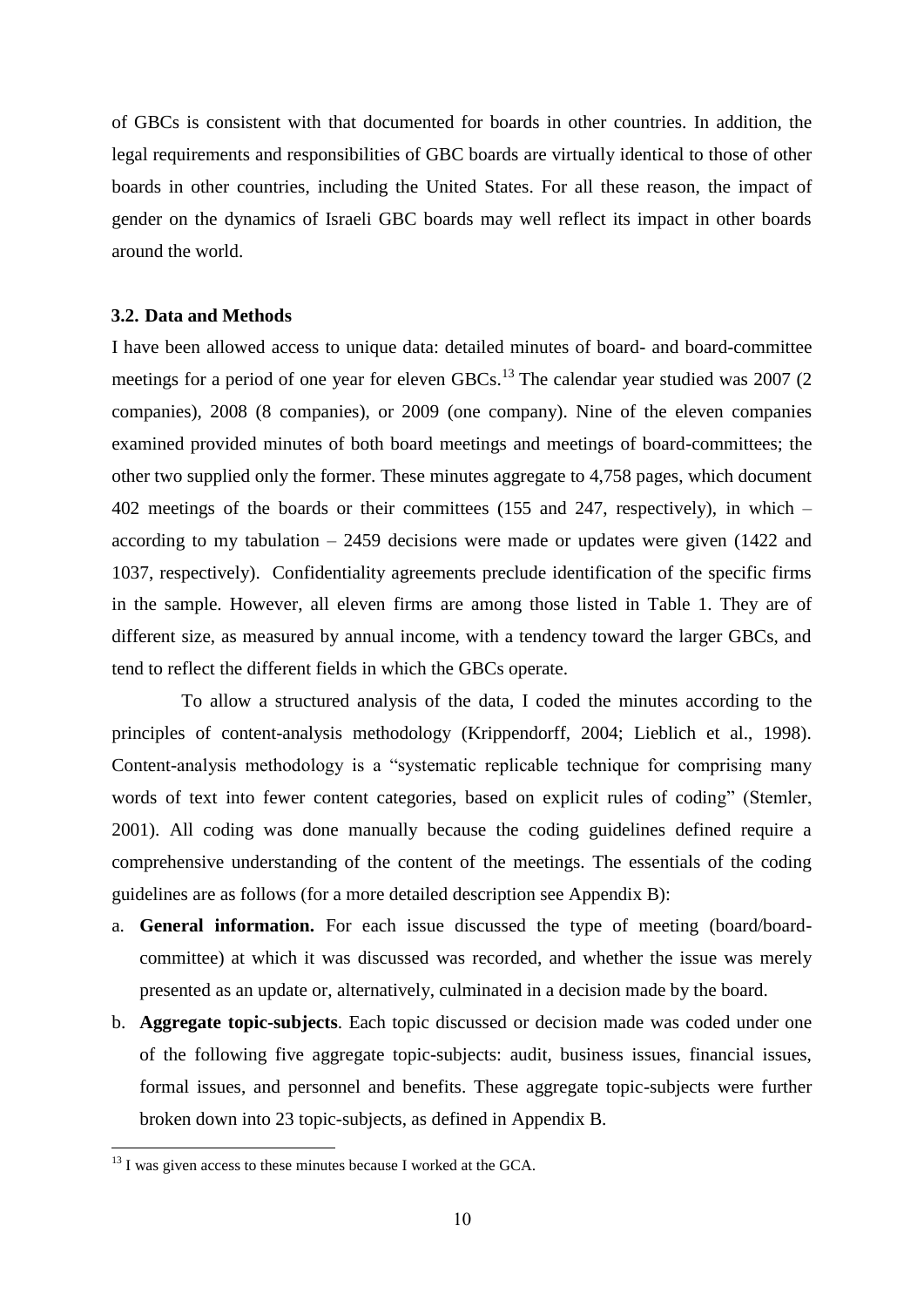- c. **Further updates.** A Case in which the board requested to receive further information or an update on the subject discussed. Appendix C provides illustrative examples. When only one director requested the update, this director's name was recorded.
- d. **Taking an initiative.** A case in which the board took an action/an initiative. For example: The board approved a lease it was asked to approve, yet decided to introduce a few revisions of details; it took an active part in defining the steps/actions that should be taken; or it delved into an issue presented to it, discussed the issue, and finally, formulated and adopted a new alternative policy. Appendix C provides illustrative examples. When only one director took the initiative, this director's name was recorded.
- e. **Board composition.** For each meeting, the total number of attending directors was coded, as was the number of attending women directors and outside directors.<sup>14</sup>
- f. **Supervision**. All topic-subjects (defined in Appendix B) were divided according to whether they were of supervisory or managerial nature. Supervisory issues include the issues for which boards are expected to oversee top management, but not to make the managerial decisions themselves. Managerial issues include the type of issues for which boards are expected (by law, for example) to be active. Supervisory topic-subjects are defined as: appointment of members, approving minutes of earlier meetings, audit issues, choosing a chairman for the meeting, contracting/ purchases, financial reports, formal issues, legal issues, personnel and benefits, ratification of audit committee, ratification of human resources committee, ratification of operational committee, ratification of financial committee, and regulation and government. Managerial topic-subjects are defined as: appointing/ firing an executive, budget, business issues, business projects, cross-firm issues, investment/ finance, ongoing general issues, organizational change, and strategic issues.
- g. **Consistency.** All coding was done by the author.<sup>15</sup> To assure consistent standards, she reviewed all coding several times.

## **4. Are Gender-balanced Boards More Active?**

**.** 

In this Section I follow the argument made by Shrader et al. (1997), Rosener (1995), and Kramer et al. (2007), that a critical mass of three women directors will catalyze board activeness/performance. I examine whether this is indeed the case "below the surface", i.e., in

 $14$  Outside directors are defined as directors who are not employed by the government or by the firm.

<sup>&</sup>lt;sup>15</sup> The minutes were made available only to the author and a few scholars that signed a confidentiality agreement.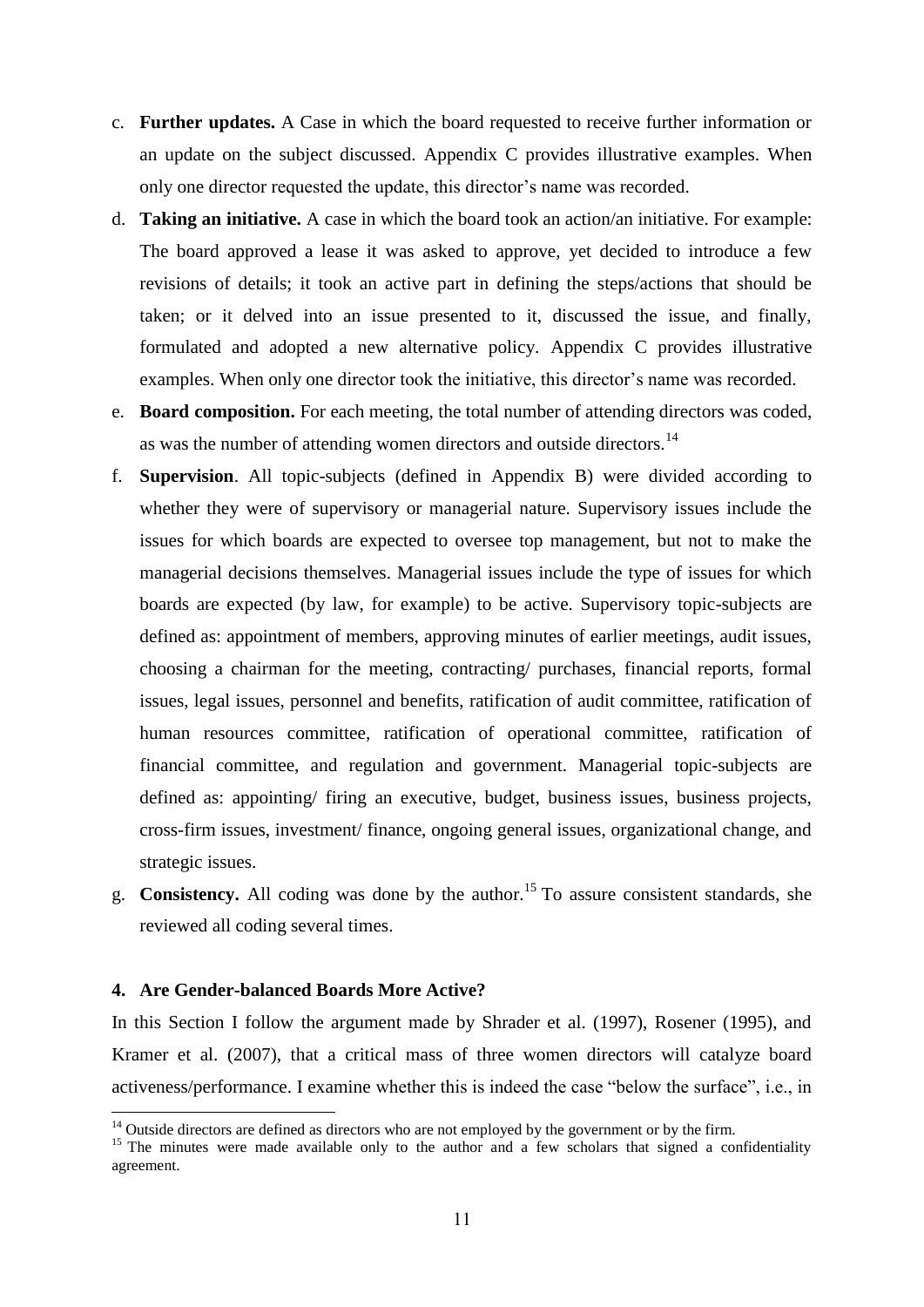the boards' meetings. In addition, to understand whether critical masses make a difference only regarding women, I examine the parallel argument – that a critical mass of three *men* directors catalyzes board activeness/ performance.

### **4.1. Basic Econometric Model**

In each of the meetings a different board composition is in attendance. This variation in the gender composition of the directors in attendance allows an examination of how actions a particular board may choose to take or not to take, concerning a particular type of issue, are impacted by the gender composition in attendance, or by the presence of a critical mass of one or both genders.

To capture the extent a board is active, for each issue discussed I examine whether the board took the following actions: (a) requested to receive further information or an update, or (b) took an initiative, e.g., proposed the CEO take a specific action. Appendix C further demonstrates each of these two actions. These two actions are the most basic actions a board may choose to take or not to take when an issue is brought up at a board meeting or a board-committee meeting. By taking these actions board monitor (documented by the frequency updates are requested), and provide advice (documented by the frequency initiatives are taken).

The regressions allow examining how variations in the gender composition in attendance, for the same company, generate different levels of board activeness. The regressions are conducted on the level of each issue discussed ("case"), denoted by  $i$ ; at a particular meeting, denoted by  $m$ ; of a particular company, denoted by  $c$ . The following equation is estimated:

$$
A_{cmi} = G'_{cm} \lambda_1 + \alpha_c + \beta_t + X'_{cm} \lambda_2 + I'_{cmi} \lambda_3 + \varepsilon_{cmi}
$$
 (1)

 $A_{cmi}$  is a binary variable that equals one if the board took an action and zero otherwise. An action is defined as a case in which the board (a) requested to receive further information or an update, or in alternative specifications (b) took an initiative, e.g., suggested which action be taken by the company.  $G'_{cm}$  is a vector that captures the primary independent variables – the gender composition in attendance, which varies from meeting to meeting. Specifically,  $G'_{cm}$  includes the fraction of women directors in attendance, the square of the fraction of women directors in attendance, a dummy variable documenting whether a critical mass of at least three women directors was in attendance, and a dummy variable documenting whether a critical mass of at least three men directors was in attendance.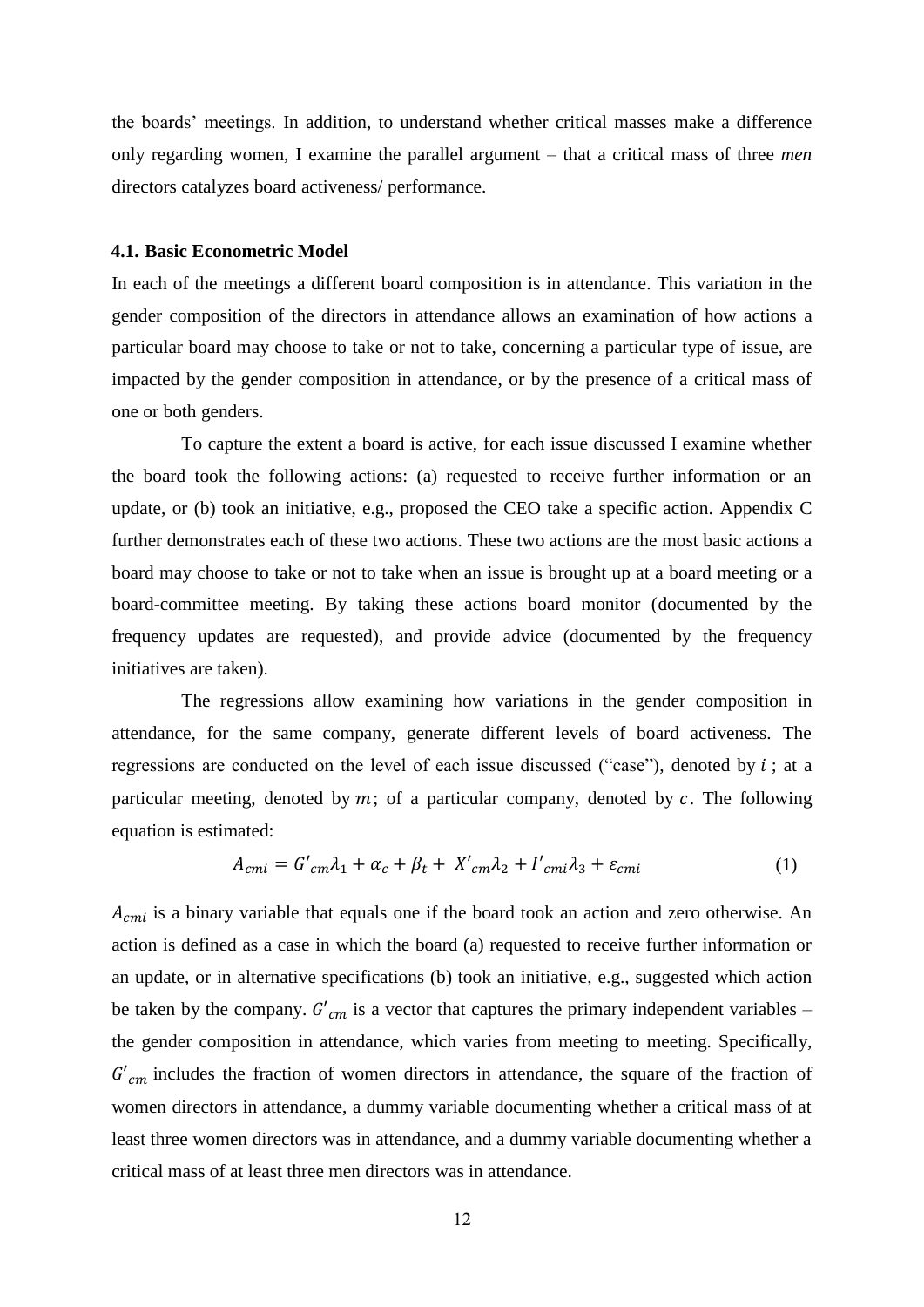$\alpha_c$  controls for company fixed-effects.  $\beta_t$  controls for the year for which the minutes were examined (2007, 2008, or 2009).  $X'_{cm}$  is a vector that captures the characteristics of the directors (excluding gender), and for the existence of a CEO: the fraction of attending outsiders, the total number of attending directors, the fraction of attending directors with an  $MA/MBA<sup>16</sup>$ , the average number of years of executive experience of the attending directors, and a dummy that equals one if the company was in the process of replacing its CEO at the time the issue was discussed.  $I'_{cmi}$  controls for the type of issues that was discussed via 22 dummy variables controlling for the 23 topic-subject categories defined, as listed in Section 3.3.f and detailed in Appendix B.  $I'_{cmi}$  also includes a dummy that equals one if the issue discussed was one of supervisory nature rather than managerial as defined in Section 3.3.f. For those analyses including observations from both board and board-committees,  $I'_{cmi}$ includes a dummy that equals one if the observation occurred in a board meeting (as opposed to a board-committee meeting).<sup>17</sup> Following Angrist and Pischke (2009), who describe the problems that arise if of a small number of clusters is used to estimate the errors, I do not cluster errors on firm level (since only 11 firms are examined). Rather I cluster errors on the meeting level. $^{18}$ 

# **4.2. Findings**

1

Table 3 presents summary statistics on the minutes-data database constructed. As documented in this table, women directors comprised on average 37% of the directors in attendance, and there exists a variation in the gender-composition in attendance. In board meetings, the average percentage of cases the GBC boards examined requested an update equaled 6.4%, and they took an initiative in 6.8% of the cases; in board-committee meetings these figures were 17.1% and 12.1%, respectively. These two actions provide a measurement of the extent boards were actively supervising and providing advice. To demonstrate the type of actions taken by the boards, as an example, I specify in Appendix C all actions taken by the boards examined with respect to one of the 23 topic-subject defined: the "budget" topicsubject.

<sup>&</sup>lt;sup>16</sup> Data on experience and education was obtained from the c.v. and detailed form each potential director must submit to the committee that oversees the nominations of directors of GBCs. Based on these data, the average executive experience and higher education (MA/MBA) of all attending directors were calculated.

<sup>&</sup>lt;sup>17</sup> See Section 3.3.f for a definition of supervisory issues and the List of Topic-subjects in Appendix B.

<sup>&</sup>lt;sup>18</sup> Results that are clustered on meeting level are similar to the unreported results clustered on firm level.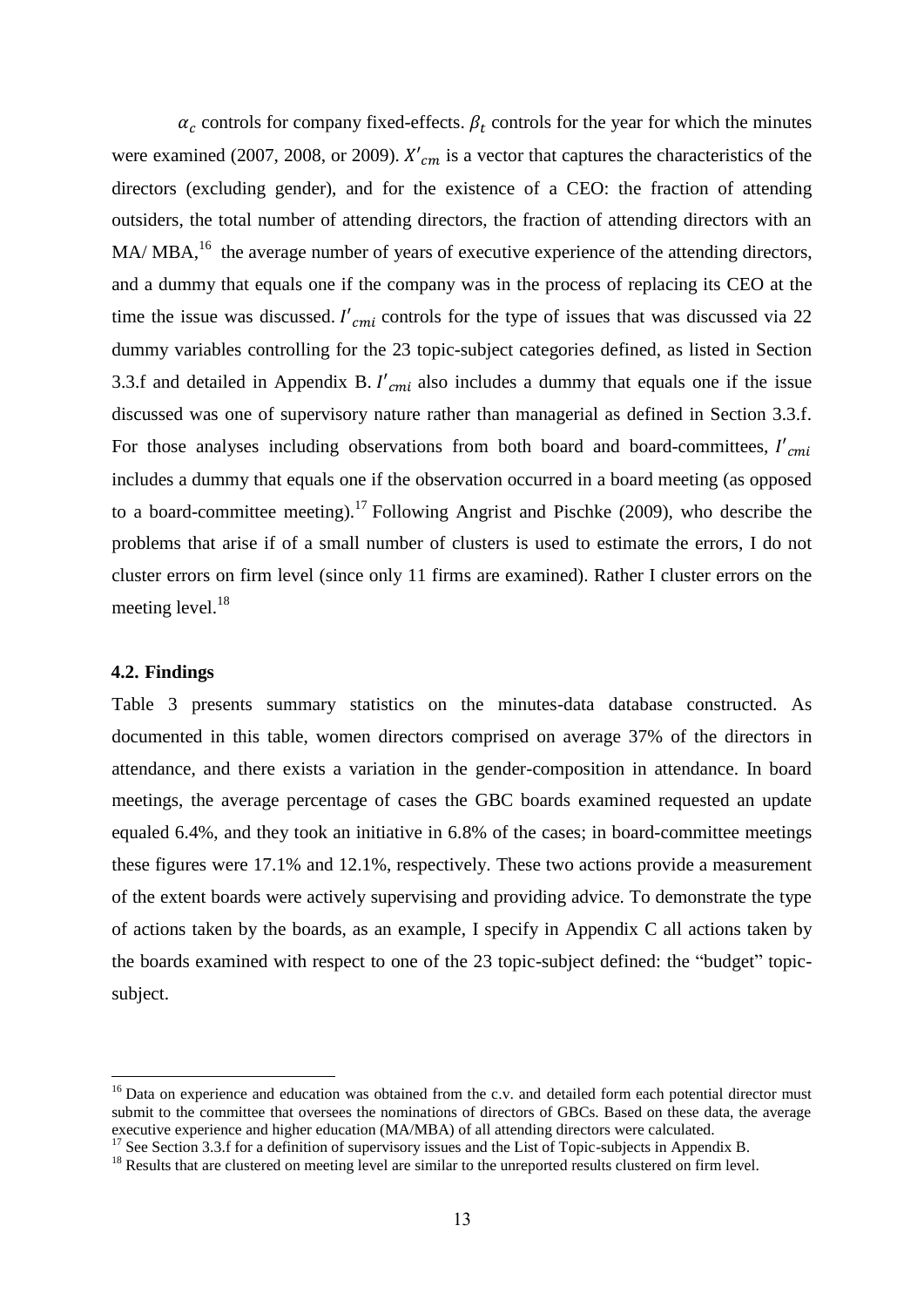Table 3 also documents that on average, 8.1 directors attended board meetings, and 4.3 attended board-committees. Hence, in most cases less than six directors (are invited and) attend board-committee meetings, which means that these meetings cannot be attended, usually, by at least three directors of each gender. For this reason, this section only examines observations from board meetings.

An initial indication of how gender-composition impacts upon board activeness is offered by Figures 1a-1f, which are based on the 1313 issues discussed by the GBC boards at 155 board meetings. Figures 1a and 1b report the average percentage of cases in which the boards examined requested to receive further information or an update, and those in which it took an initiative, broken down by the number of women directors in attendance (Figure 1a) and the number of men directors in attendance (Figure 1b). These figures document that both genders were more active when three or more directors of their own gender were in attendance. Table 4 provides a further breakdown, on the topic-subject level, of the issues for which boards chose to request an update or take an initiative. This table documents that boards were usually more active when a dual critical mass (three directors of each gender) was in attendance.

Figures 1c and 1d break down the frequency actions were taken by the boards according to whether or not a critical mass of each gender was in attendance. These figures demonstrate that boards were more likely both to request an update and to take an initiative when at least three women directors were in attendance (Figure 1c), and also when at least three men directors were in attendance (Figure 1d). Figure 1e reports the frequency boards requested an update, and Figure 1f reports the frequency boards took an initiative, both these figures are broken down by the percentage of women directors in attendance. Figures 1e-1f indicate that relatively gender-balanced boards tend to be more active: the likelihood that the board will take an action peaked when women comprised approximately 30%-40% of the board in attendance. Since on average 8.1 directors attended the board meetings, this indicates that when approximately three women directors were in attendance board activeness peaked.

Table 5 examines via OLS regressions whether this activeness pattern prevails after controlling for other relevant variables, as specified in the previous section.<sup>19</sup> The main

<sup>&</sup>lt;sup>19</sup> There has been a continuing debate about whether analysis in which the dependent variable is binary should be conducted via OLS regressions or, rather, via logistic regressions. In this study, in which the dependent variables examined are binary, I follow Angrist (2001) and Angrist and Pischke (2009) and report results of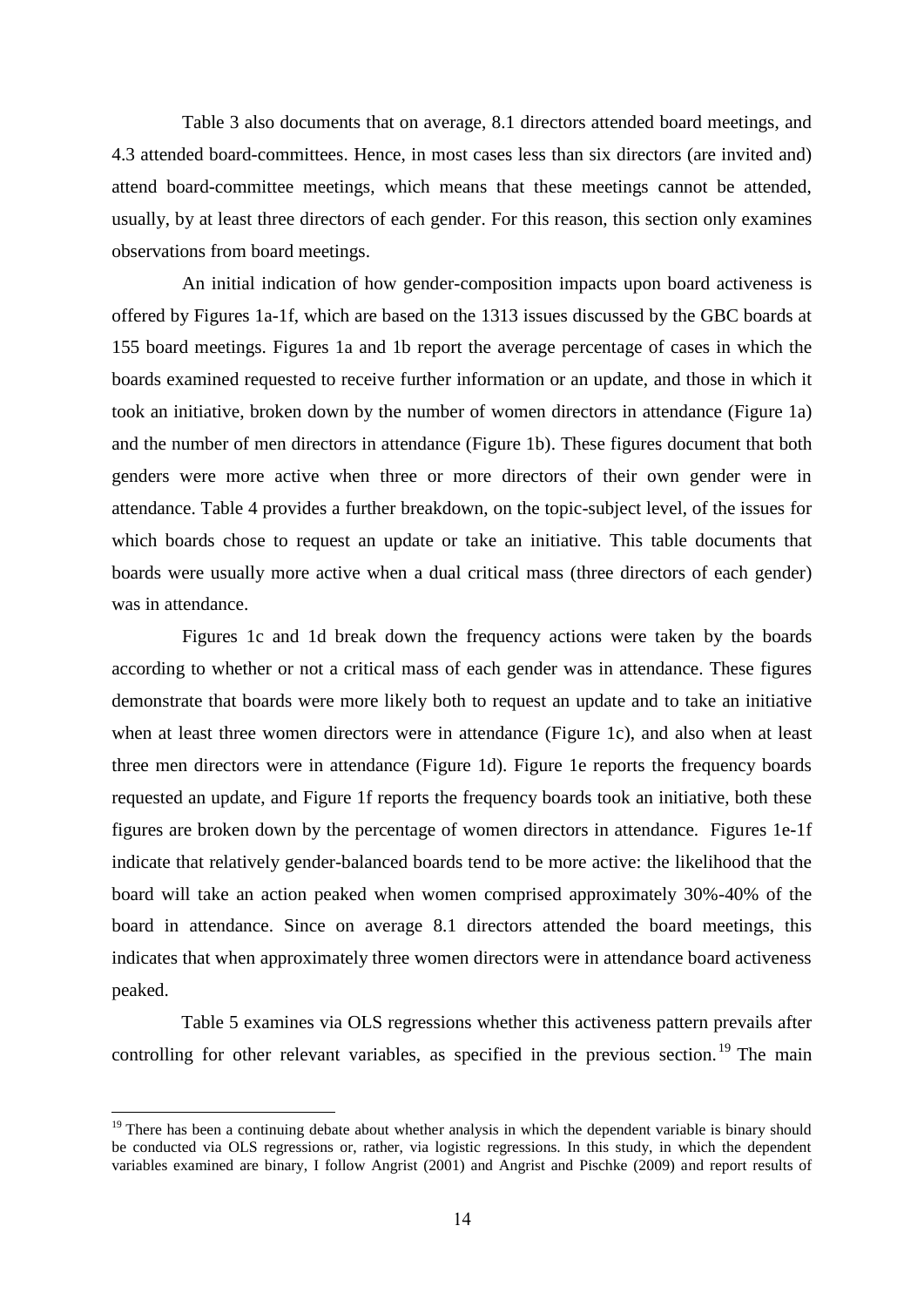conclusion that emerges from the regressions presented in Table 5 is that the presence of a critical mass of three directors of each gender impacts positively, and at a significant economic magnitude, upon the likelihood that a board will take action. The results pertaining to a critical mass of women directors are particularly robust.

Regressions 1-2 in Table 5 examine the impact of the proportion of one gender (women) in attendance upon the likelihood that boards will request an update (Regression 1) or take an initiative (Regression 2). No significant linear or U-shaped relation is documented between the gender composition of boards and the variables measuring board activeness: the results for both independent variables documenting the presence of women directors – fraction of women directors and its square – are statistically insignificant. Regressions 1 and 2 include only observations from board meetings. These non-significant results are also obtained (in unreported specifications) when the sample is restricted to board-committee meetings, when including observations from both board and board-committee meetings (and including a dummy that controls for whether the meeting was a board or a committee meeting), and also when including only the fraction of women directors in attendance in the equation and excluding the square of the fraction of women.

Nevertheless, these findings do not indicate that gender does not play a role in board activeness. Perhaps a certain region of gender composition catalyzes board activeness, as suggested by Figures 1a-1d. I explore this possibility by examining the impact of a critical mass or of a dual critical mass, i.e., at least three men and/or three women directors are in attendance. Regressions 3 and 4 in Table 5 include a dummy variable which equals one if a critical mass of three women directors was in attendance, and another dummy variable which equals one if at least three men directors were in attendance. These regressions demonstrate that a critical mass of women directors impacts positively and significantly upon the likelihood that boards will request further information or an update, and also upon the likelihood that they will take an initiative. A critical mass of men directors was found to impact positively upon both these outcomes, yet its impact is statistically significant only with regard to the likelihood that boards will request an update, and not with regard to the likelihood that boards will take an initiative. However, the insignificance of the latter result should be treated with certain caution, for it is possible that the relatively limited number of

OLS regressions. Nevertheless I have also conducted, but not reported, parallel logistic regressions. The results are very similar.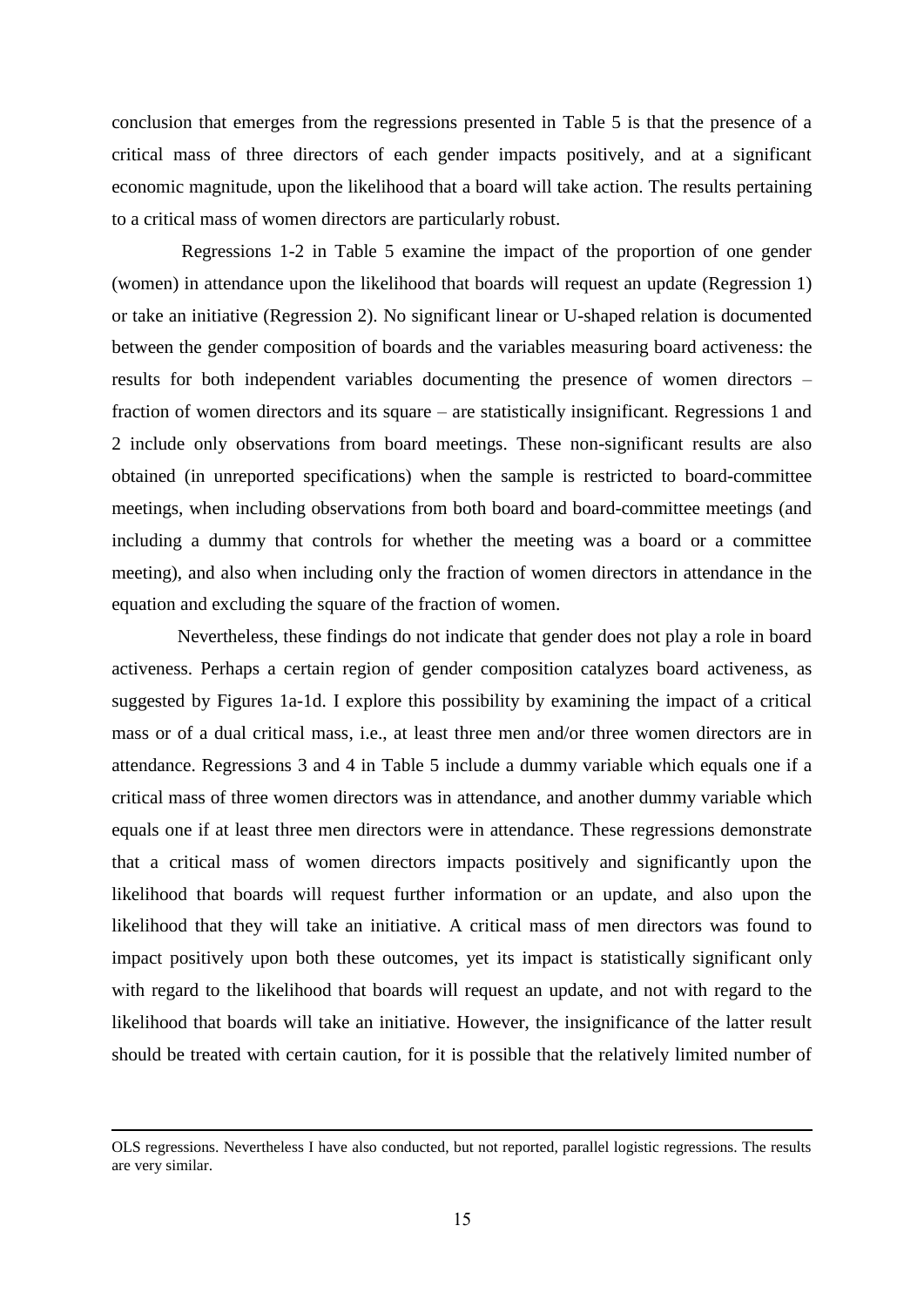observations in which a critical mass of men directors was *not* in attendance (as documented in Table 3) impinges, to a certain extent, upon the statistical significance of those finding.

The coefficients in Regressions 3-4 document that the economic magnitude of the impact of a critical mass of women directors is larger than the comparable one for men directors. For example, the presence of a critical mass of women directors almost doubles the likelihood that directors request an update. Specifically, as Table 3 reports, the average percentage of cases in which boards requested an update in board meetings was 6.4%. As Regression 3 of Table 5 documents, the presence of a critical mass of women directors increases the likelihood that boards will request an update by 6.3%. Put differently, compared to the average frequency an update was requested, a critical mass of women directors approximately doubled the likelihood that an update be requested.<sup>20</sup> Regression 3 of Table 5 documents that the presence of a critical mass of men directors increases this likelihood by 3%.

To address the possibility that one of the companies is driving these results, in unreported specifications I repeated eleven times the analysis presented in Regressions 3-4 of Table 5, in each analysis excluding a different firm. The results that are significant in Table 5 remain significant at the 1%-10% level. Taken together, Regressions 3-4 thus indicate that having a dual-critical mass significantly increases the activeness of boards, and that the impact of a critical mass of at least three women directors is particularly robust and large.

In Regressions 5 and 6 of Table 5 the dependent variable equals one if the boards *either* requested an update or took an initiative. Regression 5 documents that a critical mass of women directors significantly (at the 1% level) increases board activeness, and that a critical mass of men directors has the same effect, but the significance (at the 10% level) and economic magnitude of the latter are smaller. Regression 6 includes a dummy which equals one only if a dual-critical mass was in attendance – i.e., at least three directors of *both* genders. The coefficients for this dummy variable indicate that boards with a dual-critical mass were 10.2% more likely, than boards without such critical masses, to request an update or to take an initiative, the results being significant at the 1% level. Given that the average percentage of cases boards requested an update or took an initiative in board meetings equals 12.4% (Table 3), these coefficients document that compared to this average frequency,

<sup>&</sup>lt;sup>20</sup> Comparing the frequency with which boards requested an update to the *average* percentage of cases in which boards requested an update is a conservative estimation. If we were to compare the frequency with which boards request an update when a critical mass of one or both gender is present to the frequency when a critical mass is not in attendance, the estimation of the economic magnitude would be even larger.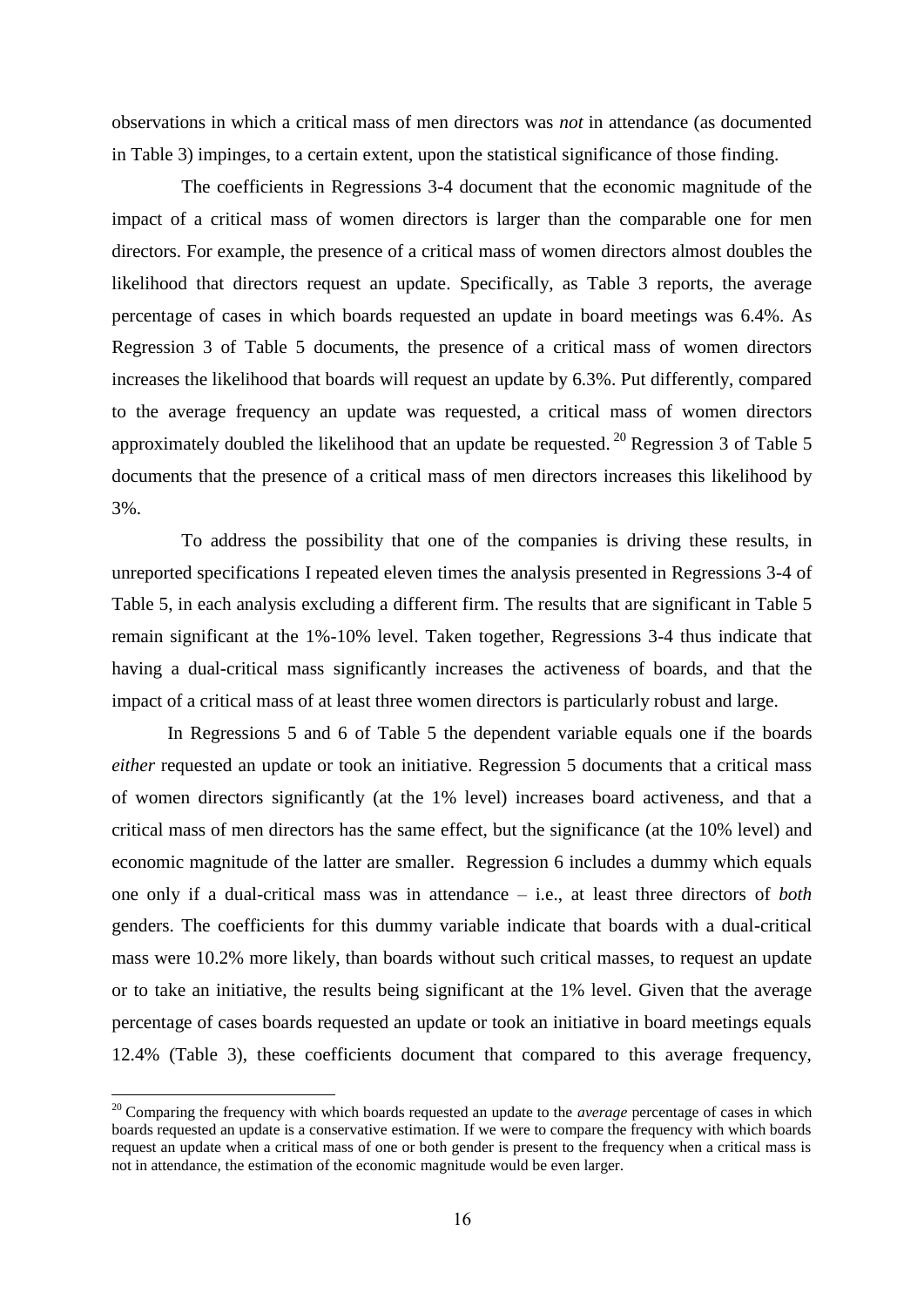boards were almost twice as likely to take one of these actions if critical masses of three directors of both genders were in attendance. In a parallel set of logistic regressions (not reported) the impact of a dual-critical mass is also found to be statistically significant, and its economic magnitude is very similar.

As an examination of robustness (not reported) I analyze whether, perhaps, only two directors of a certain gender might suffice to compose a critical mass that impacts significantly upon the actions boards take. I do not find evidence that critical masses of two directors are sufficient to catalyze board activeness, whether in board meetings or in boardcommittee meetings. These findings confirm, once again, that a critical mass of three directors of each gender is required to generate a significant impact. $2<sup>1</sup>$ 

In additional specifications (not reported) I examined how gender impacts upon disagreement (the board not voting in line with the CEO's proposal) and upon dissension (the board not voting unanimously). This analysis includes only the 1422 cases (of the 2459 cases) in which the boards examined not only discussed an issue at a board or a boardcommittee meeting but also concluded its discussion with a vote. This analysis examines whether the percentage/ number of women directors, or the presence of a critical mass of one or both of the genders, impacts significantly upon the likelihood that boards will vote against their CEO's proposal, or upon the likelihood that the board will vote non-unanimously. No such significant relation is found, neither for disagreement nor for dissension. This suggests that the proportion of each gender in attendance, and the presence of a critical mass of each gender, impact upon board activeness, rather than upon the likelihood that disagreement or dissension will emerge.

In sum, boards were found to be most active when a dual-critical mass was in attendance – at least three men and three women directors. These results are particularly driven by the presence of a critical mass of women directors.

## **4.3. Instrument Variables Analysis**

 $\overline{a}$ 

It is possible that men and women directors have different attendance patterns. Specifically, it is possible that directors of one gender will more frequently attend meetings that are expected

 $21$  In addition, in unreported regressions, I examine whether the presence of a minority board member – in the case of the Israeli companies examined, an Arab, impacts upon the likelihood that boards will take action (i.e., request an update or take an initiative). Eight of the companies examined had *one* minority director, at least for part of the year examined. I do not find that one minority director impacts significantly upon actions boards take. Perhaps this highlights once again that one director of a particular ethnic/social/gender subgroup is not sufficient to impact upon board activeness.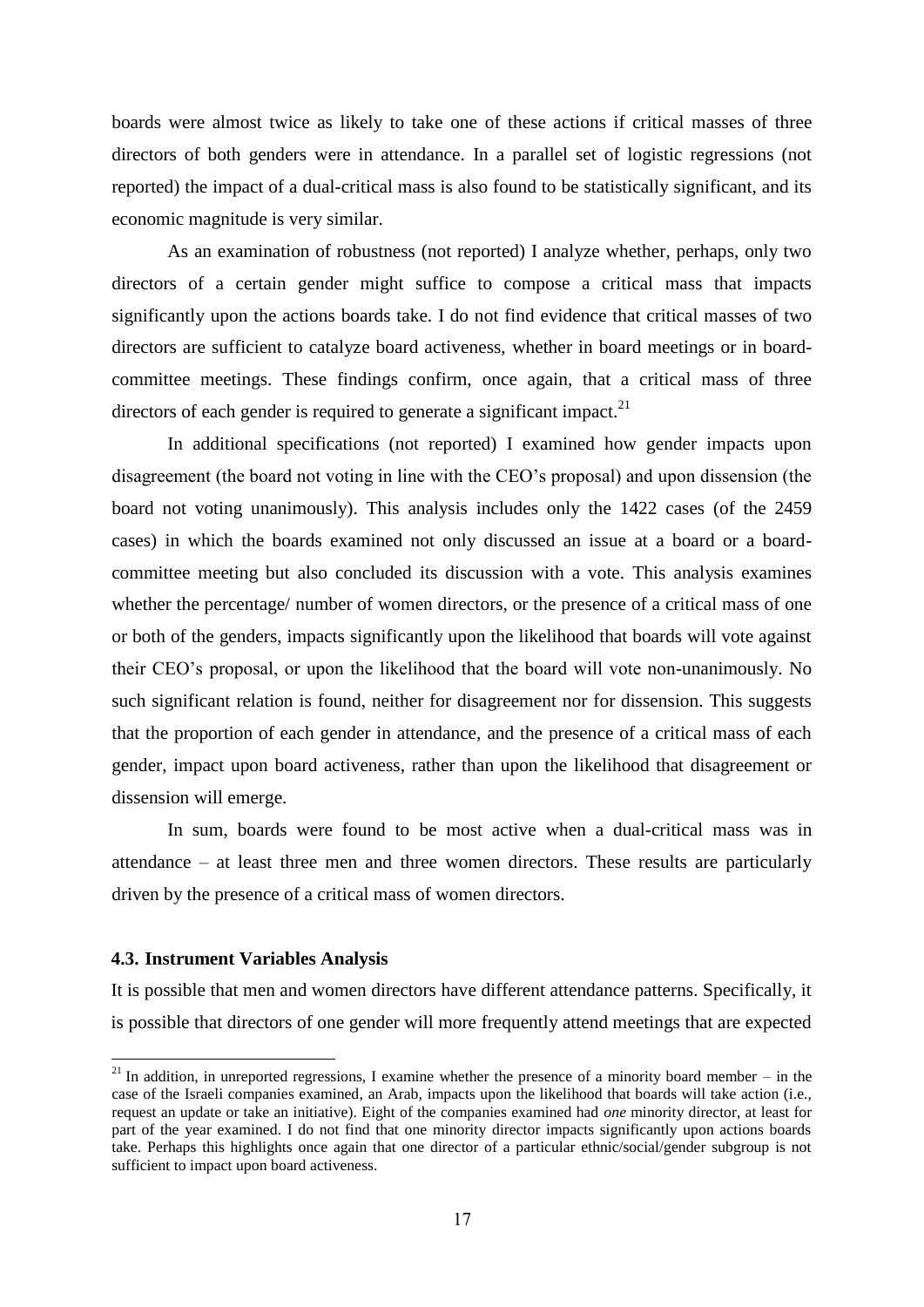to require high involvement and activeness from the board, while directors of the other gender will prefer to attend meetings that are expected to require low levels of activeness. A director can quite easily establish such expectations based on the agenda and other materials he or she receives (usually at least several days) prior to each meeting. If this is indeed true, the model applied in the previous section should control for the likelihood that a director of a particular gender will choose to attend a particular meeting in which a particular issue is expected to be discussed.<sup>22</sup>

In this section I address the concern that non-random attendance may be driving the results, and that attendance may be driven by other factors included in the error term, such as whether directors expect high versus low involvement to be required. I introduce here a model similar to the one presented in Section 4.1, with one difference: the model in this section assumes that the presence of critical masses of three women directors and three men directors is endogenous. Accordingly, the model includes exogenous instrument variables that control for the likelihood that a critical mass of women directors, and a critical mass of men directors, will choose to attend a particular board meeting in which a particular issue is discussed. Exogenous variables exist as a result of the customary ways in which meetings are scheduled.

Frequently, committee meetings are scheduled on the same day as board meetings, just before or immediately after the board meeting. Because different directors sit on different board-committees, there exists a variation in the total number of meetings men and women directors have on a day a board meeting takes place. If a director is a member of a boardcommittee that meets before or after the board meeting, he or she has a stronger incentive to attend (both of) these meetings. This is because the only compensation GBC directors receive is a fixed amount for each meeting they attend (as described in Section 3.1). Hence, a director who has a board meeting and a board-committee meeting scheduled on the same day must commute only once (since the meetings are held at the same location) but will receive compensation that corresponds to the number of meetings he or she attends. In addition, regardless of the financial compensation, directors usually want to be involved, and therefore they may prefer attending meetings on days in which they have an increased opportunity to do so – the days they have more than one meeting scheduled.

 $22$  The attendance rates of GBC men and women directors examined were similar: on the level of the individual directors, the average percentage of meetings a director was invited to but did not attend, equaled 20% for women directors and 19% for men directors. Nevertheless, non-random attendance may exist.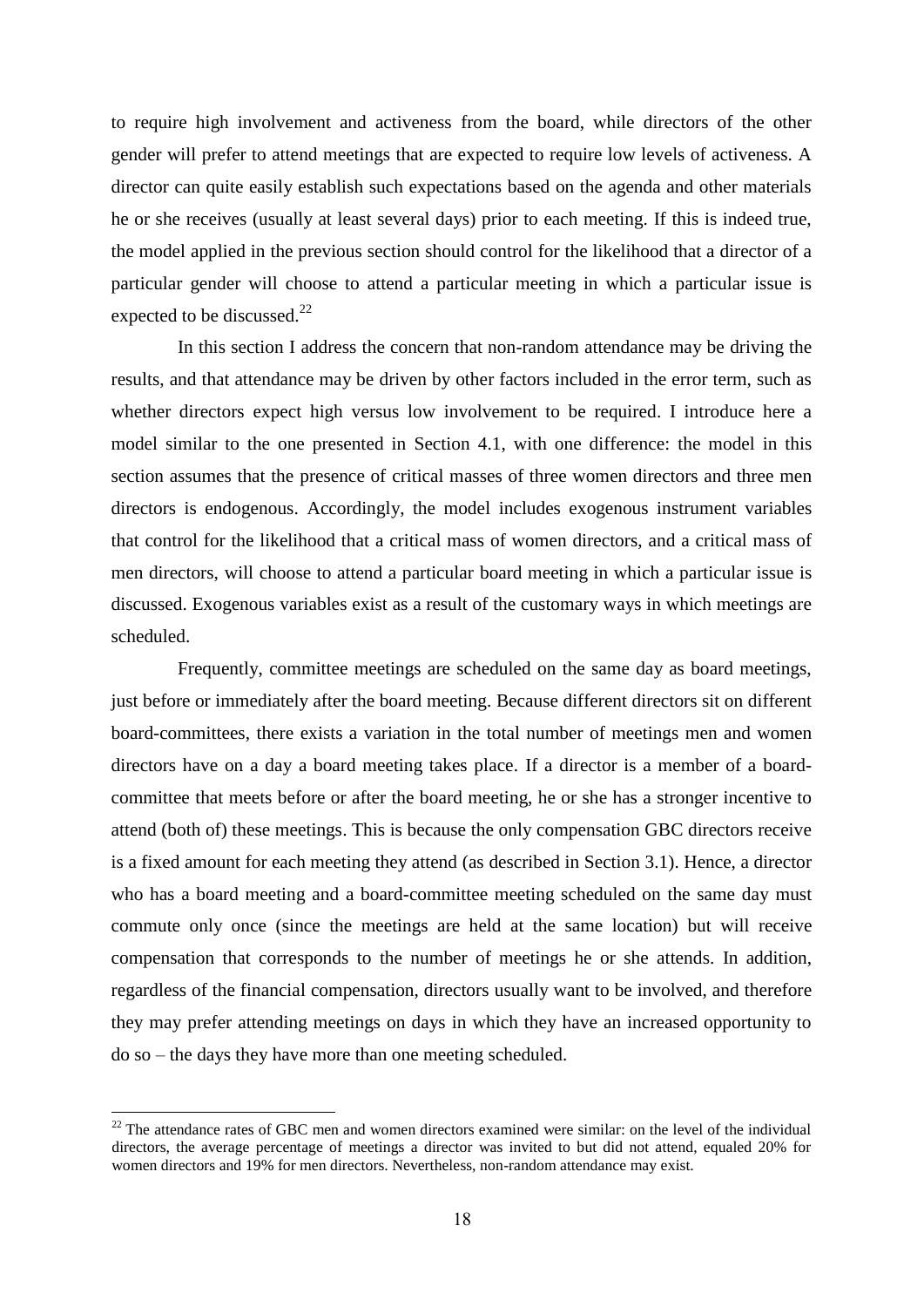The 2SLS model introduced in this section uses this information on the day boardcommittee meetings are scheduled to instrument for attendance. The model instruments for the presence of a critical mass of women directors using the number of women directors that were invited to at least one board-committee meeting on the day a particular issue was discussed at a particular board meeting. A parallel variable is constructed to instrument for the presence of a critical mass of men directors. Using data concerning the number of scheduled board-committee meetings for each gender as IVs controlling for the likelihood that women and men directors attend board meetings conforms to the requirements from an IV: As will be shown, these IVs impact significantly (at the 1% level) upon attendance, of both men and women directors. In addition, because the meetings are in the vast majority of cases scheduled months in advance, the IVs have no direct impact on the likelihood that boards will take an action (i.e., request to receive an update or to take an initiative).

Specifically, usually each firm has its own tradition concerning the number of meetings the board and board-committees hold during a given period (e.g., one audit boardcommittee every quarter). Depending on the firm, every quarter, half-year or year the firm's secretary notifies the directors of the schedule of upcoming meetings. Since numerous people must attend these meetings (directors, employees, auditors, external consultants, etc.) in the vast majority of cases the meetings are indeed held on the date and time initially scheduled. However, the agendas of the meetings are determined only after the meetings are scheduled, usually one to three weeks prior to each meeting. Therefore, whether or not a boardcommittee is scheduled on a particular day should not be correlated with the error term of the 2SLS equation, which includes the expectations of directors that the meeting be one which requires a high/low level of board activeness. Accordingly, using the notations introduced in Section 4.1, the following 2SLS model is defined:

$$
A_{cmi} = CMW_{cmi} + CMM_{cmi} + \alpha_c + \beta_t + X'_{cm} \lambda_2 + I'_{cmi} \lambda_3 + v_{cmi}
$$
 (2)

The difference between the OLS model, specified in Equation (1), and the 2SLS model, specified in Equation (2), is that the primary variables in the latter equation documenting the gender composition of the board at the time an issue was discussed (denoted in (1) by  $G'_{cm}$ ) are assumed to be endogenous in Equation (2). These endogenous variables are denoted in (2) by  $CMW_{cmi}$ , which indicates that three women directors were in attendance, and  $CMM_{cmi}$ , which indicates that three men directors were in attendance. To solve this equation, as mentioned, two exogenous variables are introduced:  $CoW_{cmi}$  is an instrument which equals the number of women directors that were invited to at least one board-committee meeting on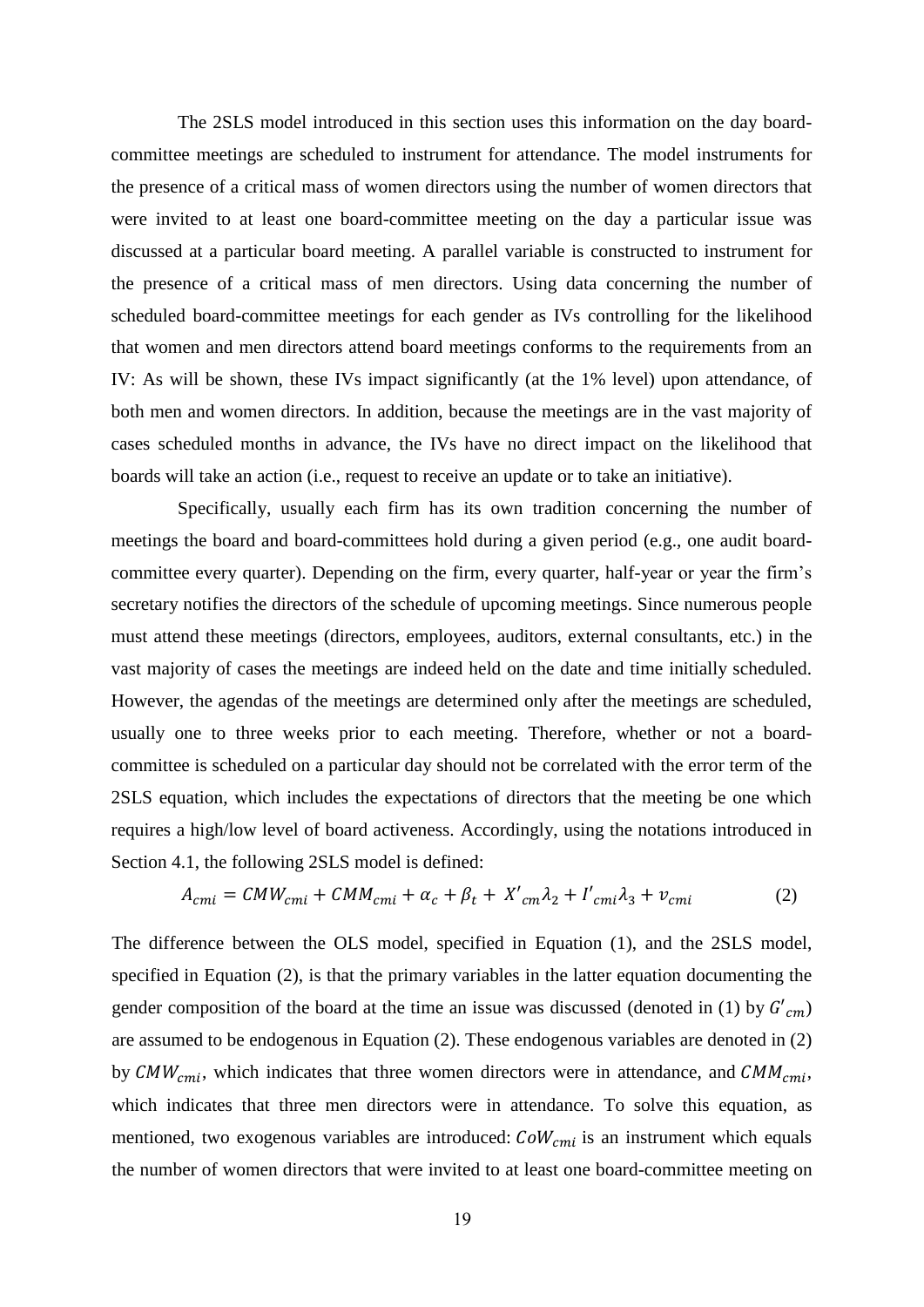the same day issue i was discussed at the board meeting, and  $CoM_{cmi}$  is the parallel variable for men directors. Accordingly, a 2SLS model that consists of three equations is defined, which includes the following two first-stage equations:

$$
CMW_{cmi} = CoW_{cmi} + CoM_{cmi} + \alpha_c + \beta_t + X'_{cm}\lambda_2 + I'_{cmi}\lambda_3 + \varepsilon a_{cmi}
$$
 (3)

and

$$
CMM_{cmi} = CoW_{cmi} + CoM_{cmi} + \alpha_c + \beta_t + X'_{cm}\lambda_2 + I'_{cmi}\lambda_3 + \varepsilon b_{cmi}
$$
 (4)

In Appendix D I address potential concerns related to the exclusion restriction requirement. First, I examine the possible concern that boards discuss different types of issues at board meetings scheduled on days on which also a board-committee meeting is scheduled, versus board meetings scheduled on days on which no additional board-committee meeting is scheduled. Panels 1 and 2 of Appendix D show that there is no such statistically significant difference. I also address the concern that firms adjust the type of issues bought up for discussion depending on whether the board is expected/ is gender balanced: Panel 3 of Appendix D documents that the type of issues discussed do not change significantly given hat the board is or is not gender balanced.

The results for Equations (2)-(4) are reported in Table 6. Regressions 1-2 of Table 6 report the first-stage equations (Equations (3) and (4), respectively). As these first-stage regressions document, indeed the IVs significantly impact upon the potentially endogenous variables. Regression 1 shows that the number of women directors that were invited to two or more meetings on the day issue  $i$  was discussed impacts significantly, at the 1% level, upon the likelihood that a critical mass of three women directors attends a board meeting. Similarly, Regression 2 documents parallel results for men directors, the results being significant at the 5% level. I report the Angrist-Pischke multivariate F-test described in Angrist and Pischke (2009). This F-test is informative for a model with multiple endogenous regressors and multiple instruments, which is the case in this analysis. For both first stage regressions, the Angrist-Pischke F-test are larger than the classic F=10 threshold suggested by Stock et al. (2002) as the minimal threshold required to conclude that the instruments used in a 2sls model are strong.

The results of the 2SLS analysis (Equation (2) above) are reported in Regressions 3- 6 of Table 6. The dependent variable in these regressions is a binary variable that equals one if the board requested to receive further information or an update (Regression 3), took an initiative such as suggesting which action should be taken (Regression 4), or either requested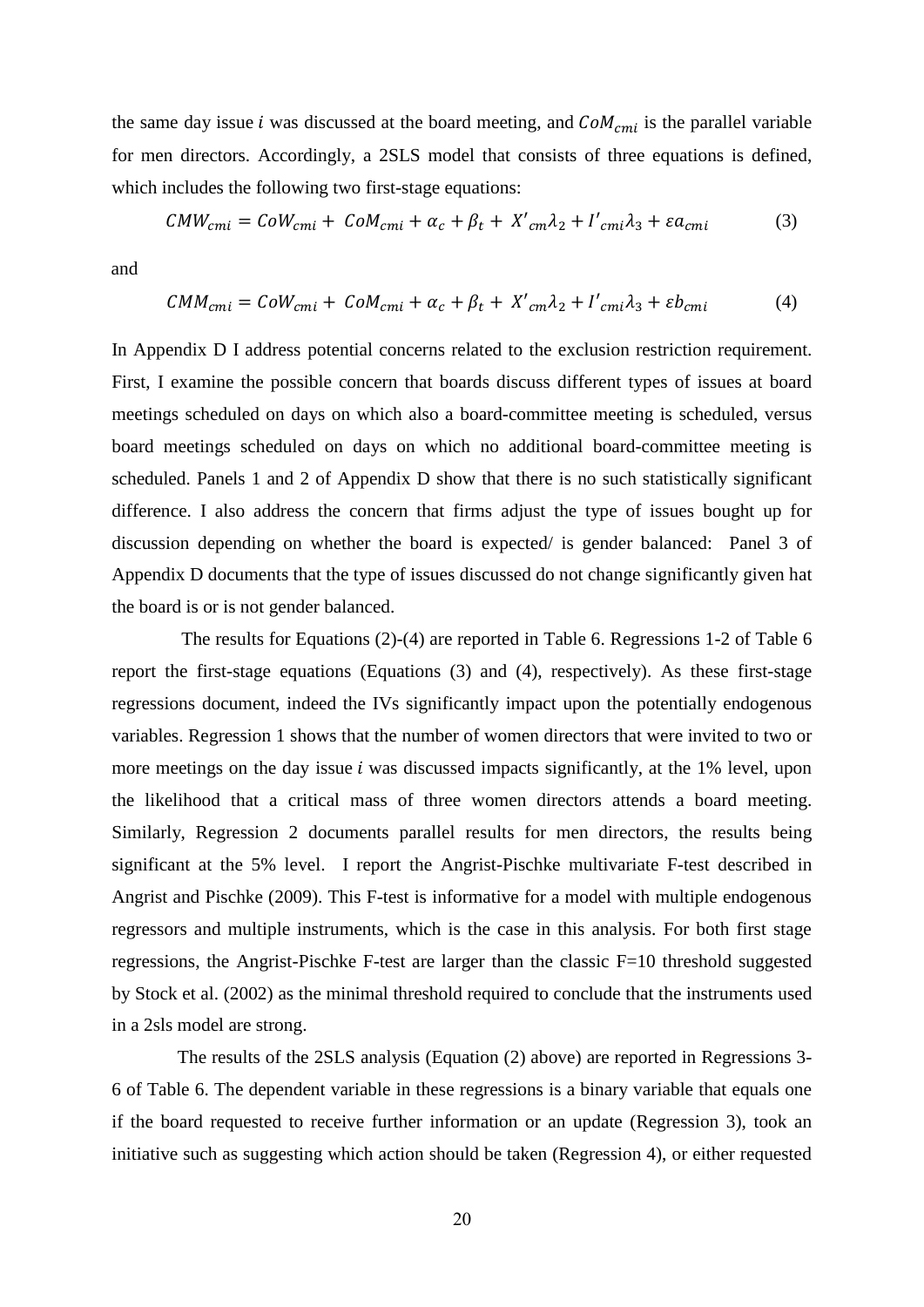an update or took an initiative (Regressions 5-6). As Regressions 3-6 document, consistent with the results presented in Section 4.2, the results presented in this section indicate that having a dual critical mass, and particularly one that includes a critical mass of women directors, significantly increases the likelihood that the board will request an update or/ and take an initiative. Hence, the 2SLS analysis confirms the results from the previous section.

The economic magnitude of the impact of critical masses of men and women directors is substantially larger in the 2SLS analysis compared to that documented in the OLS analysis. However, by definition, the 2SLS model is less efficient than the OLS model, and this may cause inaccurate estimates (e.g., Larcker and Rusticus, 2010). To examine whether the 2SLS model is indeed required in this case to solve a problem of endogeneity, and accordingly, if its economic magnitude is more reliable, I report the Sargan statistic (only for Regression 5, which includes two instruments and one potentially endogenous variable), and then conduct a Durbin-Wu-Hausman test for each of the specifications reported in Regressions 3-6 in Table 6. The Sargan statistic reported implies that the test of overidentifying restrictions cannot reject the null hypothesis that the instruments used are uncorrelated with the residuals from the 2SLS estimation. These results indicate that the IVs used are jointly valid, and we may proceed to a Durbin-Wu-Hausman test.

As the figures reported for Regressions 3-6 of Table 6 indicate, for all these specifications the Durbin-Wu-Hausman test fails to reject, at the 1% level, the null hypothesis that no difference exists between the 2SLS and the OLS estimates. Hence, the results of the Durbin-Wu-Hausman test imply that no systematic difference exists between the OLS and the 2SLS results. Therefore, given that the 2SLS results are biased and inconsistent in finite samples, in this case the estimates of the OLS model are those that provide the most accurate information on the magnitude of the impact of critical masses of women and men directors. The contribution of the 2sls analysis is that it demonstrates that the significant and positive impact of a critical mass of women directors is not driven by non-random attendance.

In sum, the results in this section reinforce the conclusion that appointing gender balanced boards catalyzes board activeness.

# **5. How Critical Masses Relate to Financial Performance**

The findings in the previous section show that the presence of critical masses of women directors, and to some extent of men directors, impel boards to work harder. This leads to the question: Are these patterns also evident above the surface, i.e., is the financial performance of firms that have one or two critical masses of directors superior to that of firms that do not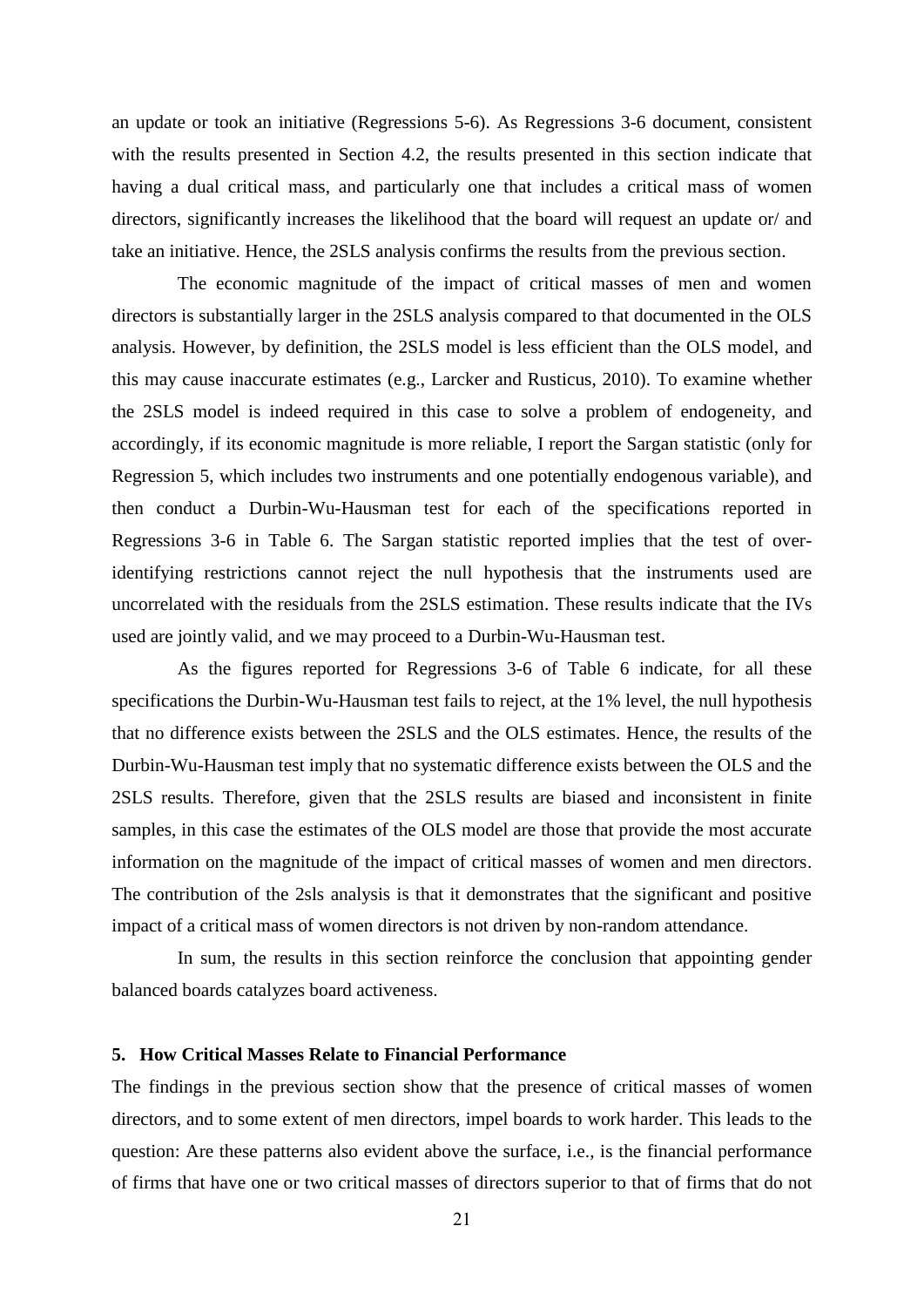have one or two critical masses? To address this question I take advantage of the unique setting offered by GBCs – they have a relatively large number (and fraction) of women directors. I examine whether critical masses of men and women directors are positively related to financial performance. To allow a sufficient number of observations, I include in this analysis the universe of the 34 GBCs for the years 1997-2009 for which data is available. These data were obtained from an internal database of the Government Companies Authority and from the annual reports it published. As described above, this type of analysis may suffer from endogeneity and/or from reverse causality. However, if this analysis documents patterns consistent with those documented "below the surface" (examined in Sections 4.2-4.3), those parallel patterns would provide support for the conclusion that the positive impact of gender diversity on board activeness trickles up to financial performance, and also *leads* to enhanced financial performance.<sup>23</sup>

Figures 2 provide an initial visual indication of the relation between critical masses of women directors on the one hand, and financial performance on the other. I focus in this analysis on critical masses of women directors because I do not have sufficient variation in the data pertaining to men directors: in 53% of the observations there was a critical mass of three women directors appointed to the board, whereas in 94% of the cases there was one of men directors. The average percentage of women directors equaled 31%, and the S.D. 0.15. Put differently, usually there was a shortage of women directors to create a gender-balanced board.

Figure 2 report the average return on equity (ROE) and the net profit divided by sales (net profit margin) broken down according to whether or not a board had a critical mass of at least three women directors. Observations (of ROE and of net profit margin) that are smaller or larger than four standard deviations are excluded from the analysis in this section. As Figure 2 shows, the ROE of companies that had boards with at least three women directors was almost twice as large compared to the ROE of companies that did not have a

1

 $23$  The tradeoff of this study is that it provides an in-depth observation of the working of boards at the expense of the number of companies examined. Since all observations pertain only to eleven companies, I am only able to compute the association between the frequency boards take actions and firm performance, as opposed to conducting a robust analysis via regressions. I compute these correlations – between the average percentage of cases in which the boards examined took an action (either requesting an update or taking an initiative) on the one hand, and the change in a financial ratio between the year following the year for which the minutes were examined and the year for which the minutes were examined, on the other (I adjust, i.e., inflate, the percentage of cases an action was taken for the two firms for which only minutes of board meetings were obtained). The Pearson correlations between the average percentage of cases boards took an action and: EBITDA/sales equals 0.51 (significance = .106); cash flow from operating activities/current liabilities equals 0.57 (significance = .064); ROA equals 0.26 (significance = .425). Needless to say, correlations do not provide firm evidence that the actions examined directly improve firm performance.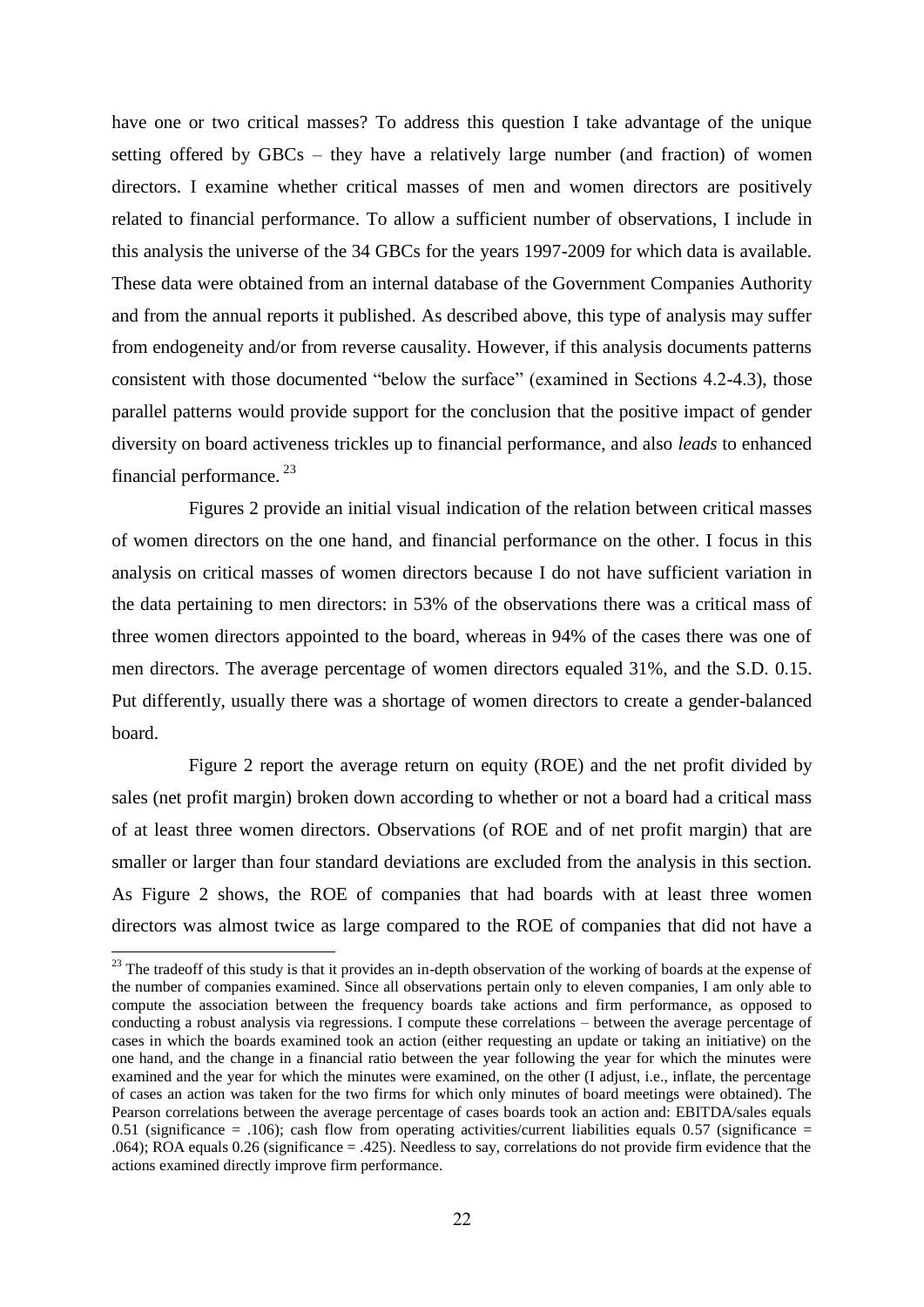critical mass of women directors. Similarly, the net profit margins of the former firms are almost three times larger than those of the latter.

Table 7 examines the relation between gender composition of boards and financial performance via OLS regressions using the panel data described earlier in this section. The dependent variable in these regressions is ROE (Regressions 1-3), or alternatively, net profit margin (Regressions 4-6). The primary independent variables are the fraction of women directors appointed to the board and its square, a dummy that equals one if at least three women directors were appointed, and a dummy that equals one if at least three men directors were appointed. In addition, the regressions control for the fraction of outsiders appointed, the total number of directors appointed, and the tenure of the CEO. Year and firm dummies are included as specified in Table 7. Errors are clustered on firm level.

The results in Table 7 do not document a significant linear or U-shaped relation between the fraction of women directors and its square, and financial performance, measured both by ROE (Regression 1) and by net profit margin (Regression 4). When including in parallel unreported specifications only the fraction of women directors, and excluding its square, the results remain insignificant. These results are consistent with those of the previous section – that do not document a significant linear or U-shaped relation between gender and likelihood that an action be taken.

Similar to the findings in the previous section, Table 7 does document a significant positive relation between the existence of a critical mass of women directors and financial performance. Regressions 2 and 5, which do not include fixed year and firm effects, document that a critical mass of women directors increases the ROE and profit margin at the 1% and 5% level, respectively. Regressions 4 and 6, which include fixed firm and year effects, also document such significant results, at the 10% and 5% level, respectively. The average ROE of the GBC equaled 6.6%, hence the results in Regression 3 document that a critical mass of women directors may be expected to increase the ROE by 18% (1.2%/6.6%). The average profit margin of the GBCs equaled 4.3%, hence Regression 6 documents that a critical mass of women directors may be expected to increase the profit margin by as much as 90%.

All specifications included in Table 7 document a positive relation between the existence of a critical mass of men directors and financial performance. However, this relation is significant only in Regression 2. Nevertheless, as mentioned, additional variation in the (non)existence of a critical mass of men directors is needed to conclude whether these variables are significantly related.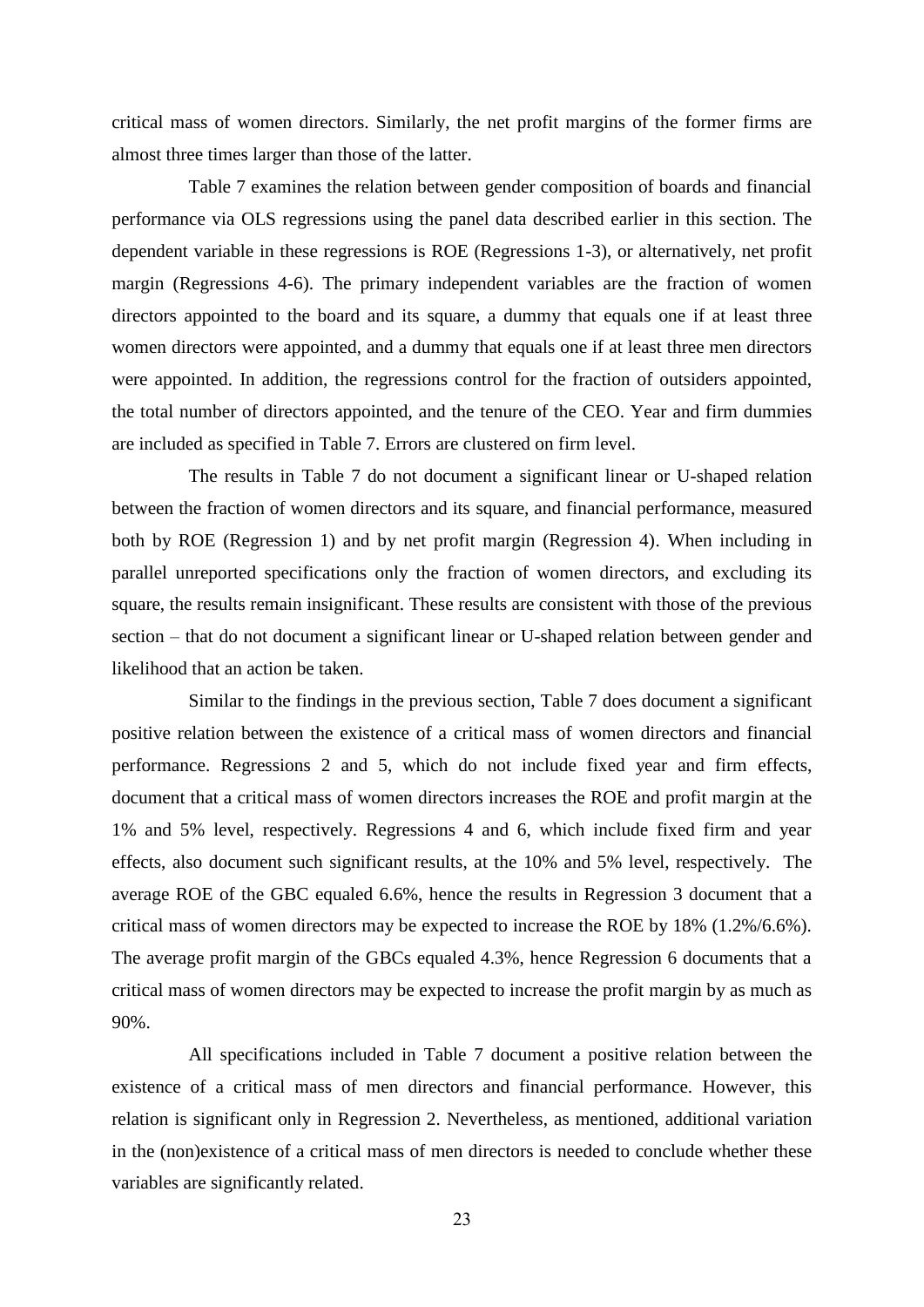In sum, consistent with the findings of the previous section, this section documents that companies with boards that have a critical mass of at least three women directors perform better than the companies that do not have such a critical mass. Taken together with the findings from Section 4.2-4.3 which document a causal positive relation between gender diversity and board activeness below the surface, the findings in this section suggest that this positive relation trickles-up to the financial performance of the firm.

### **6. Gender Composition and the Activeness of Individual Directors**

The findings in Section 4 document that given that a critical mass of three women directors is in attendance, and to a certain extent a critical mass of three men directors, the board is expected to be approximately twice as active. This raises the question: Does this phenomenon occur because the men directors, the women directors, or both are more active when critical masses of each gender are in attendance? To answer this question I examine how having a critical mass of each gender impacts upon the likelihood that women directors will take an action, and how it impacts upon the likelihood that men directors do so.

For each case in which the board either requested to receive further information or an update, or made an impact, I record the gender of the director taking the action. If more than one director took the action, the action was not attributed to a specific director. I am able to link 69% of the actions that were taken to one specific director; the remaining actions were taken by more than one director, and therefore are not linked to a specific director and gender, and are not included in the analysis presented in this section.<sup>24</sup>

In the sample, men directors usually constituted a larger fraction of all attending directors. For this reason, all else equal, the likelihood that men directors take an action is larger than the likelihood that women directors do so.<sup>25</sup> To adjust for the actual likelihood that men and women directors take action, I use the Horvitz–Thompson estimator of the mean (Horvitz and Thompson, 1952). This estimator allows adjusting the real probability of the general population, when unequal selection probabilities exist. This adjustment will allow

 $24$  Due to the limited size of the sample, it is not possible to conduct an analysis of the cases in which an action was taken by two or more directors by breaking down the gender of those taking the action into more refined categories (i.e., action taken only men directors, only by women directors, or by both genders).

<sup>&</sup>lt;sup>25</sup> For example, if three women directors and six men directors attended a meeting, and two actions were taken by women and four by men, the probability that a woman and a man director take an action is equal. However, if one does not adjust for the relative fraction of women and men directors, and observes only the percentage of actions taken by each gender, because twice as many actions were taken by men the (misleading) conclusion would be that men directors are twice as active.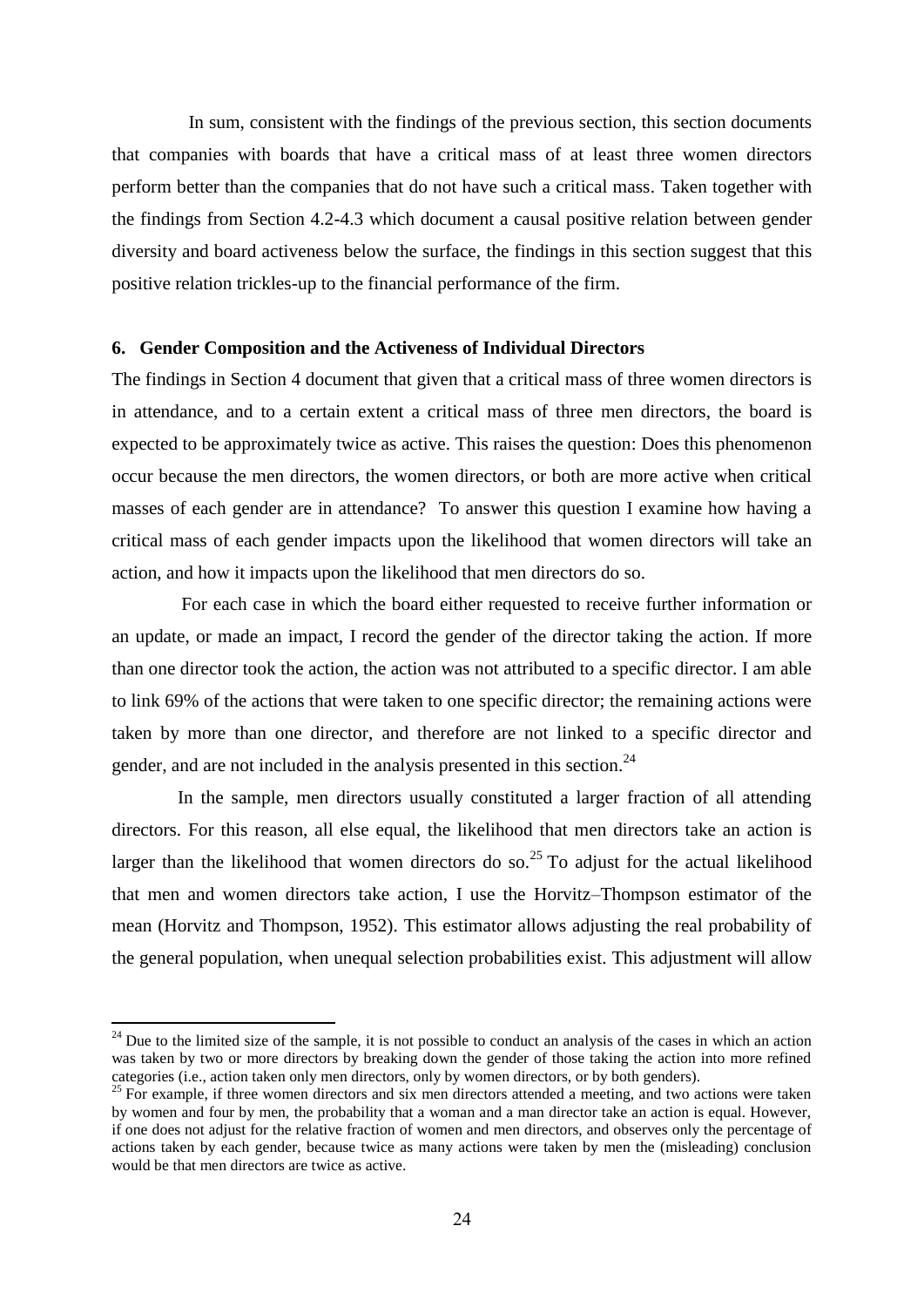comparing the economic magnitudes pertaining to women directors to those pertaining to men directors.

Accordingly, the adjusted likelihood that a woman director take an action, given the numbers of women directors in attendance is computed, and is denoted by  $AW_{mi} * FW_{mi}^{-1} *$ 0.5, and a parallel variable denoted by,  $AM_{mi} * FM_{mi}^{-1} * 0.5$ , is computed for men directors.  $AW_{mi}$  is a binary variable that equals one if a woman director took an action (either requesting further information or taking an initiative), and  $AM_{mi}$  is a parallel variable pertaining to men directors.  $FW_{mi}^{-1}$  is the inverse of the fraction of women directors in attendance at a particular meeting in which a particular issue was discussed, and  $FM_{mi}^{-1}$  is the parallel variable for men directors. 0.5 represents the proportion of each gender in a board in which both genders are equally represented, thereby providing each gender the same initial opportunity to take action.<sup>26</sup>

I examine how gender-composition impacts upon the likelihood that women directors take an action (Table 8, Regressions 1-3) and upon the likelihood that men directors do so (Table 8, Regressions 4-6). Accordingly, the dependent variable in Regressions 1-2 and 4-5, is the "adjusted likelihood that an action is taken". As a robustness examination, I also conduct a set of regressions in which the dependent variable is  $AW_{mi}$ , the raw binary variable that equals one if a woman director took an action (Regressions 3 of Table 8), or alternatively,  $AM_{mi}$ , that equals one if a man director took an action (Regression 6 of Table 8). The primary independent variables are the fraction of attending women directors and its square, a dummy which equals one if at least three women directors were in attendance, and a dummy which equals one if at least three men directors were in attendance. In addition, the regressions control for the independent variables specified in Section 4.1.

Regressions 1 and 4 in Table 8 document that each gender tends to be more active when more directors of its own gender are in attendance, but these results are not statistically significant. Regressions 2-3 in Table 8, which examine the impact of a critical mass of each gender on the probability that women directors take an action, document that having a critical mass of at least three women directors significantly (at the 1% level) increases the likelihood that women directors take an action. Similarly, Regressions 5-6, which examine the impact of

 $\overline{a}$ 

 $26$  Tuggle et al. (2012), who examines minutes of board meetings of public American companies, find that the fraction of directors of a given gender impacts positively upon the activeness of board members of that gender. Assuming this finding applies to the GBC boards as well, because the GBC boards included on average only 37% women directors, even after the Horvitz–Thompson adjustment, the adjusted likelihood that an action is taken may demonstrate the lower bound of board activeness of women directors, and the upper bound of board activeness of men directors, if the boards were precisely gender-balanced.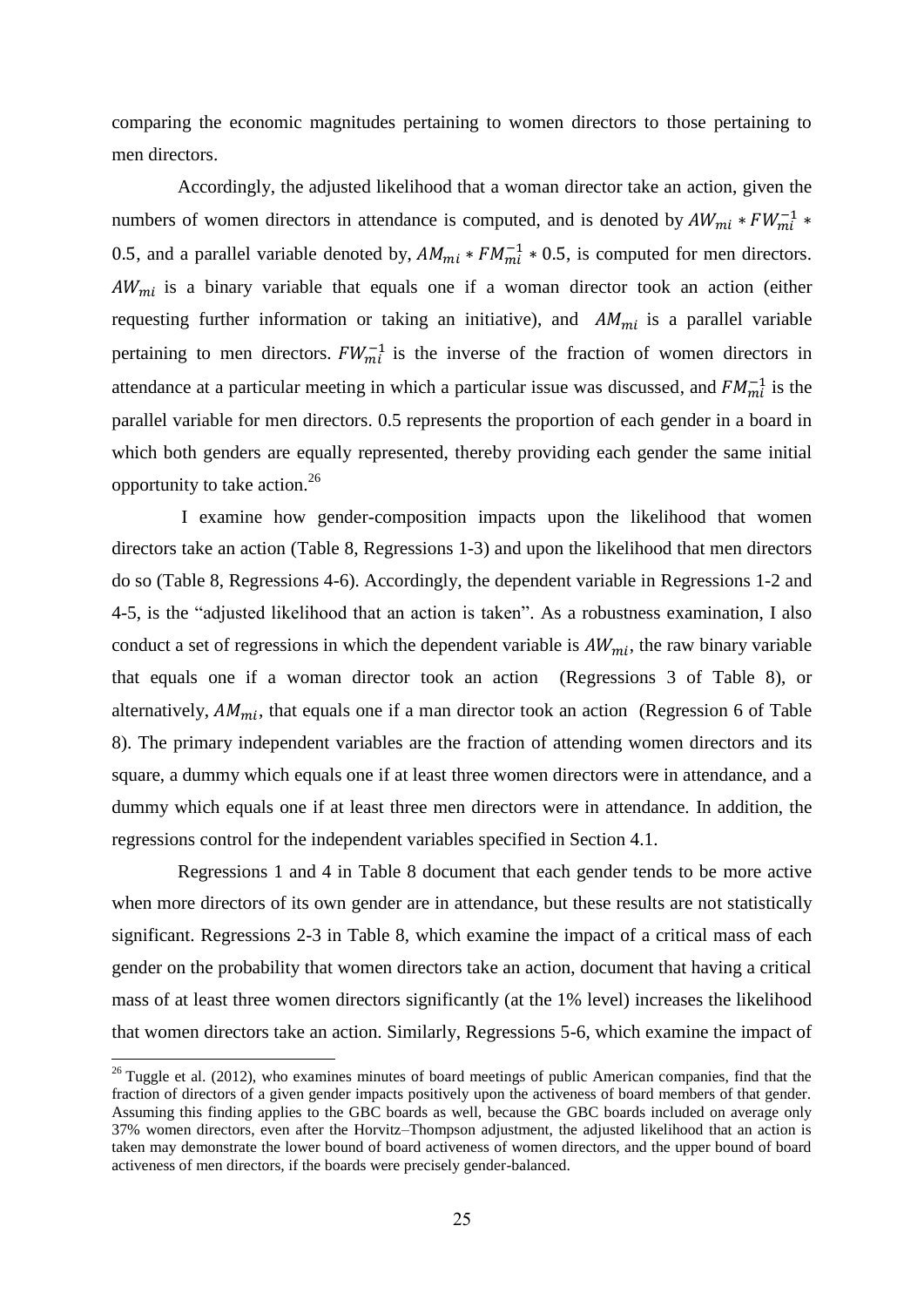critical masses of each gender on the likelihood that men directors take action, document that a critical mass of women directors increases significantly (at the 5%-10% level) the likelihood that men directors take action. Regressions 2-3 and 5-6 do not document that a critical mass of men directors impacts significantly upon the likelihood that either women or men directors will take an action.

The economic magnitude of the impact of a critical mass of women directors is quite large. The adjusted frequency that a woman director take an action in a board meetings averaged 2.9%. Regression 2 of Table 8 indicates that compared to the latter average, this figure increases by 193% to 5.6% if a critical mass of women directors is in attendance. Similarly, Regression 5 shows that a critical mass of women in attendance increases by 95% the likelihood that a man director take an action. These results demonstrate once again that having a critical mass of women directors catalyzes the activeness of both men and women directors.

These finding are in line with previous studies that document that the presence of women seems to enhance individual team member's, and team, performance. For example, Charness and Rustichini (2011) examine how men and women play the Prisoners' Dilemma game depending on the gender of an audience observing their decisions. They find that both men and women players cooperate more (thereby probably maximizing their own total wealth and also that of the other participants) when they are observed by an audience of women, compared to an all-male or a mixed audience. Hoxby (2000) and Lavy and Shloser (2011) examine the impact of the gender composition of school classes on achievement tests, in the US and Israel respectively. Both studies find that both girls and boys perform better on achievement tests the higher the fraction of girl students in the class. With respect to boards, Adams and Ferreira (2009) find that men directors have fewer attendance problems the larger the proportion of women directors on the board. This suggests once again that the presence of women enhances performance, perhaps due to peer monitoring between genders.

In sum, the results in this section show that on the level of the individual director, a critical mass of women directors significantly increases the likelihood that individual women directors take action, and also that men directors take one.

# **7. Does the Gender of Directors Matter When Boards are Particularly Needed?**

Firing and hiring the CEO, and bridging the gaps between CEOs are among a board's most important functions (Mace, 1971; and Weisbach, 1988). For this reason, and because CEO turnover is one of the few observable variables that may reflect the work of boards, CEO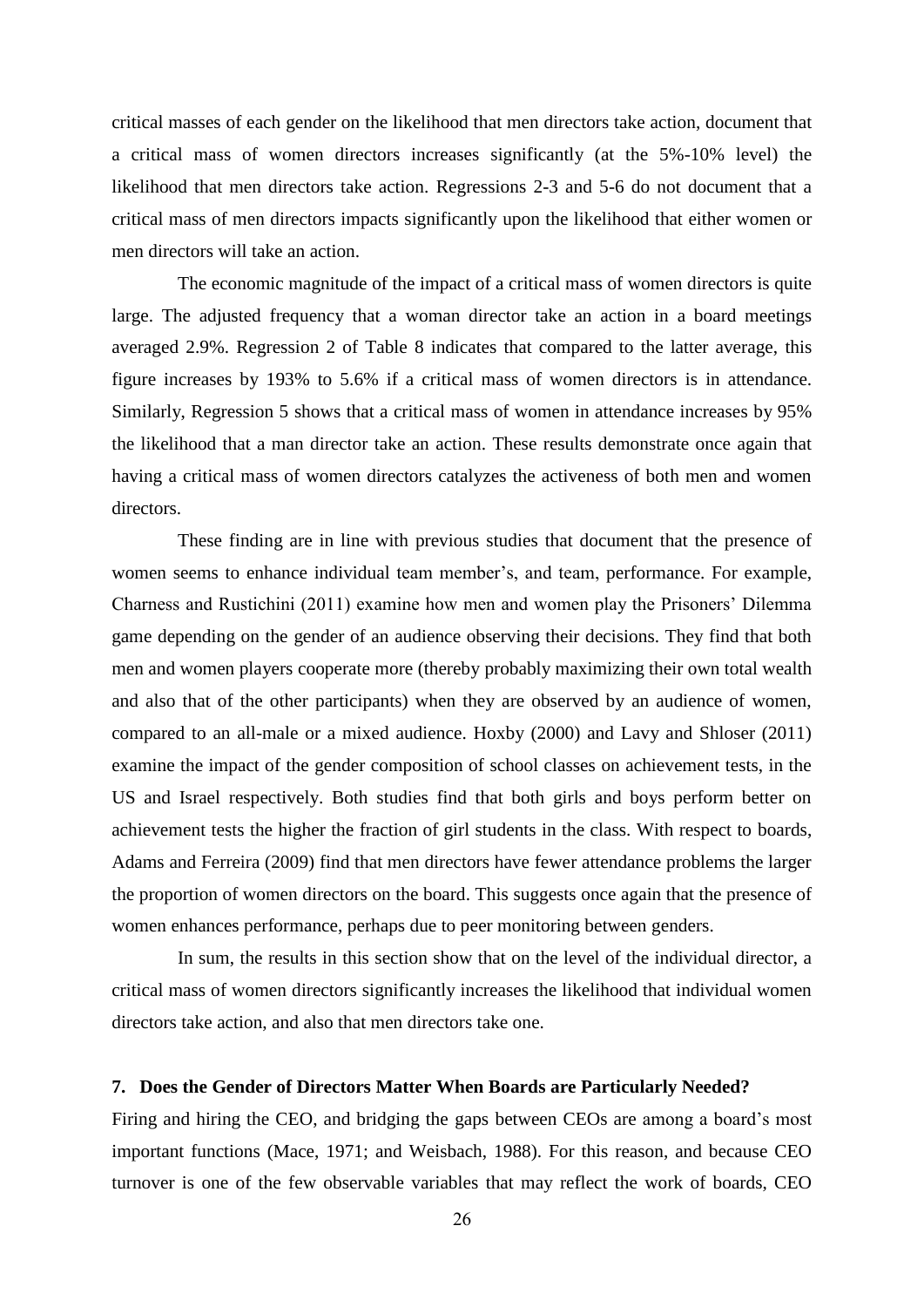turnover has been addressed quite frequently in board studies (e.g., Weisbach, 1988; Adams and Ferreira, 2009). I choose to focus on this transitional period so as to gain a better understanding on how the gender of directors affects the working of boards during such periods when they are particularly needed. The following section (7.1) examines the impact of the gender composition of boards above the surface before a CEO is replaced. Namely, similarly to Adams and Ferreira (2009), the section examines how the gender of directors, combined with financial performance, impacts upon the likelihood that CEOs of GBCs be replaced. The next section (7.2) examines the impact of the gender composition of boards below the surface, i.e., at its meetings, during the periods a firm is between CEOs.

## **7.1. Gender Composition and CEO Turnover**

This section examines whether given financial performance, the gender composition of boards impacts upon CEO turnover. This analysis is conducted using the panel data introduced in Section 5 – data on the universe of the 34 GBCs for the years 1997-2009. The data is examined via OLS regressions, reported in Table 9. The dependent variable in these regressions is a binary variable that equals one if the CEO ceased to serve in this position. The primary independent variables examined are the fraction of women directors appointed to each board, that latter dummy times ROE, a dummy that equals one if the board had a critical mass of three women on the board, that latter dummy times ROE, a dummy that equals one if the board had a critical mass of three men on the board, and that latter dummy times ROE. In addition, the regressions control for ROE, the fraction of outside directors, the total number of directors, the tenure of the CEO, and a dummy that equals one if the CEO was a woman. Year and firm dummies are included as specified in Table 9.

Regression 1 of Table 9 examines a linear relation between gender and performance on the one hand, and CEO turnover, on the other. As this regression shows, boards with a larger fraction of women directors were significantly more likely to experience a CEO turnover. However, they were significantly more likely to experience CEO turnover if financial performance was weak. These results are quite similar to those of Adams and Ferreira (2009) who examine American public firms. They find that firms with a higher fraction of women directors that *also* exhibit weak financial performance are especially likely to experience CEO turnover. Regression 2 in Table 9 examines a U-shaped relation between the gender composition interacted with financial performance, and CEO turnover. This regression documents that for the average ROE of GBCs, which equals 6.6%, the fraction of women directors times the ROE decreases the likelihood that CEO turnover will occur if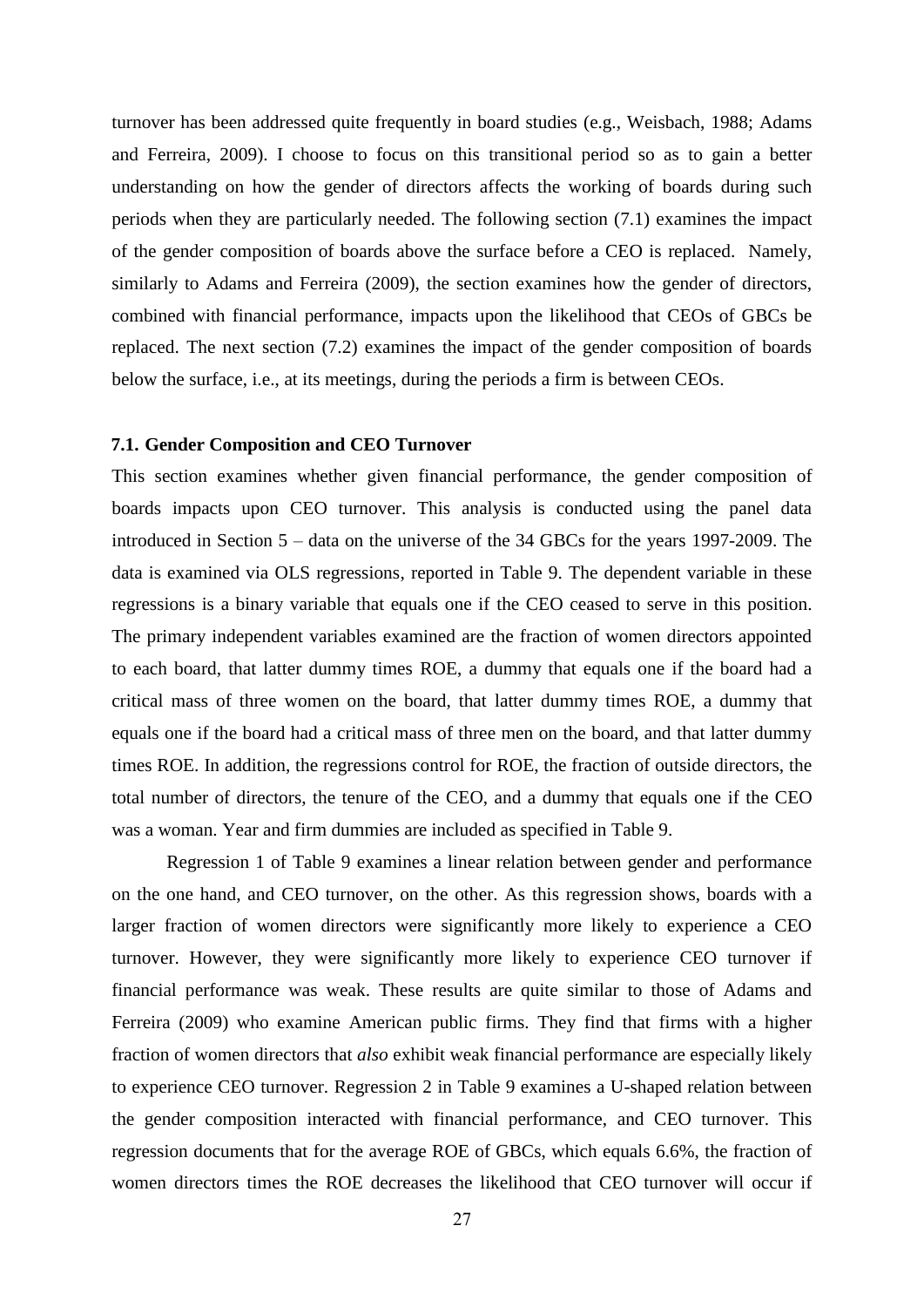women comprise less than approximately 30% of the board, but increases it if they comprise more than approximately 30%. This finding emphasizes once again that a board is more likely to cause a CEO turnover following weak firm performance if the board includes a minimal fraction of women directors.

Regressions 3-4 further highlight the latter point. These regressions include independent variables controlling for the presence of a critical mass of at least three directors of each gender, and each of the latter variables times ROE. Similarly to the results above, both Regression 3, which does not include fixed firm and year effects, and Regression 4, which does include these variables, document that boards with at least three women directors were more likely to experience CEO turnover. In contrast, boards with at least three men directors were less likely to experience CEO turnover. More importantly, these regressions document that boards with a critical mass of at least three women directors were more likely to experience CEO turnover when financial performance is poor. These results suggest once again that boards respond actively to poor financial performance by enhancing CEO turnover, when they are relatively gender-balanced – which in the case of boards means they include a critical mass of women directors. Regression 4, which controls for fixed year and firm effects, does not document that a critical mass of men directors impacts significantly upon CEO turnover. However, this result may be the consequence of the limited variation in the existence of critical masses of men directors, as discussed in Section 5.

In sum, Table 9 documents that companies with boards that include critical masses of women directors are significantly more likely to experience CEO turnover if performance is poor. Similarly, the results also document that once women directors constituted approximately 30% of the board and financial performance was weak, the company was more likely to experience CEO turnover.

## **7.2. The Impact of the Gender of Directors when Boards are between CEOs**

This section explores whether the gender of directors impacts upon the working of boards during the periods that boards are perhaps most needed – during the period the CEO is replaced. Four of the firms examined replaced their CEO during the year that was examined, and all these firms had periods, in which they were literally "between" CEOs and had no serving CEO, for a period that lasted between several weeks and several months. Such periods occurred for one or more of the following reasons: the board requested the incumbent CEO to resign his position at very short notice, the selection process of the new CEO went on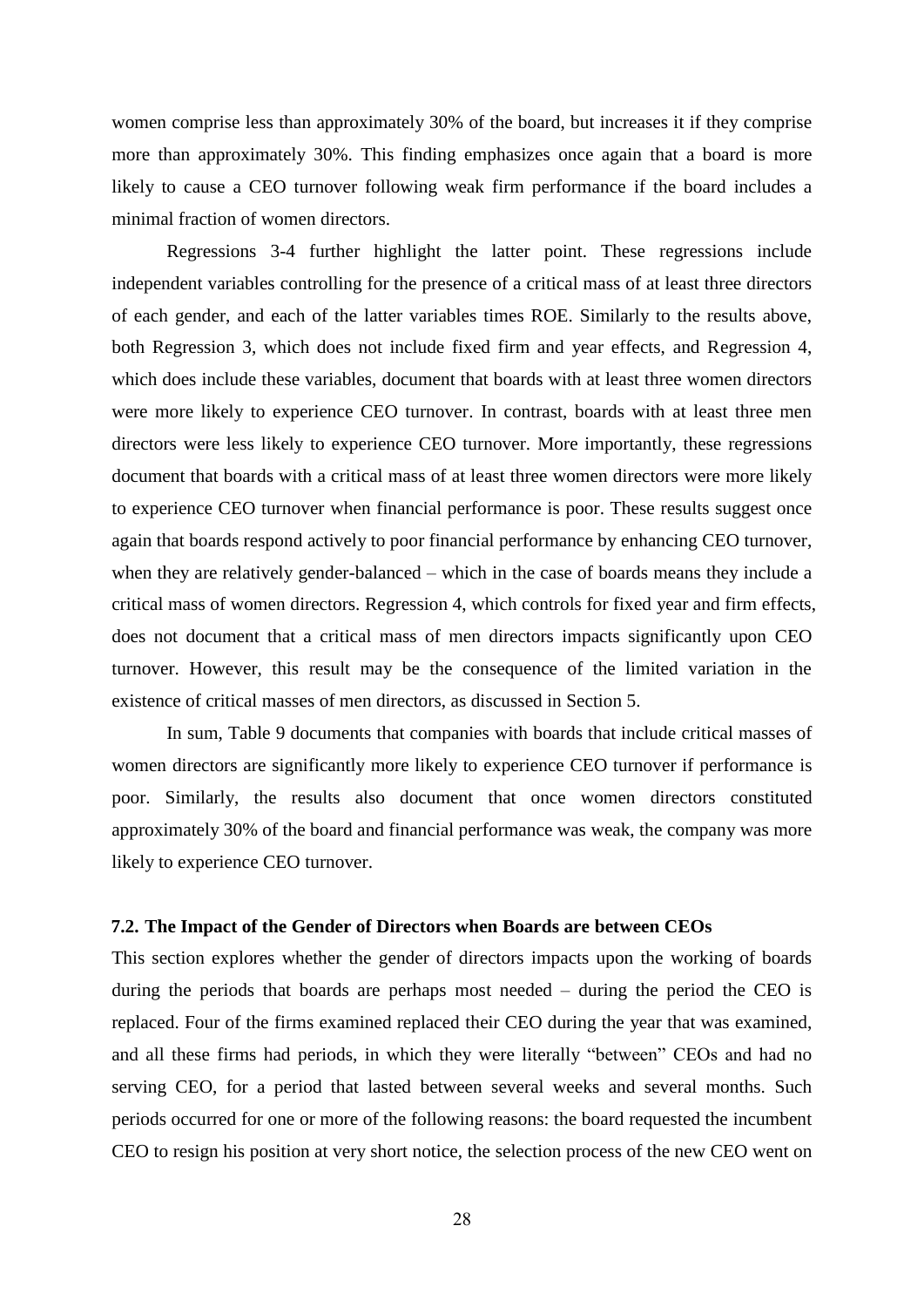for at least three months,  $27$  legal issues complicated and extended the selection process, or the newly selected CEO was not able to leave his former position from one day to the next.

Because the board is expected to step in immediately once it fires the CEO, or once it learns that the current CEO will not continue serving in this position, I define the "gap period" between CEOs as starting when the minutes document for the first time that the board is aware that the current CEO will not continue serving in this position, and as ending when the new CEO first attends a meeting of the board or of a board-committee. According to this broad definition, the gap periods experienced by the four companies that replaced their CEO lasted between three and seven months. This gap period is longer than the one mentioned in the previous paragraphs, since the gap period according to the latter definition usually starts before the incumbent CEO leaves the company.

An initial indication of the impact of the directors' gender "between CEOs" is offered by Table 8 (described in Section 6). This table shows that during the gap periods women directors were significantly more likely to be active, compared to periods in which the company had a CEO, whereas men directors tended to be less active during the gap periods (the results pertaining to men directors are not significant). These findings suggest that in times in which the firm is in particular need of the board's leadership, women directors are keener to step in.

Table 10 explores how a critical mass of women and men directors impact upon board activeness during these gap periods. This analysis is, once again, based on the minutes data described in Section 3, implementing the model presented in Section 4.1, while adding a few additional independent interaction variables, as will be noted.<sup>28</sup> Regression 1 of Table 10 examines whether a linear or a U-shaped relation exists between the gender of directors and board activeness during the gap periods, compared to the non-gap periods. Accordingly, the primary independent variables examined are the fraction of women directors in attendance and its square, and interaction variables for each of these two variables with a binary variable that equals one if the firm was in a gap period at the time the issue was discussed. Regression 1, which examines whether a linear or a U-shaped relation exists between gender and the

 $27$  The GBC boards are required to publish an advertisement in the newspapers, inviting candidates to apply for the CEO position. In addition, usually several rounds of interviews are conducted, and in most cases the board sends at least the final candidates to an external private company that assesses the applicants. In practice, this process takes at least three months.

 $28$  Table reports results for one of the 22 topic-subject dummies used in this study and included in the model (but not reported in the other tables) – "appointing and firing an executive". This variable is reported in Table 10 to emphasize that the increased board activeness due to the gender composition is observed after controlling for the fact that in periods between CEOs, boards put a special emphasis on hiring a new CEO.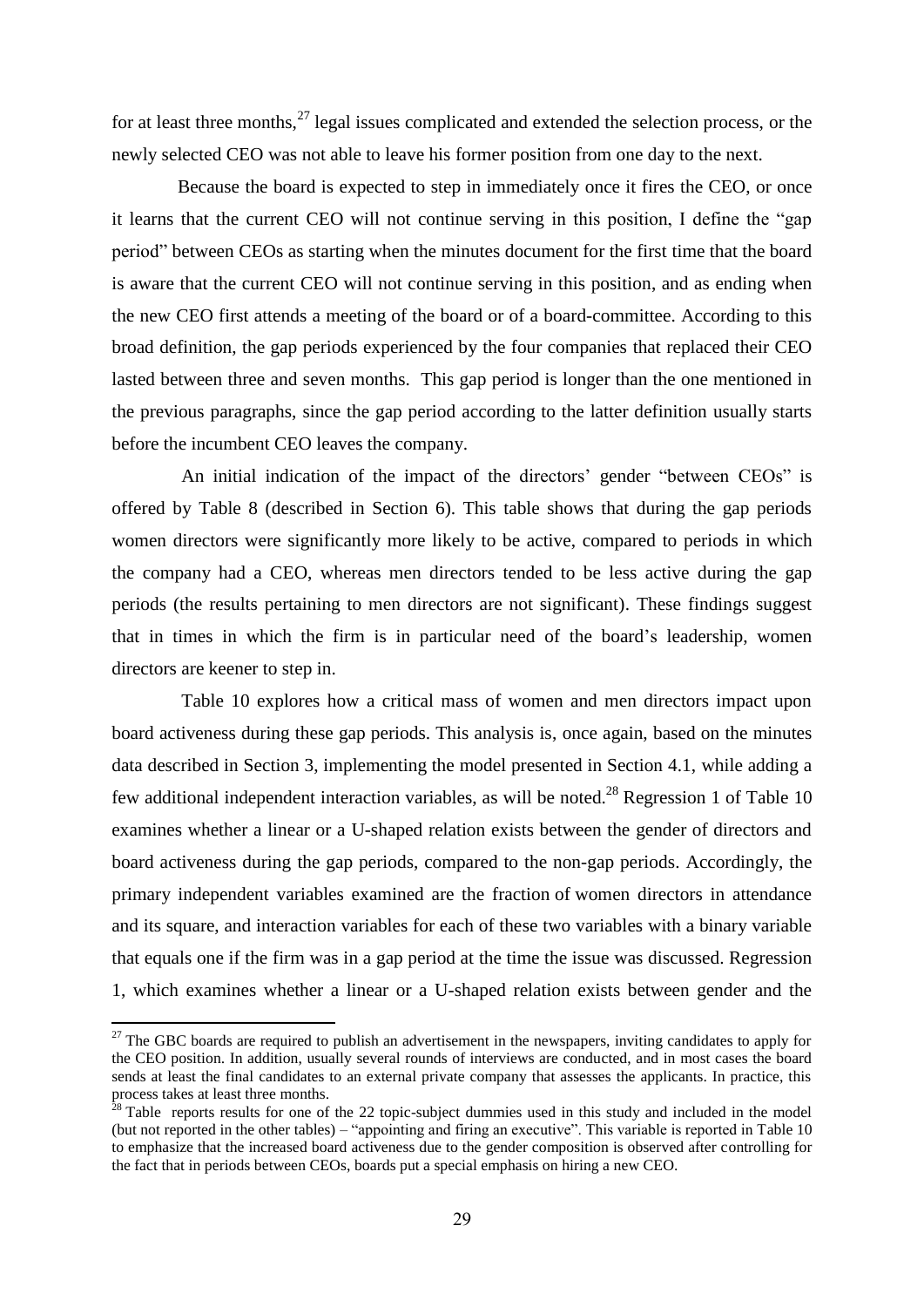likelihood that an action is taken during gap periods, does not document a significant relation between the fraction of one of the genders and board activeness, that depends on whether the company is during a gap period.

Regression 2 examines whether having a critical mass of women and/or men directors during gap periods matters. As in Section 4, because these regressions examine the impact of a dual critical mass which requires the attendance of at least six directors, Regression 2 includes only observations from board meetings. The independent variables are those specified in Section 4.1, which include variables controlling for the presence of critical masses of men and women directors. Two additional control variables are included in the equation – "CMW\*between CEOs", which equals one if a critical mass of three women directors was in attendance *and* the firm was during a gap period, and a parallel variable for a critical mass of men directors – "CMM\*between CEOs".

As the results in Regression 2 document, a critical mass of women directors is still found to impact positively, at the 10% level, upon the likelihood that the board take an action. Furthermore, the coefficient for "CMW\*no CEO" indicates that particularly during gap periods, having a critical mass of women directors increases significantly (at the 5% level) the likelihood that boards take an action. The average percentage of cases in which boards took an action at board meetings during gap periods equaled 24.8%. Hence, having a critical mass of women directors in gap periods increased the likelihood that boards take an action by 75% ([7.6%+11.1%]/24.8%). In contrast, Regression 2 does not document that a critical mass of men directors impacts significantly upon board activeness during gap periods.

To include in the analysis a larger number of observations in which a critical mass of men directors was *not* in attendance, I include in Regression 3 of Table 11 all observations that occurred during gap periods, both from board meetings *and* from board-committee meetings, in which six or more directors were in attendance. Accordingly, these regressions include a dummy that equals one if the observation is from a board meeting. These regressions document once again that during gap periods a critical mass of three women directors significantly (at the 5% level) increases the likelihood that boards take an action. Once again, Regression 3 in Table 10 does not document that a critical mass of men directors catalyzes board activeness.

In sum, women directors were found to be especially active in periods in which board activeness is essential – while the CEO is being replaced. In addition, having a critical mass of women directors during these periods was found to catalyze board activeness, consistent with the findings documented in Section 4.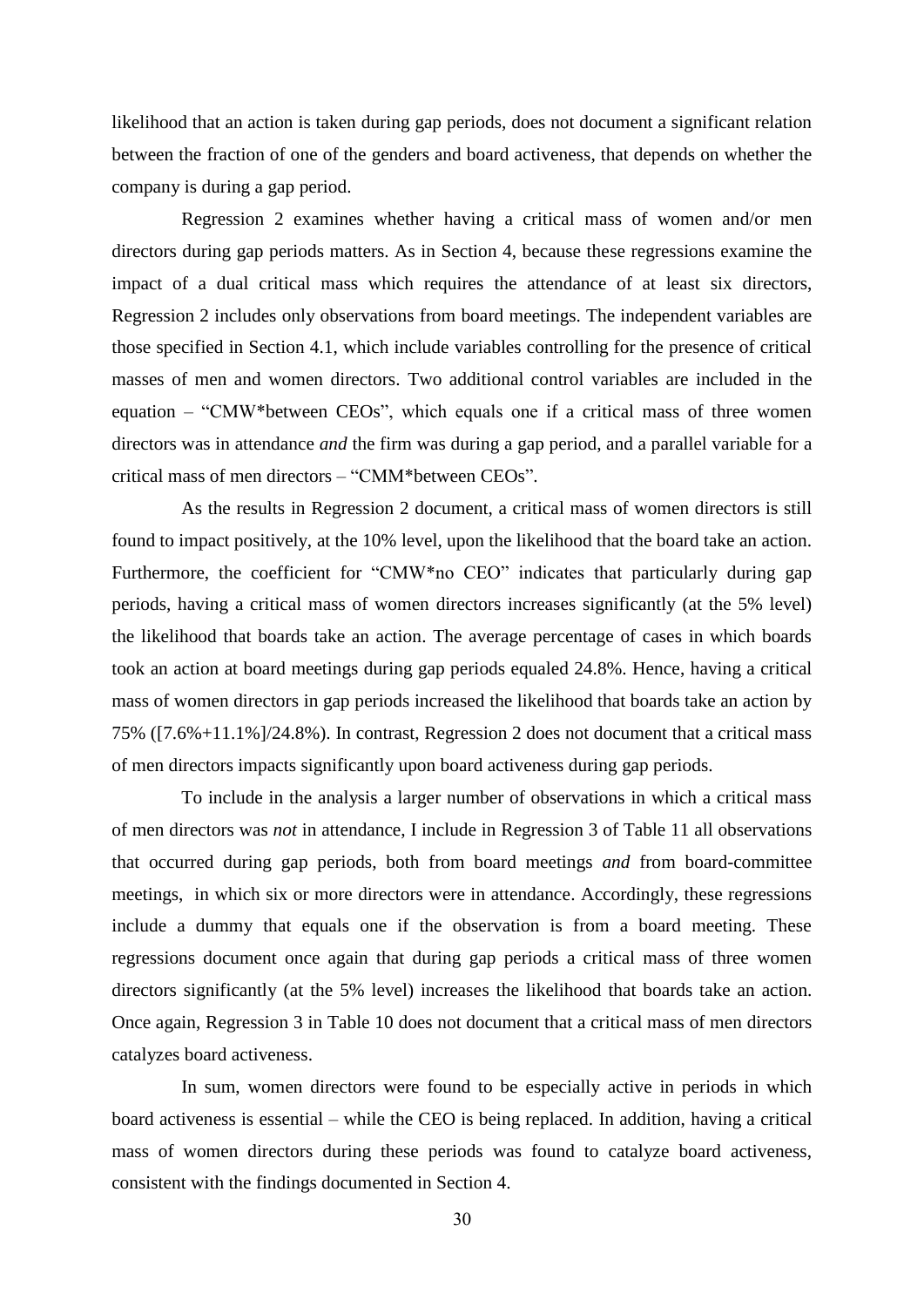# **8. Does the Gender of Directors Engender Differential Propensities?**

Adams and Funk (2012), who survey directors, find that men and women directors have significantly different values.<sup>29</sup> Their findings demonstrate that although women directors may be more similar to men directors than the "average" woman, nevertheless, differences between men and women directors exist. Accordingly, Adams' and Funk's study may imply that because directors of different genders have different values, directors of each gender also have different relative advantages and/ or inclinations to specialize in certain types of tasks.

In the context of boards, appointments to board-committees are among the few observable variables that might reflect the relative skills or propensities of each gender of directors. Studies on board-committee appointments have documented that men directors are likely to be appointed to the executive committee<sup>30</sup> (Kesner, 1998; Bilimoria and Piderit, 1994; and Peterson and Philpot, 2007), and to the compensation committee (Bilimoria and Piderit, 1994; Adams and Ferreira, 2009); Women directors are more likely to be appointed to the public affairs committee, (Bilimoria and Piderit, 1994 and Peterson and Philpot, 2007), to the audit committee (Adams and Ferreira, 2009), and to the corporate governance committee (Adams and Ferreira, 2009). Taken together, the studies on gender patterns of board-committee appointments suggest that women directors are more likely to be appointed to committees that conduct tasks oriented toward monitoring and sustaining the corporate governance of the company, while men directors are more likely to be appointed to the business-oriented/ managerial committees.

However, board-committee appointments are not occurrences determined by nature. Rather, usually the chairman of the board, or a few powerful directors decide, in practice, to which committee(s) each director is appointed. While some directors may be appointed to the committee(s) they prefer, others may not. This mechanism distorts the ability of scholars to determine, with confidence, whether women are appointed to certain committees because they are discriminated against and pushed to the less prestigious committees (as argued by

<sup>&</sup>lt;sup>29</sup> Consistent with findings for the general population, compared to men directors, women directors were found to be less achievement and power-oriented, and more benevolent. However, in contrast to findings for the general population, compared to men directors, women directors who made it to the top were seeking more stimulation and risk, and were less tradition-oriented.

 $30$  The executive committee acts on behalf of the board during intervals between board meetings; the compensation committee reviews and approves the compensation of the CEO and of the executives; the public affairs committee oversees the media and community outreach policy; the audit committee oversees the quality of the companies' financial reports and its audit function; and the corporate governance committee assists the board in the fulfillment of its governance responsibilities.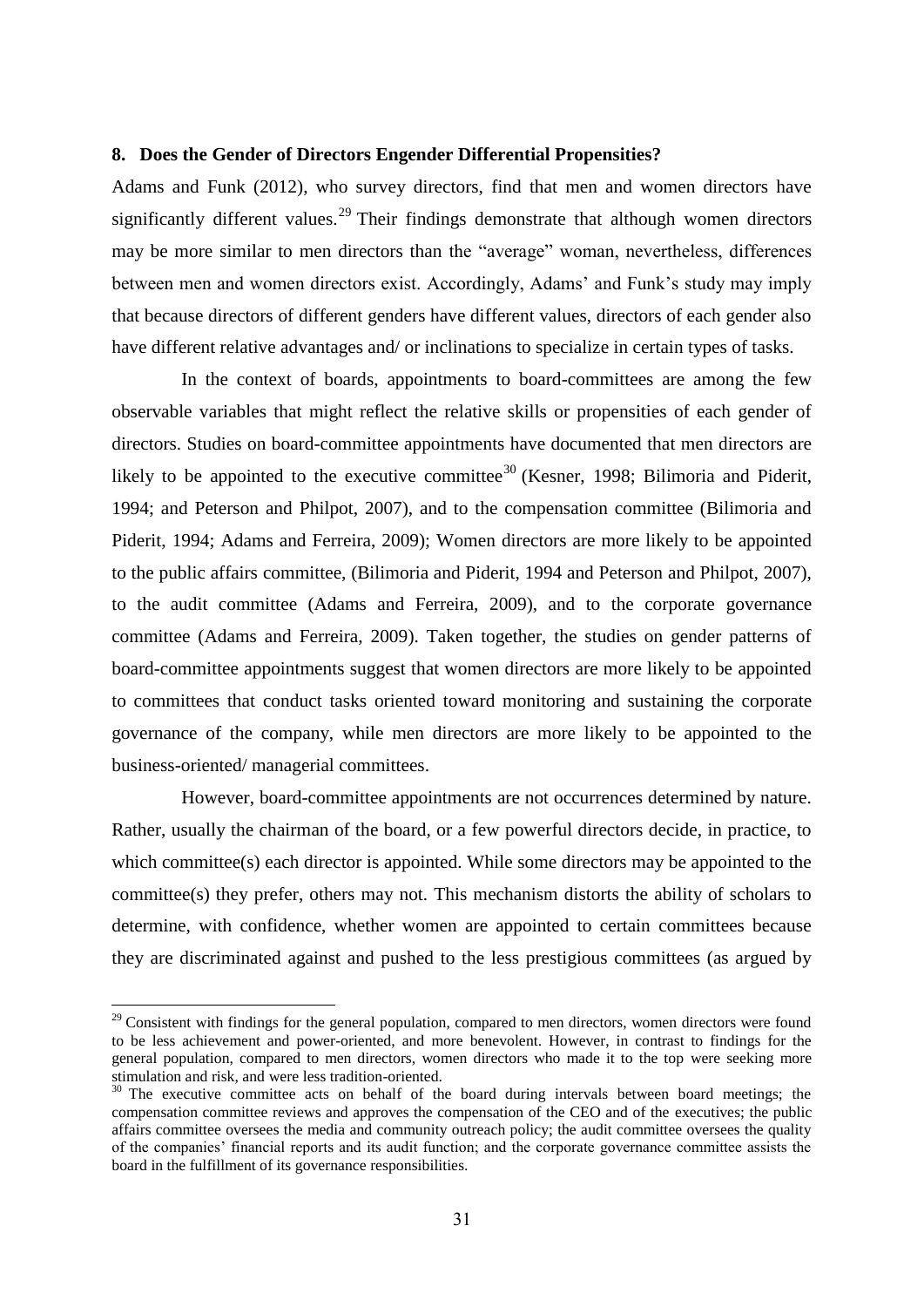Bilimoria and Piderit, 1994) or, rather, there is no such discrimination, and women directors have a relative advantage for committees that require a specialization or a propensity to carry out monitoring or sustainability tasks (e.g., Kesner, 1988).

This section examines whether at the level of the individual board member, men and women directors have differential penchants or predispositions to take actions concerning different types of issues. If indeed, gender engenders a relative specialization, we may observe that as the board-committee appointment patterns document, women directors are more likely to take an action concerning supervisory issues, while men directors are more likely to take an action concerning managerial issues. I make the somewhat crude distinction between supervisory and managerial issues (to be detailed below) because boards are generally expected to fulfill two functions: to supervise the CEO, and to be involved in major managerial/strategic decisions (e.g., Adams and Ferreira, 2007; Schwartz-Ziv and Weisbach, 2012). Examining the tendency of each gender to be active with respect to each of these roles allows us to observe whether a particular gender has a "natural" inclination toward one or the other of these roles.

To examine whether such tendencies indeed exist, each issue discussed by the boards examined was categorized under one of twenty-three topic-subjects (see Appendix B for further information). Each of the twenty-three topic-subjects was classified as either supervisory or managerial.<sup>31</sup> Managerial issues include the type of issues for which boards are expected (e.g., by law) to be active. Accordingly, managerial issues include, among others, the topic-subjects that pertain to business issues and to firing and hiring the CEO. In contrast, the supervisory issues include the type of issues that boards are expected to oversee, but not to carry out themselves. For example, approving a financial report is classified as supervisory because the board's role with regard to these reports is mainly verifying that they are properly conducted, rather than creating these reports themselves.

As in Section 6, for each of the cases in which the board took an action (either made an impact or requested to receive further information or an update) and it is possible to attribute that action to one director (69% of all actions), I record the gender of the director who took the action. As in the previous section, if more than one director took the action I do

 $\overline{a}$ 

 $31$  Supervisory topic-subjects are defined as: appointment of members, approving minutes of earlier meeting, audit, choosing a chairman for the meeting, contracting/ purchases, financial reports, formal issues, legal, personnel and benefits, ratification of audit committee, ratification of human resources committee, ratification of operational committee, ratification of financial committee, and regulation and government. Managerial topicsubjects are defined as: appointing/ firing an executive, budget, business issue, business project, cross-firm issues, investment/ finance, ongoing general issues, organizational change, and strategic issues.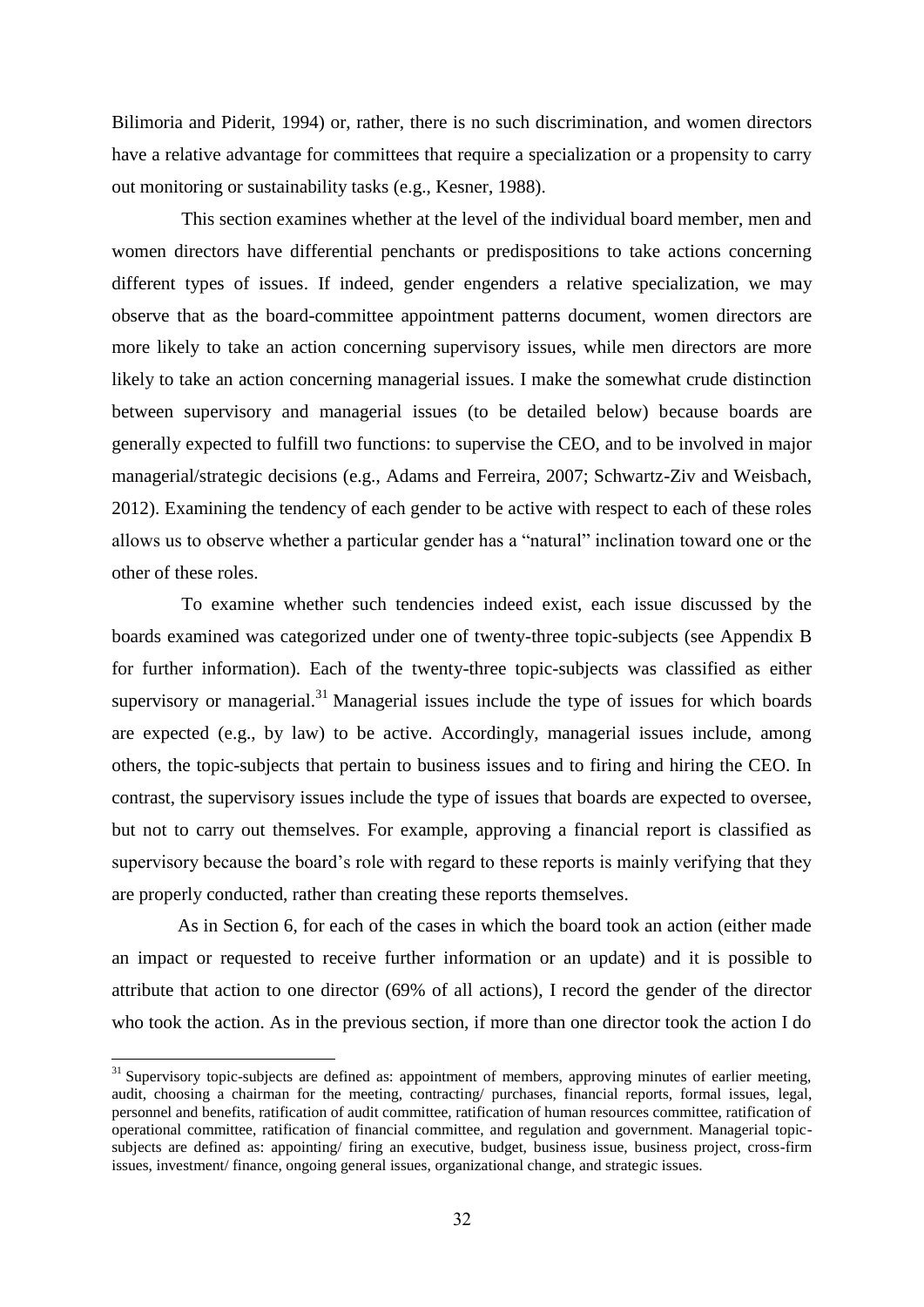not attribute the action taken to a specific director. The observations pertaining to board meetings are examined separately from those pertaining to board-committee-meetings since, as mentioned above, an internal nomination mechanism exists for board-committees, and that may lead to directors being appointed to committees that do not reflect their relative strengths or propensities.

Figure 3 presents the breakdown of the actions that were taken in board meetings by men directors, and those taken by women directors. The figure suggest that when a woman director takes an action, it is particularly likely to concern a supervisory issue: in 80% of the cases in which women directors took an action (i.e., requested an update or made an impact) in board meetings, the action pertained to a supervisory issue. The comparable figure for men directors was only 60%. A two tailed t-test indicates that the difference between the likelihood that men versus women directors take an action pertaining to a supervisory issue is significant at the 1% level for observations pertaining to both board meetings and boardcommittees meetings, and at the 5% level for observations pertaining only to board meetings, or only to board-committee meetings.

To compare the activeness of women versus men directors with respect to supervisory versus managerial issues I focus on the cases in which an action has been taken and compare the types of issues concerning which women directors were active to those concerning which men directors were active. This approach is equivalent to assuming that first men and women directors each choose their level of activeness. Only after this step, each director chooses the extent to which he or she wishes to specialize in supervisory tasks versus the managerial ones. Table 11 presents an analysis according to this rationale. This table assesses the likelihood that given that an action has been taken, if it pertains to a supervisory issue, it is likely to have been taken by a woman director. Because this approach assumes that the overall level of effort has already been determined  $-$  i.e., an action has been taken by the board, all OLS regressions reported in Table 11 include only cases in which the board took an initiative and/or requested an update (*and* for which it was possible to identify a single director who took the action).

The dependent variable in these regressions is a binary variable which equals one if the action the board took pertained to a supervisory issue as opposed to a managerial one. The primary independent variable is the gender of the director taking the action. In addition, the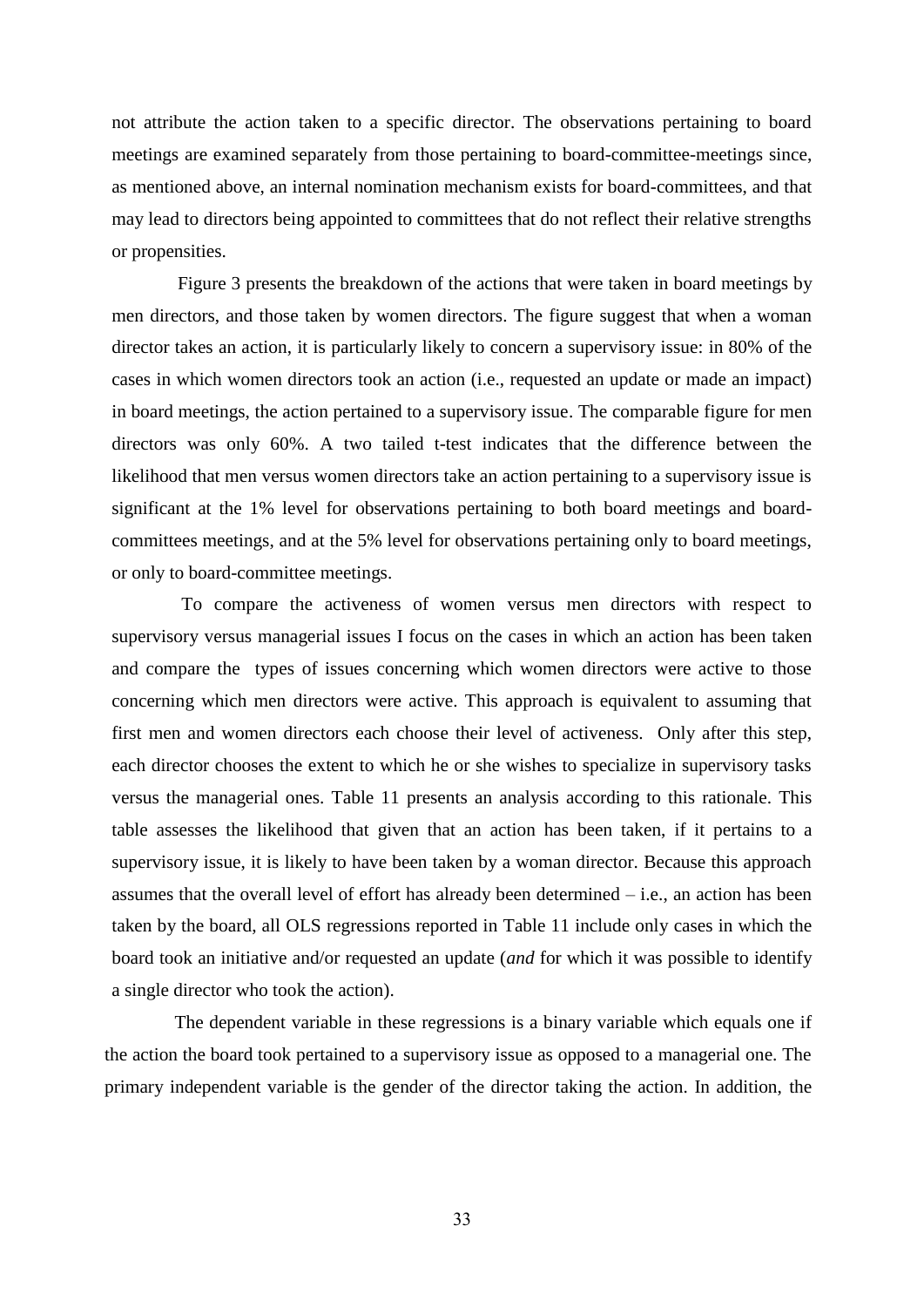specifications include the control variables specified above in Section 4.1.<sup>32</sup> Regression 1 examines the cases in which boards either requested an update or made an impact both in board meetings and in board-committee meetings. However, as mentioned, it is possible that women directors are appointed to the supervisory committees even when they prefer to be appointed to the managerial ones, which would increase the likelihood that women directors take an action in a board-committee that pertains to a supervisory issue. For this reason, I examine separately observations from board-committee meetings (Regressions 2), and those from board meetings, for which no additional nomination mechanism exists (Regression 3). This allows observing whether women directors have a tendency to be active with respect to supervisory issues when both men and women directors receive equal opportunities – in board meetings.

All three regressions reported in Table 11 provide evidence that relatively to men, women directors are significantly (at the 1% level) more likely than men to take actions with respect to supervisory issues as opposed to managerial ones, both in board meetings and in board-committees. The flip side of these findings is that, men directors were, significantly more likely than women directors to take actions concerning managerial issues.

Nevertheless, both genders do frequently take actions pertaining to both supervisory and managerial issues. As Figure 3 shows, women directors also take actions concerning managerial issues, and men directors frequently take actions concerning supervisory issues. In addition, in Regression 3, which examines only observations from board-committee meetings, the coefficient for the variable "action taken by woman" is more than twice as large than the comparable coefficient in Regression 2, which examines only observations from board meetings. The large coefficient documented in Regression 3, may indicate that women directors were somewhat excessively appointed to supervisory committees.

In sum, the findings provide support for the argument that women directors have, relative to men, a stronger inclination to focus on supervisory issues.

## **9. The Impact of Gender on the Extent of Communication**

**.** 

Economic models of boards stress that successful board performance depends on the existence of communication between the directors (e.g., Harris and Raviv, 2008; Malenko, 2011), and also between the board and the CEO (Adams and Ferreira, 2007). Similarly,

 $32$  The 22 topic-subject dummies are not included in the analysis because, by definition, they are correlated with the dependent variable.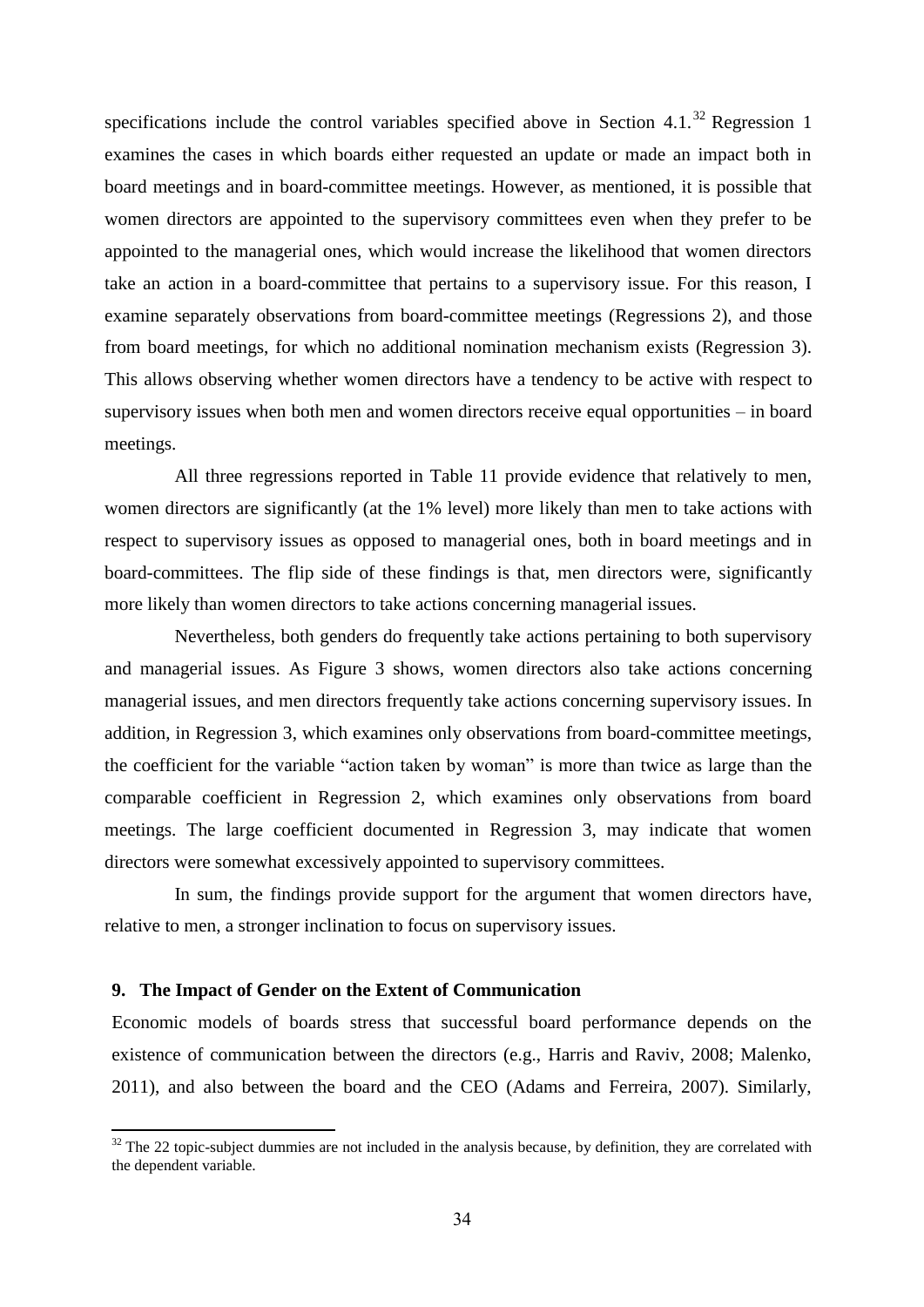economic models analyzing the work of teams argue that communication in heterogeneous teams is costlier than in homogenous teams (Becker, 1957; Kandel and Lazear, 1992; Lazear, 1999; Hamilton et al., 2004).

Following these theoretical models, in this section I examine empirically whether the gender of directors impacts upon the extent of communication. I use the length of meetings as a proxy for the extent of communication.<sup>33</sup> If communication between genders is costlier, then a more gender-balanced board is likely to demonstrate a decrease in the extent of communication. In addition, it is possible that one gender "specializes" in enhancing communication. This possibility would fall in line with the rationale presented in Lazear (1999) and Hamilton et al. (2004), who argue that different types of team members may have different useful skills that cumulatively enhance team performance.

To conduct an initial visual analysis of the impact of gender on the length of meetings, I standardize the length of the meetings. I start by documenting the raw length of each meeting, which is measured by the number of pages of minutes documenting each meeting. Since there are differences in the level of detail and the graphical presentation of the minutes from one firm to the other, I define a standardized length of meeting as the number of pages of minutes for a certain meeting divided by the average number of pages of minutes per meeting for that particular firm. Because board-committee meetings are usually shorter than board meetings, I standardize the minutes separately for board meetings and boardcommittee meetings (i.e., a board meeting of firm  $c$  is compared only to board meetings of firm c, and a board-committee of firm c is compared only to board-committees of firm  $c$ ).

Hence, a standardized number of pages larger than one reflects a relatively long meeting, whereas a number smaller than one reflects a relatively short meeting. Figure 4 shows the standardized length of all 247 board-committee meetings broken down by the percentage of women directors in attendance. As this figure quite clearly indicates, the larger the percentage of women directors in attendance, the more likely that boards have longer discussions. As will be shown, the gender composition in attendance is not found to impact significantly upon the length of board meetings.

1

 $33$  I do not judge the quality of communication. Indeed, it is possible that longer discussions do not necessarily indicate communication is of better quality. However, in an analysis conducted (not reported), longer discussions were not found to be significantly associated with higher rates of dissension (i.e., that the board not vote unanimously) or with disagreement (i.e., that the board not vote in line with the CEO). This suggests that longer discussions are not associated with "clashing" communication.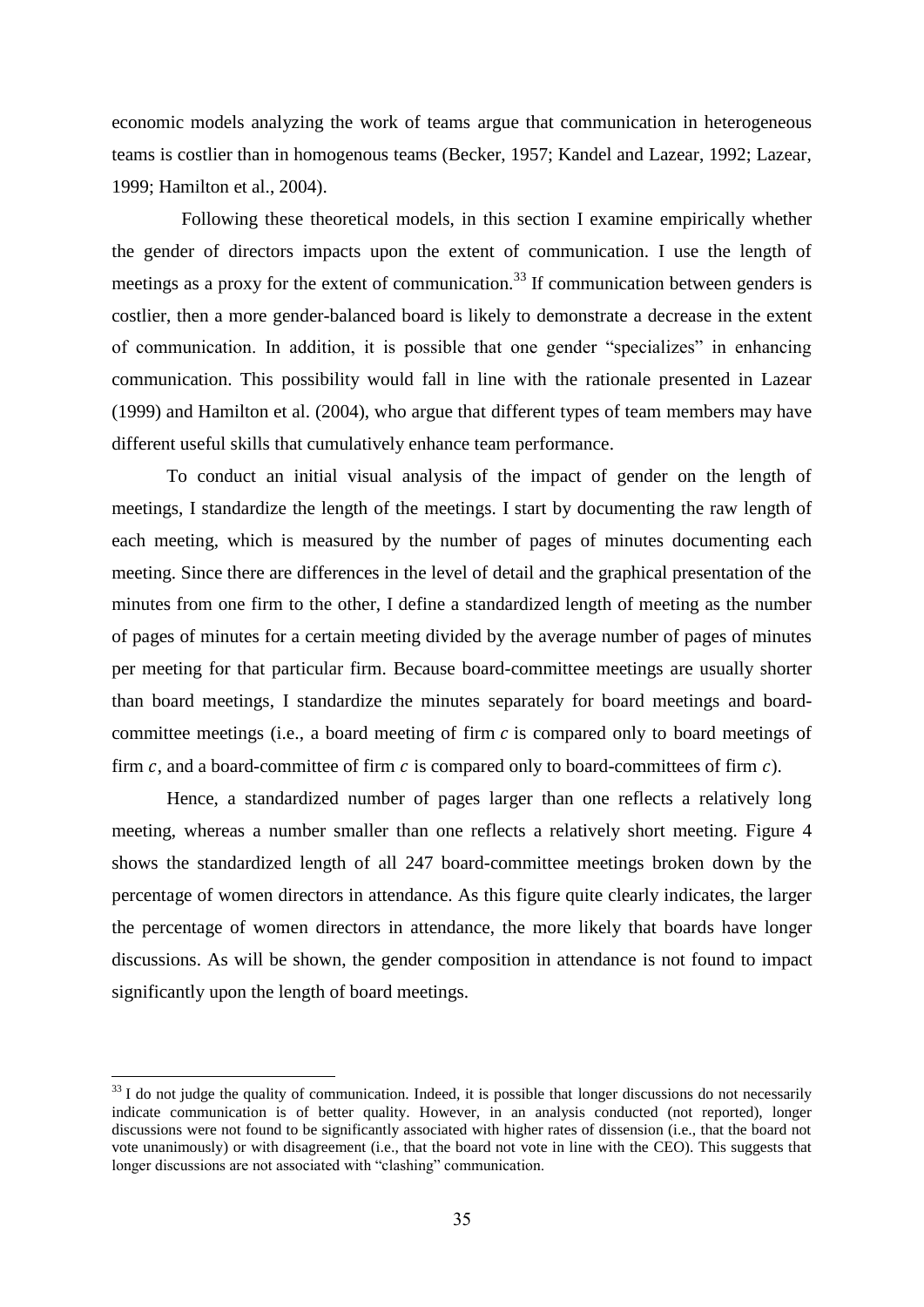Table 12 further examines the impact of gender on the length of meetings via OLS regressions. Regressions 1-2 examine only board-committees, while Regressions 3-4 examine only board meetings. In these regressions, the number of pages of minutes serves as the dependent variable. The primary independent variable in these regressions is the fraction of women in attendance and its square. The control variables specified in Section 4.1 (which also apply on meeting level) are included in these regressions. In addition, Regressions 1-2 that pertain to board-committees include dummies that control for the specific type of boardcommittee examined. Regression 1 – which includes only the fraction of women directors, and Regression 2 – which includes also the square of the fraction of women directors, both document that a higher fraction of women directors significantly increases the number of pages of minutes. This suggests that when women directors constitute a higher fraction of the board-committee members in attendance, the extent of communication increases. The economic magnitude of this phenomenon is quite substantial: Hence, if for example, the percentage of women directors were to increase in a board-committee from 0% to 35%, Regression 1 of Table 12 documents that the length of the meeting is expected to increase by  $16.9\%$   $(4.984*0.35/10.3)^{34}$ .

Regressions 3-4 examine only board meetings. These regressions do not document a significant linear or U shaped relation between the gender of directors and the length of meetings. In additional specifications (not reported) the impact of a critical mass of three women directors and/or three men directors, on the length of board meetings was examined. Also in these specifications, no statistically significant impact was documented.

Perhaps, the differences between the findings pertaining to board-committees versus board meetings can be explained by the difference in the size of the "team": As Table 3 documents, on average, in board-committees only 4.3 directors attended, compared to 8.1 directors in board meetings. It may well be that when women are the minority gender in a large team, as opposed to a small one, the former situation may particularly impinge upon their ability to increase communication.

In sum, the findings of this section seem to imply that communication in board or teams is increased by the presence of women, although this study finds this effect is pronounced only in small teams.

# **10. Summary**

<sup>&</sup>lt;sup>34</sup> Table 3 documents that the average number of pages of minutes for board-committees is 10.3.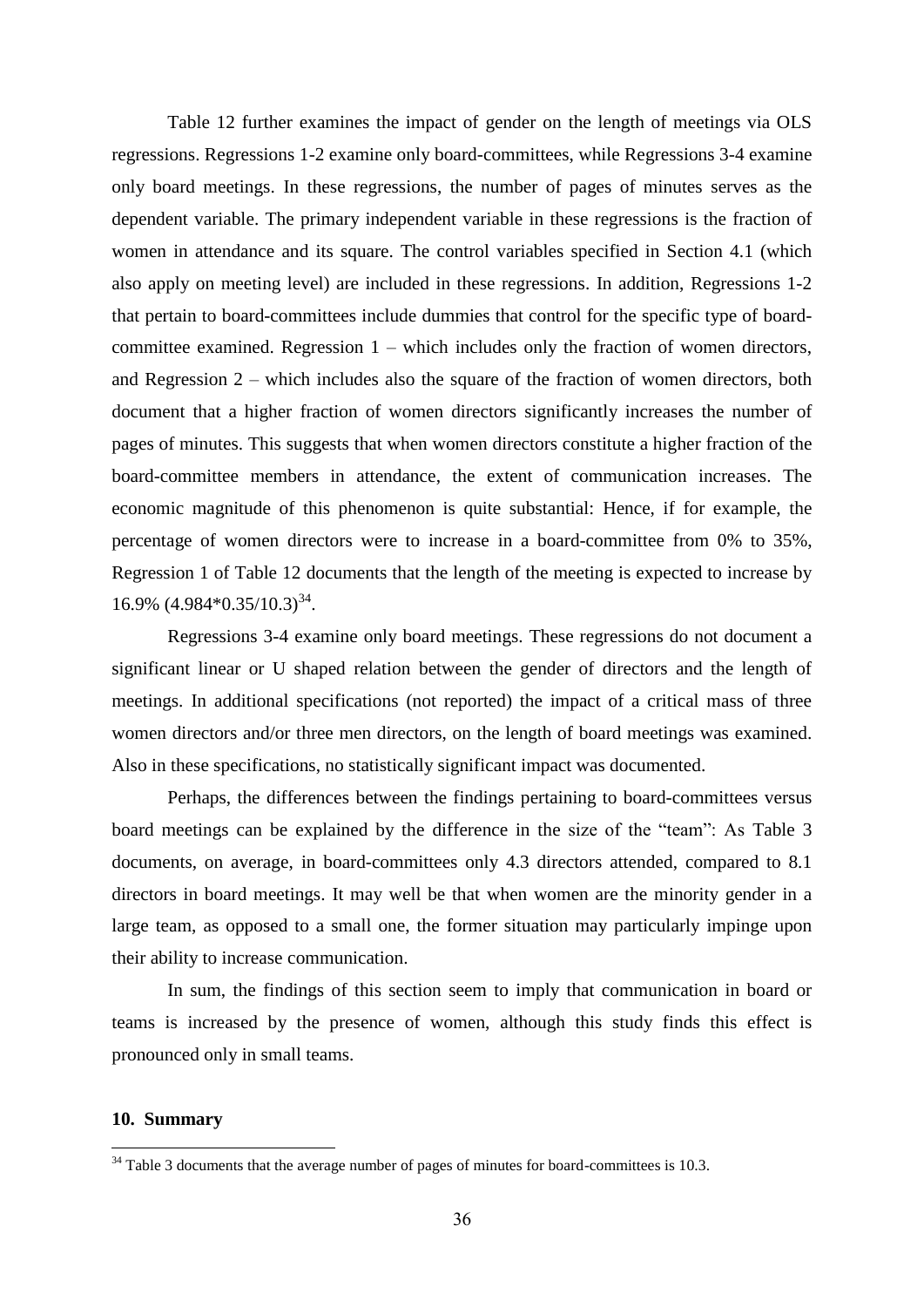I find that boards with a dual-critical mass, defined as boards that have at least three directors of each gender in attendance, are more active than boards that do not have such a dual critical mass. These results are particularly driven by the existence of a critical mass of women directors. I find that boards with a dual-critical mass are approximately twice as likely to take an action in board meetings – both to request further information and to take an initiative. These findings are also documented for periods in which boards are particularly crucial – when companies are between CEOs. These findings suggest that critical masses of each gender are required to allow boards to benefit from the potential benefits gender diversity may offer. Also above the surface similar patterns are documented: the ROE and the net profit margin of GBCs are found to be significantly larger in firms whose boards include a critical mass of at least three women directors – thereby becoming gender balanced boards. Taken together with the findings documenting a causal positive relation between gender balanced boards and the frequency they take actions, the findings pertaining to financial performance imply that the positive impact of a critical mass of women directors trickles up to the financial performance of the firm.

On the level of the individual directors, the study documents that both men and women directors are more active when a critical mass of three women directors is in attendance. In addition, women directors were found to be more likely than men directors to take actions on supervisory issues, and they were more likely to be active when companies were between CEOs. Last, having more women in board-committees was found to increase the extent of communication. These findings imply that each gender of directors has, to a certain extent, different skills and interests.

On the academic level, this study demonstrate that gaining access to the "black box", allows a more direct and delicate examination of the work of boards – in this case, of the impact of gender upon it. On the practical level, these findings suggest that, in a steady state, gender-balanced boards seem to have an advantage.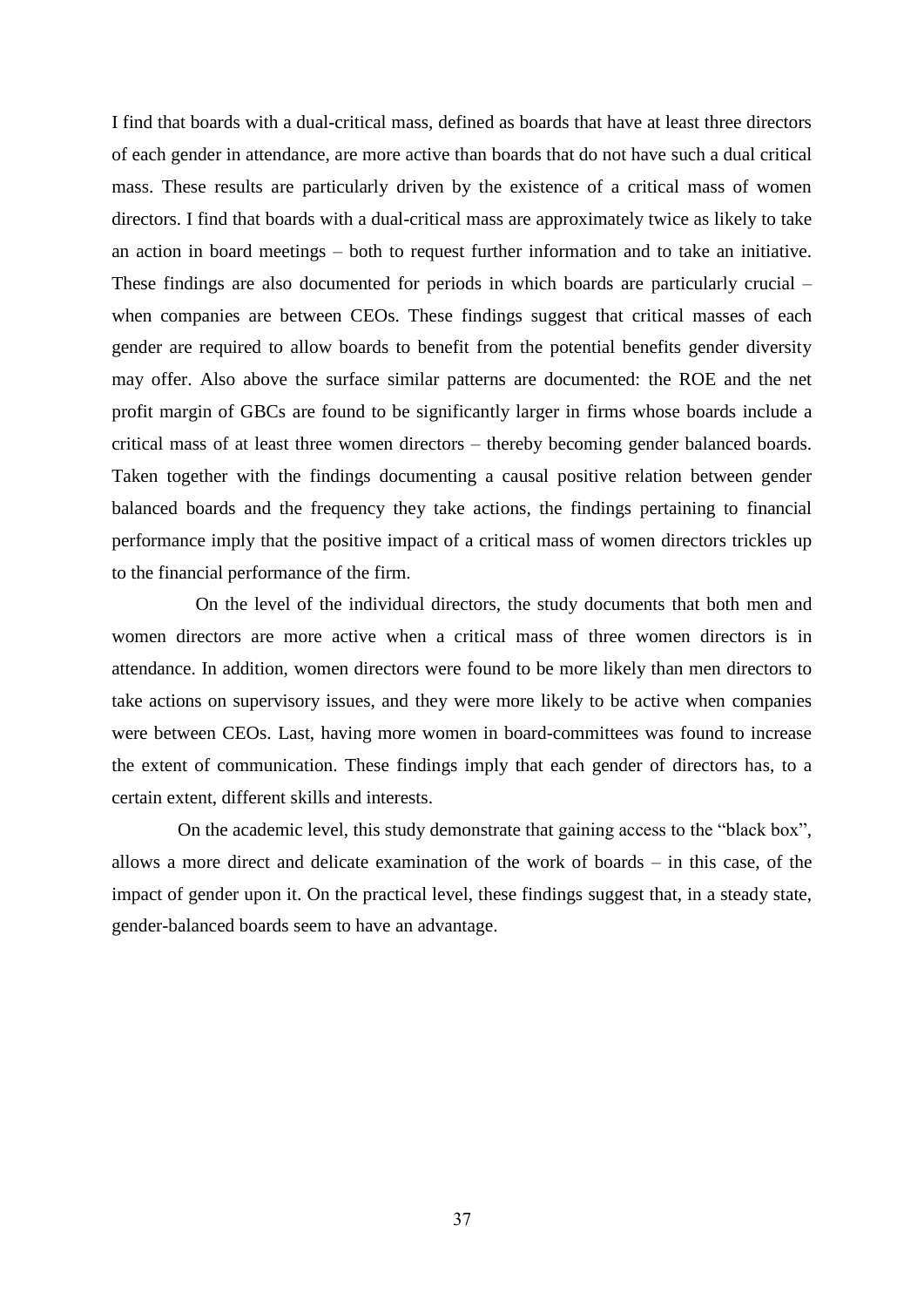### **Bibliography**

- Adams, Renee B. and Daniel Ferreira, 2009. Women in the Boardroom and Their Impact on Governance and Performance, *Journal of Financial Economics*, 94(2), 291-309.
- Adams, Renee B. and Patricia Funk, 2012. Beyond the Glass Ceiling: Does Gender Matter?, *Management Science* 58, 219-235
- Adams, Renee B., Benjamin Hermalin, Michael Weisbach, 2010. The Role of Boards of Directors in Corporate Governance: A Conceptual Framework and Survey, *Journal of Economic Literature* 48, 58-107.
- Ahern, Kenneth R. and Amy K. Dittmar, 2012. The Changing of the Boards: The Value Effect of a Massive Exogenous Shock. *Quarterly Journal of Economics* 127(1), 137-197.
- Allmendinger, Jutta, and J. Richard Hackman, 1995. The More, the Better? A Four-Nation Study of the Inclusion of Women in Symphony Orchestras, *Social Forces* 74(2), 423-460.
- Angrist, Joshua D. and Jörn-Steffen Pischke, 2009. *Mostly Harmless Econometrics: An Empiricist's Companion*, Princeton : Princeton University Press.
- Apesteguia, Jose, Ghazala Azmat, and Nagore Iriberri, 2012. The Impact of Gender Composition on Team Performance and Decision-Making: Evidence from the Field, *Management Science*  58, 219-235.
- Bear, Julia A., and Anita Williams Woolley, 2011. The Role of Gender in Team Collaboration and Performance, *Interdisciplinary Science Reviews* 36 (2), 146-153.
- Becker, Gary, 1957. *The Economics of Discrimination*, Chicago: University of Chicago Press.
- Bilimoria, Diana and Sandy Kristin Piderit, 1994. Board Committee Membership: Effects of Sex-Based Bias, *The Academy of Management Journal* 37(6), 1453-1477.
- Bloomberg, 2012. No Women on Facebook Board Shows White Male Influence, http://www.businessweek.com/news/2012-02-08/no-women-on-facebook-board-showswhite-male-influence.html.
- Carter, David A., Simkins, Betty J. and Simpson, W. Gary, 2003. Corporate Governance, Board Diversity, and Firm Performance. *The Financial Review* 38, 33-53.
- Catalyst, 2012. Women on Board, http://www.catalyst.org/publication/433/, accessed 28 June 2012.
- Charness, Gary, and Aldo Rustichini, 2011. Gender differences in cooperation with group membership, *Games and Economic Behavior* 72, 77–85.
- Craig A. Peterson and James Philpot, 2007. Women's Roles on U.S. Fortune 500 Boards: Director Expertise and Committee Memberships, *Journal of Business Ethics* 72, 177–196.
- Dalton, Dan R., Catherine M. Daily, Jonathan L. Johnson and Alan E. Ellstrand, 1999. Number of Directors and Financial Performance: A Meta-Analysis, *The Academy of Management Journal,* 42(6), 674-686.
- Erhardt, Niclas L., James D. Werbel and Charles B. Shrader, 2003. Boards of Director Diversity and Firm Performance, *Corporate Governance: An International Review* 11(2), 102-11.
- Farrell, Kathleen A., and Philip L. Hersch, 2005. Additions to Corporate Boards: The Effect of Gender, *Journal of Corporate Finance* 11, 85–106.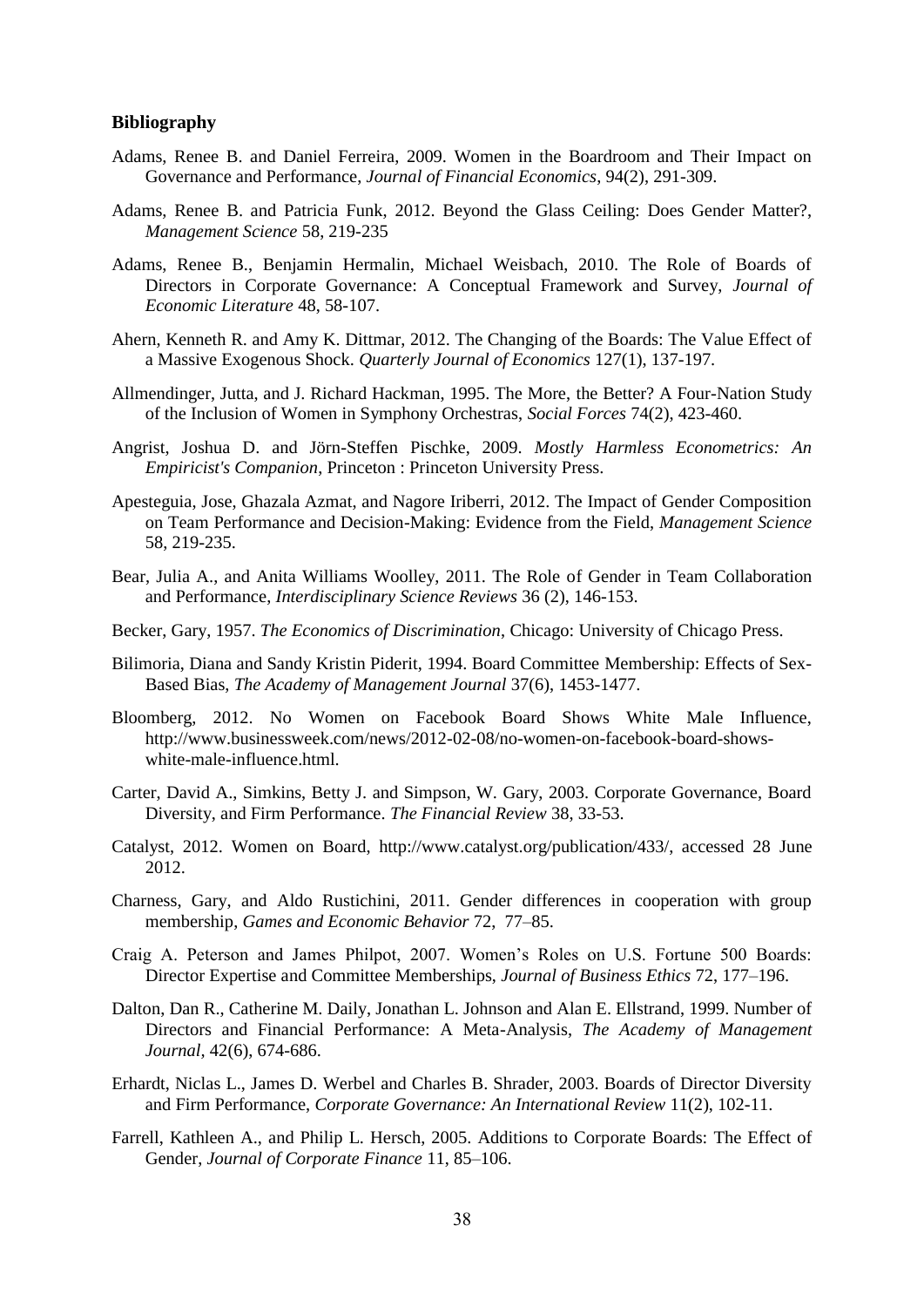- Government Companies Authority (Israel), *Annual Reports on the Government Companies*, 1997-2007.
- Hamilton, Barton H., Jack A. Nickerson, Hideo Owan, 2004. Diversity and Productivity in Production Teams, Working Paper.
- Harris, Milton and Artur Raviv, 2008. A Theory of Board Control and Size. *The Review of Financial Studies* 21(4), 1797-1832.
- Hermalin, Benjamin E. and Michael S. Weisbach, 2003. Boards of Directors as an Endogenously Determined Institution: A Survey of Economic Literature, *Economic Policy Review* 9(1), 7- 26.
- Hoogendoorn, Hessel Oosterbeek, and Mirjam van Praag, 2011. The Impact of Gender Diversity on the Performance of Business Teams: Evidence from a Field Experiment, *Tinbergen Institute Discussion Paper* 074/3.
- Hoxby, Caroline, 2000. Peer Effects in the Classroom: Learning from Gender and Race Variation, NBER Working Paper Series.
- Israeli Stock Exchange Authority, 2010. Women on Boards (in Hebrew), http://www.isa.gov.il/Download/IsaFile\_5625.pdf, accessed 28 June 2012.
- Joecks, Jasmin, Kerstin Pull, and Karin Vetter, 2012. Women on Boards and Firm Performance: What Exactly Constitutes a 'Critical Mass'?. Working Paper
- Kandel, Eugene and Edward P. Lazear, 1992. Peer Pressure and Partnership, *The Journal of Political Economy* 100(4), 801-817.
- Kanter, Rosabeth Moss, 1977. Men and Women of the Corporation. Basic Books, New York.
- Kesner, Idalene F., 1988. Directors' Characteristics and Committee Membership: An Investigation of Type, Occupation, Tenure, and Gender, *The Academy of Management Journal* 31(1), 66-84.
- Kramer, Vicki W., Alison M. Konrad, and Sumru Erkut, 2006. *Critical Mass on Corporate Boards: Why Three or More Women Enhance Governance*, Wellesley Center for Women, Report No. WCW 11.
- Krippendorff, Klaus 2004. *Content Analysis: An Introduction to Its Methodology*, Thousand Oaks, CA: Sage Publications.
- Larker, David, and Tjomme Rusticus, 2010. On the Use of Instrumental Variables in Accounting Research, *Journal of Accounting and Economics* 49, 186-205.
- Lavi, Victor, and Analía Schlosser, 2011. Mechanisms and Impacts of Gender Peer Effects at School, *American Economic Journal: Applied Economics* 3, 1–33.
- Lazear, Edward, 1999. Globalization and the Market for Team-mates, *The Economic Journal* 109, C15-C40.
- Lieblich, Amia, Rivka Tuval-Mashiach, and Tamar Zilber, 1998. *Narrative Research: Reading, Analysis, and Interpretation*, Thousand Oaks, CA: Sage Publications.
- Malenko, Nadya, 2011. Communication and Decision-Making in Corporate Boards, Working Paper, Boston College.
- Matza, David A., and Amalia R. Miller, 2011. A Female Style in Corporate Leadership? Evidence from Quotas. Working Paper.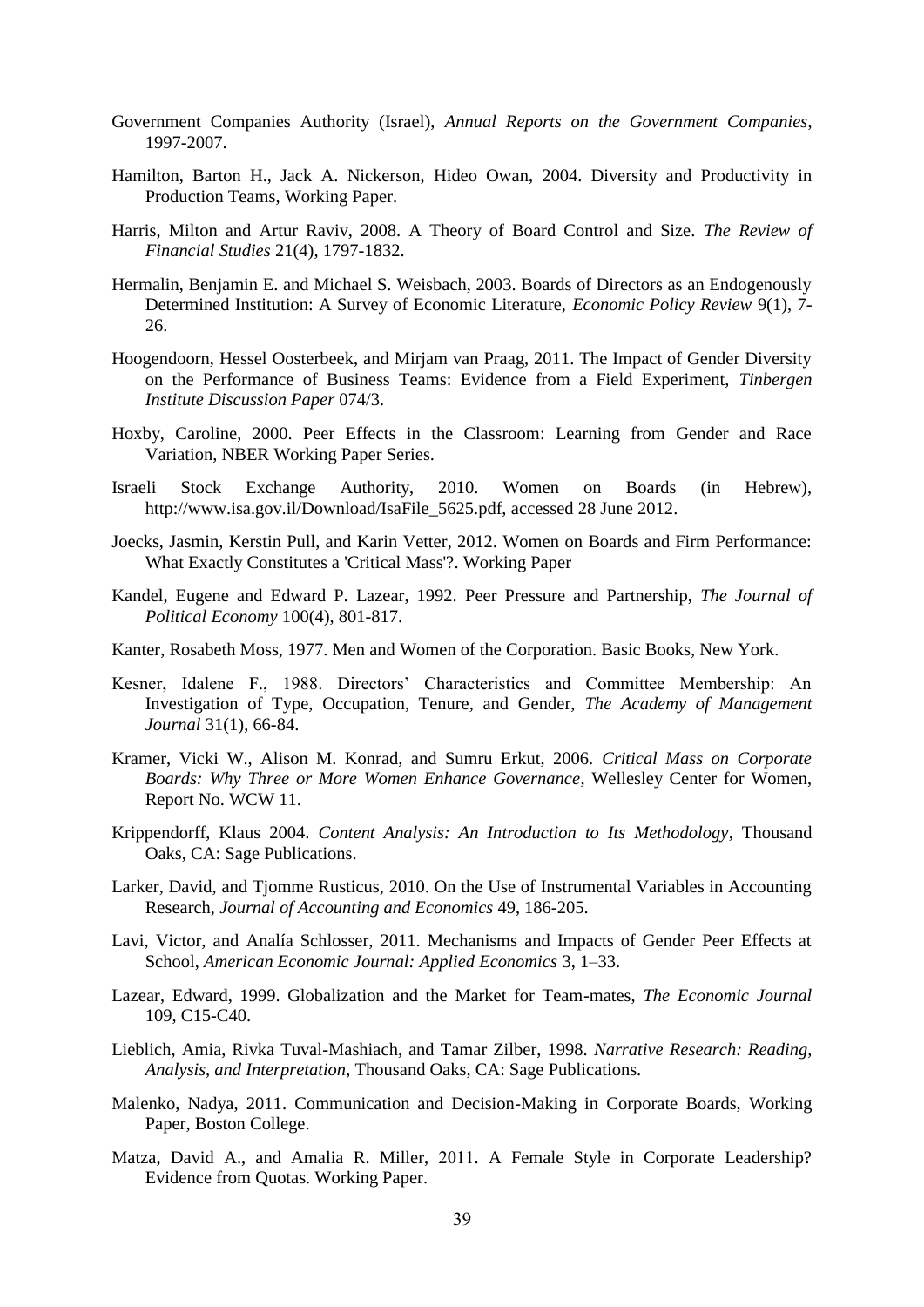New York Times (by James Kanter), 2012. [http://www.nytimes.com/2012/03/05/business/global/eu-considers-quotas-for-women-in](http://www.nytimes.com/2012/03/05/business/global/eu-considers-quotas-for-women-in-boardrooms.html?pagewanted=all)[boardrooms.html?pagewanted=all.](http://www.nytimes.com/2012/03/05/business/global/eu-considers-quotas-for-women-in-boardrooms.html?pagewanted=all)

- Norman, Laurence, and Matina Stevis, Oct. 23, 2012. EU Shelves Women Board Quotas Plan, *Wall Street Journal*, http://online.wsj.com/article/SB10001424052970203406404578074623918256116.html, accessed on Oct. 27.
- Peterson, Craig A. and James Philpot, 2007. Women's Roles on U.S. Fortune 500 Boards: Director Expertise and Committee Memberships, *Journal of Business Ethics* 72, 177–196.
- Rhode, Deborah L. and Amanda K. Packel, 2010. *Diversity on Corporate Boards: How Much Difference Does Difference Make?* Rock Center for Corporate Governance, Stanford University.
- Rosener, Judy B., 1995. *America's Competitive Secret: Utilizing Women as a Management Strategy*. New York: Oxford University Press.
- Ruigrok, Winfried, Simon Peck and Sabina Tacheva, 2007. Nationality and Gender Diversity on Swiss Corporate Boards, *Corporate Governance* 15(4), 546-557.
- Schwartz-Ziv, Miriam and Michael S. Weisbach, 2012. What do Boards Really Do? Evidence from Minutes of Board Meetings, *Journal of Financial Economics*, forthcoming.
- Shrader, Charles B., Virginia B. Blackburn, and Paul Iles, 1997. Women in Management and Firm Financial Performance: An Exploratory Study. *Journal of Managerial Issues* 9, 355- 372.
- Spencer Stuart, 2011. *Spencer Stuart Board Index*, Chicago: Spencer Stuart
- Stemler, Steve, 2001. An Overview of Content Analysis, Practical Assessment, *Research and Evaluation*, 7(17).
- Stock, James H., Jonathan H. Wright, and Motohiro Yogo (2002). A Survey of Weak Instruments and Weak Identification in Generalized Method of Moments. *Journal of Business and Economic Statistics* 20, 518-529.
- Tuggle, Christopher S., David G. Sirmon,, and Leonard Bierman, 2012. A Multi-Level Model of Minority Director Participation: Exploring Underlying Processes Linking Boardroom Diversity to Firm Performance. Working Paper.
- Weisbach, Michael S., 1988. Outside Directors and CEO Turnover, *Journal of Financial Economics* 20(1), 431-460.
- Williams Woolley, Anita , Christopher F. Chabris, Alex Pentland, Nada Hashmi, and Thomas W. Malone, 2010. Evidence for a Collective Intelligence Factor in the Performance of Human Groups, *Science* 330, 686-688.
- Ynet (by Zvi Lavi), 2007. The Ministry of Justice is Increasing the Compensation of Outside Directors, http://www.ynet.co.il/articles/0,7340,L-3435614,00.html. In Hebrew, accessed 28 June 2012.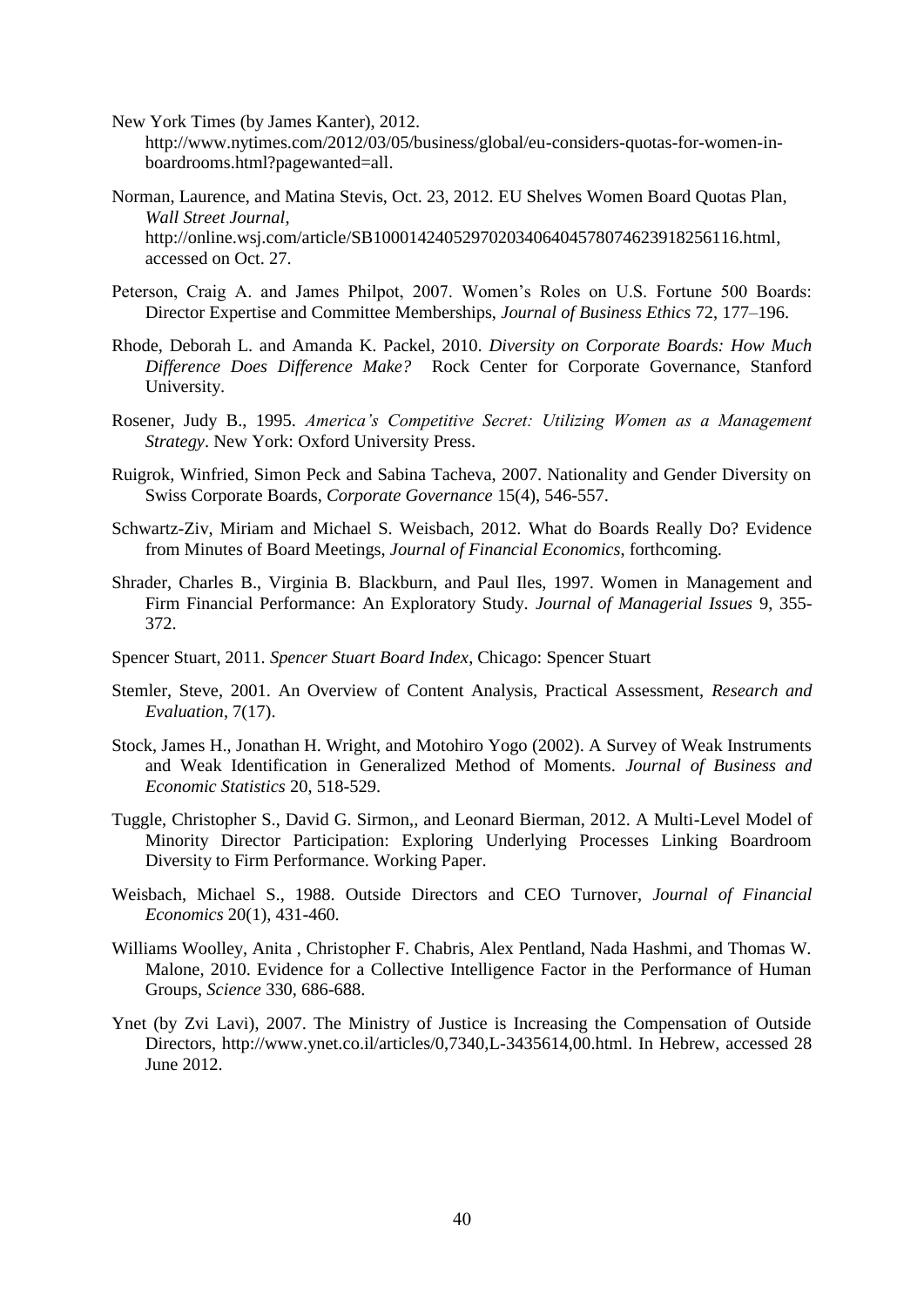#### Figure 1

#### **Actions Taken by Boards at Board Meetings**

Figures 1a-1f examine the 1313 issues discussed by the GBC boards at 155 board meetings. Figures 1a and 1b report the average percentage of cases in which the boards examined requested to receive further information or an update, and those in which it took an initiative – e.g., suggested which action should be taken, broken down by the number of women directors in attendance (Figure 1a) and the number of men directors in attendance (Figure 1b). Figures 1c and 1d break down the frequency actions were taken by the boards according to whether or not a critical mass of at least three women directors was in attendance (Figure 1c), or one of at least three men directors (Figure 1d). The error bars in Figures 1c-1d indicate the 95% confidence interval. Figures 1e and 1f present the average percentage of cases in which the eleven GBC boards requested to receive further information or an update (Figure 1e), or made an impact (Figure 1f), broken down by the percentage of women among the directors in attendance. The shaded areas in Figures 1e and 1f indicate 95% confidence interval.





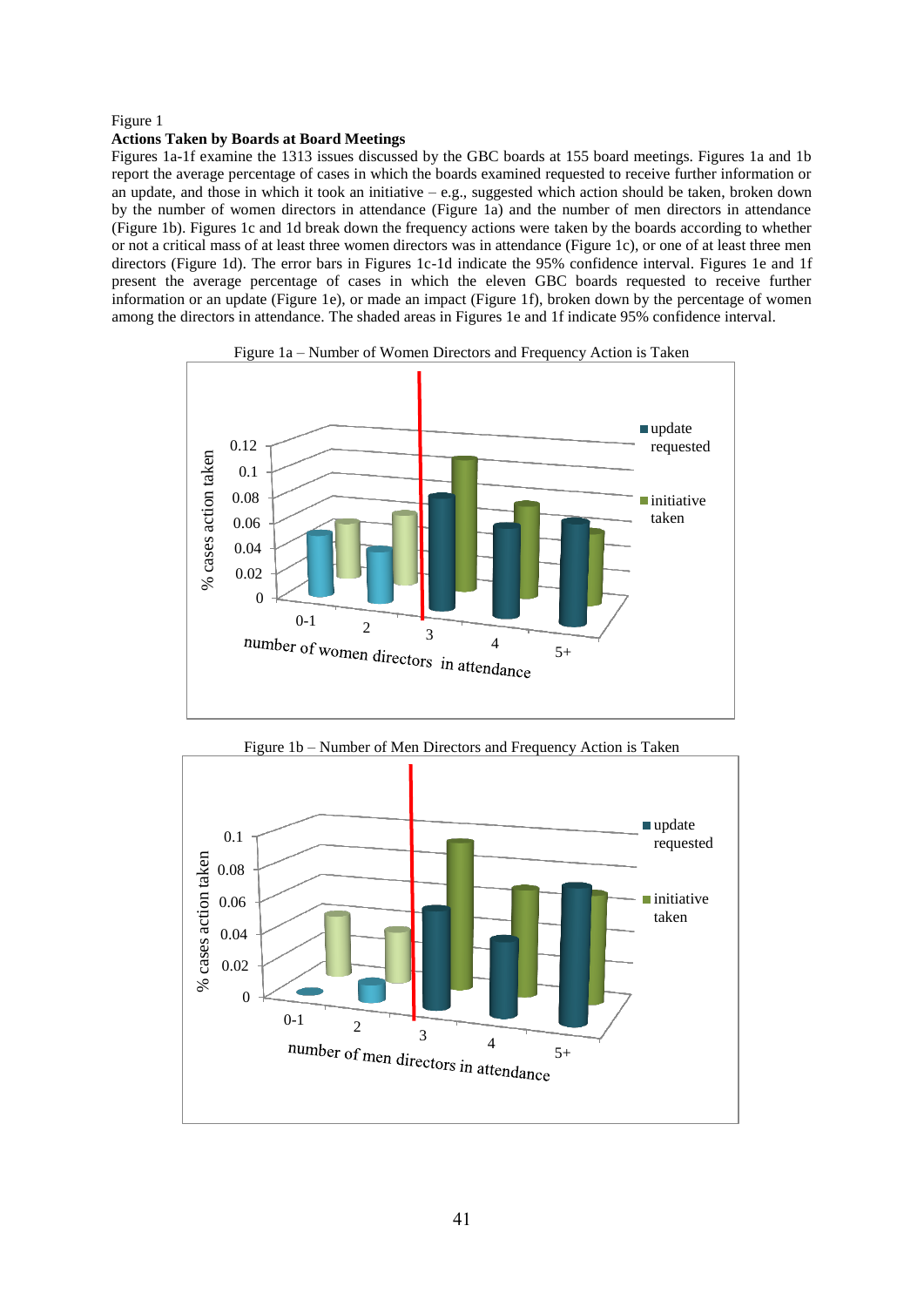

# Figure 1c – Critical Masses of Women Directors and Frequency Action is taken

Figure 1e – Percentage of Cases Boards Requested to Receive Further Information or an Update





Figure 1d – Critical Masses of Men Directors and Frequency Action is Taken

Figure 1f – Percentage of Cases Boards Took an Initiative



Figure 2

# **Critical Masses of Women Directors and Financial Performance**

This figure reports the average return on equity (ROE) and net profit margin, of 34 GBCs, for the years 1997- 2009. The figure is broken down depending on whether a board had a critical mass of at least three women directors in attendance. The error bars indicate the 95% confidence interval.

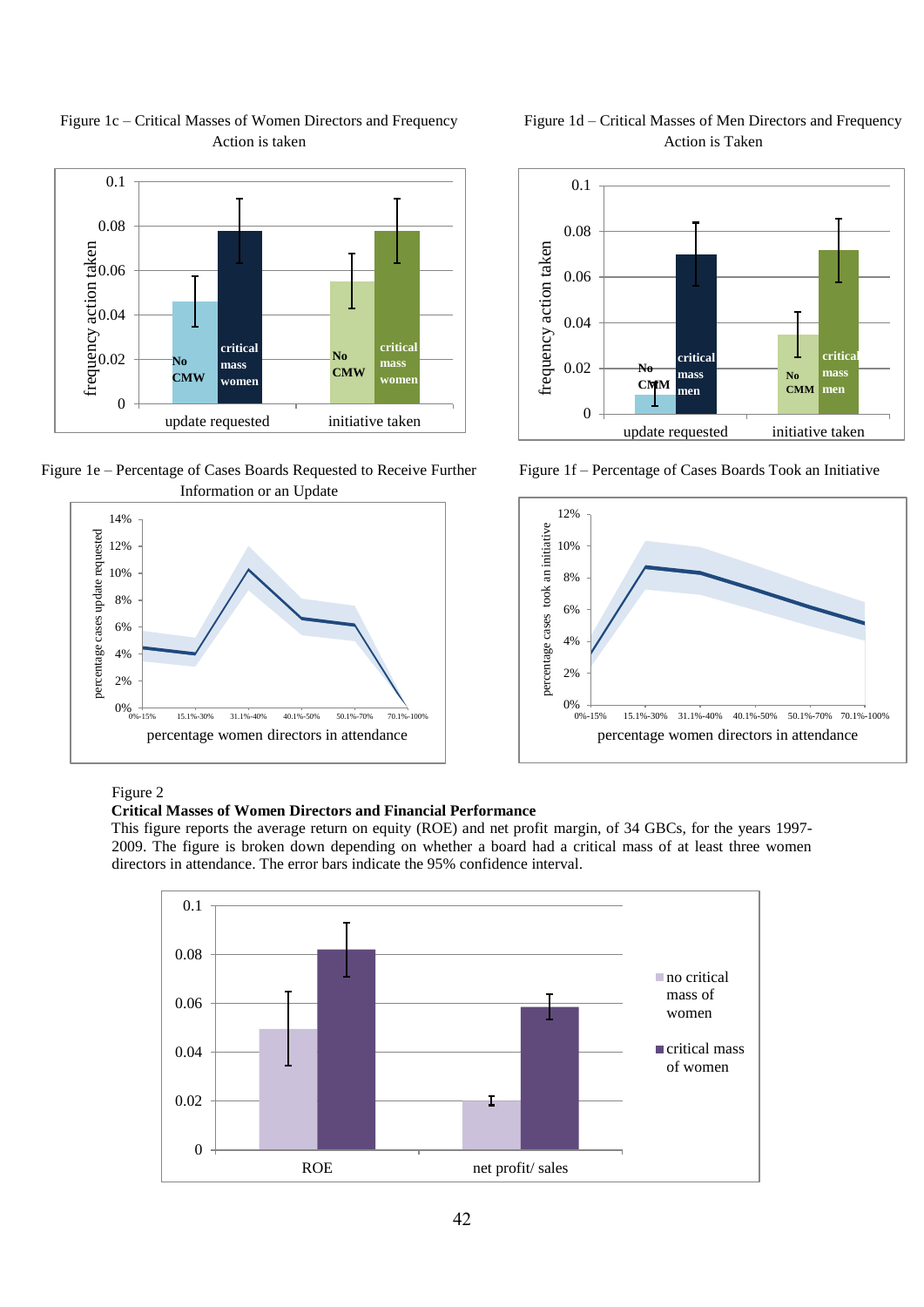### Figure 3

#### **The Gender of Directors and the Actions they Take**

This figure examines the likelihood that men and women directors of the eleven GBCs examined take action (either requesting further information or making an impact) with respect to a supervisory issue as opposed to a managerial one, as defined in Section 3.3.f. The figure reports only observations from board meetings for which no additional nomination mechanism prevails. The figure reports separately, for men and women, concerning all the actions they took, the percentage that pertained to supervisory issues and the percentage that pertained to managerial issues. Only actions that could be linked to a single director are reported in this figure.



#### Figure 4

### **Gender Composition and Length of Meetings**

This figure examines the impact of gender on the length of discussions in board-committees. The length of discussions for each of the board-committee meetings is standardized by dividing the number of pages of minutes of a particular board-committee meeting by the average number of pages of minutes of boardcommittee meetings for that particular firm. The shaded area indicates the 95% confidence interval.

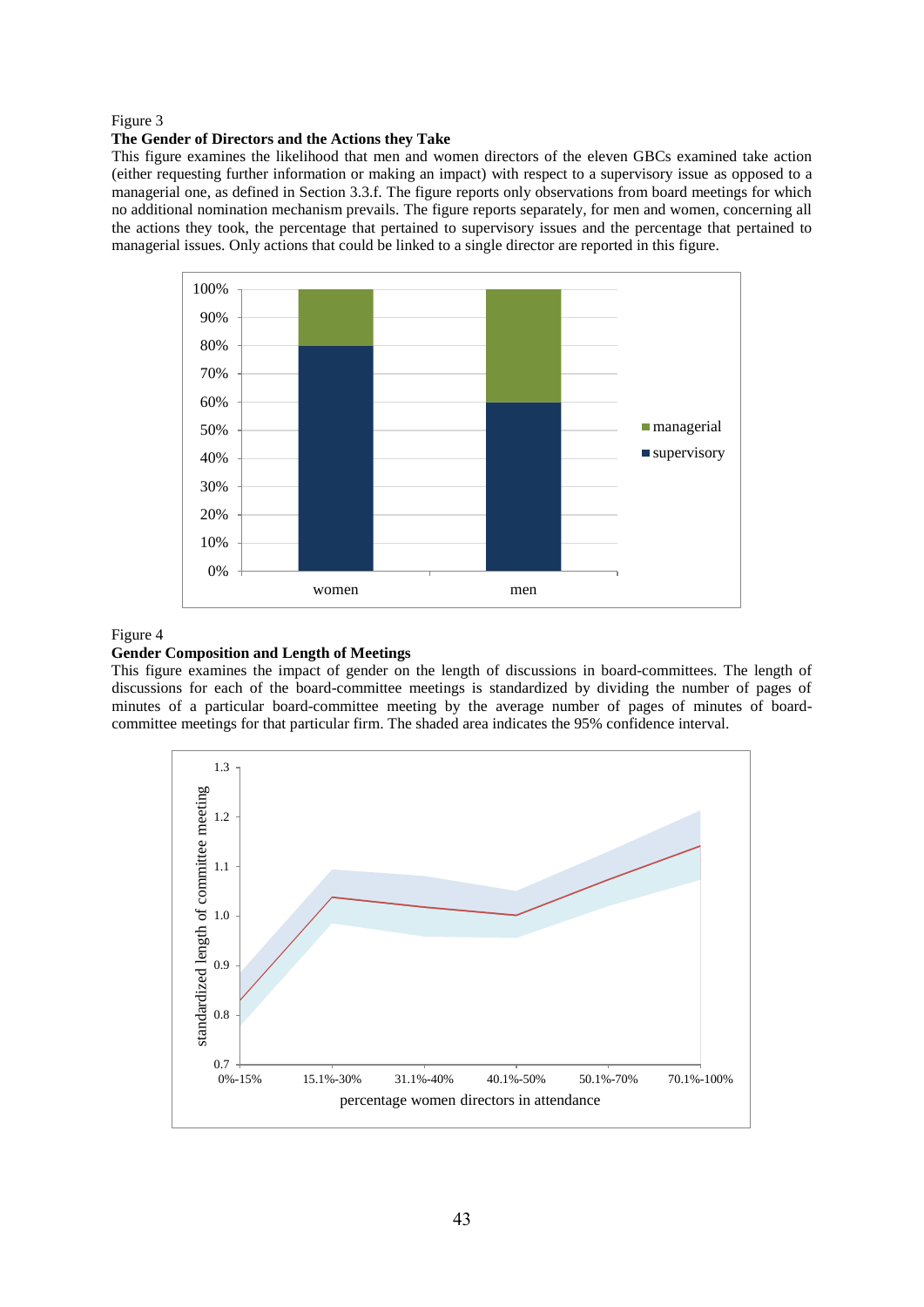#### **Business Companies in Which the Israeli Government Holds Shares (GBCs)**

This table reports 2007 figures for all GBCs. The data were taken from annual reports of the Government Companies Authority. ND indicates data is not available.

|    |                                                      | Annual<br>revenue in<br>thousands | Number<br>of     |                                   | Percentage<br>held by the |
|----|------------------------------------------------------|-----------------------------------|------------------|-----------------------------------|---------------------------|
|    | Name of company                                      | of USD                            | employees        | Field                             | government                |
| 1  | A.T. Communication Channels                          | 940                               | 8                | Transportation and Communication  | 100%                      |
| 2  | Agrexco Agricultural Export Co. Ltd.                 | 868,460                           | 365              | Agriculture                       | 50%                       |
| 3  | Arim Urban Development Ltd.                          | 13,040                            | 28               | Building, housing and Development | 100%                      |
| 4  | Ashdod Port Company Ltd.                             | 263,670                           | 1,275            | Transportation and Communication  | 100%                      |
| 5  | Ashot-Ashkelon Industries Ltd.                       | 56,120                            | 399              | Defense                           | 88%                       |
| 6  | Ashra the Israel Export Insurance Corporation        | 12,440                            | 18               | Industry and Commerce             | 100%                      |
| 7  | Atarim Tourist Development Corp. Tel Aviv Jaffa Ltd. | 6,140                             | 23               | Industry and Commerce             | 50%                       |
| 8  | E.M.S. Ltd.                                          | 83,130                            | ND               | Electricity and Water             | 100%                      |
| 9  | Eilat Port Company Ltd.                              | 27,380                            | 112              | Transportation and Communication  | 100%                      |
| 10 | Elta Systems Ltd.                                    | 918,750                           | 3,407            | Defense                           | 100%                      |
| 11 | Haifa Port Company Ltd.                              | 210,950                           | 1,064            | Transportation and Communication  | 100%                      |
| 12 | Industrial Development Bank of Israel Ltd.           | 26,580                            | 43               | <b>Industry and Commerce</b>      | 49%                       |
| 13 | Insurance Fund for Natural Risks in Agriculture Ltd. | 46,000                            | 69               | Agriculture                       | 50%                       |
| 14 | Isorad Ltd.                                          | 12,250                            | 20               | Industry and Commerce             | 100%                      |
| 15 | <b>Israel Aircraft Industries</b>                    | 3,292,110                         | 12,939           | Defense                           | 100%                      |
| 16 | Israel Bank of Agriculture                           | 9,780                             | 25               | Agriculture                       | 92%                       |
| 17 | Israel Government Coins and Medals Corporation Ltd.  | 4,560                             | 39               | Industry and Commerce             | 100%                      |
| 18 | Israel Military Industries Ltd.                      | 571,440                           | 2,966            | Defense                           | 100%                      |
| 19 | Israel Natural Gas Lines Company Ltd.                | 7,970                             | 69               | Energy and Petroleum              | 100%                      |
| 20 | Israel Ports Development and Assets Company Ltd.     | 172,030                           | 105              | Transportation and Communication  | 100%                      |
| 21 | Israel Postal Company Ltd.                           | 421,930                           | 4,860            | Transportation and Communication  | 100%                      |
| 22 | Israel Railways Ltd.                                 | 222,770                           | 2,107            | Transportation and Communication  | 100%                      |
| 23 | Life Science Research Israel Ltd.                    | 4,820                             | 47               | Industry and Commerce             | 100%                      |
| 24 | Matz - The Israel National ROEds Company Ltd.        | 606,470                           | 296              | Industry and Commerce             | 100%                      |
| 25 | Mekorot Water Co. Ltd.                               | 708,070                           | 2,211            | Electricity and Water             | 100%                      |
| 26 | Oil Products Pipeline Ltd.                           | 20,050                            | $\mathbf{0}$     | Energy and Petroleum              | 100%                      |
| 27 | Petroleum and Energy Infrastructures Ltd.            | 75,750                            | 383              | <b>Energy and Petroleum</b>       | 100%                      |
| 28 | Pi-Gliloth Petroleum Terminals and Pipelines Ltd.    | 9,990                             | 76               | <b>Energy and Petroleum</b>       | 50%                       |
| 29 | Postal Bank Company Ltd.                             | <b>NA</b>                         | $\boldsymbol{0}$ | Transportation and Communication  | 100%                      |
| 30 | Rafael Advanced Defense Systems                      | 1,286,160                         | 5,213            | Defense                           | 100%                      |
| 31 | Rotem Industries Ltd.                                | 14,890                            | 95               | Industry and Commerce             | 100%                      |
| 32 | The Israel Electric Corporation Ltd.                 | 4,689,390                         | 12,212           | Electricity and Water             | 100%                      |
| 33 | The Marine Trust Ltd.                                | 6,240                             | 8                | Building, Housing and Development | 50%                       |
| 34 | The National Coal Supply Corporation Ltd.            | 1,069,140                         | 26               | Electricity and Water             | 99%                       |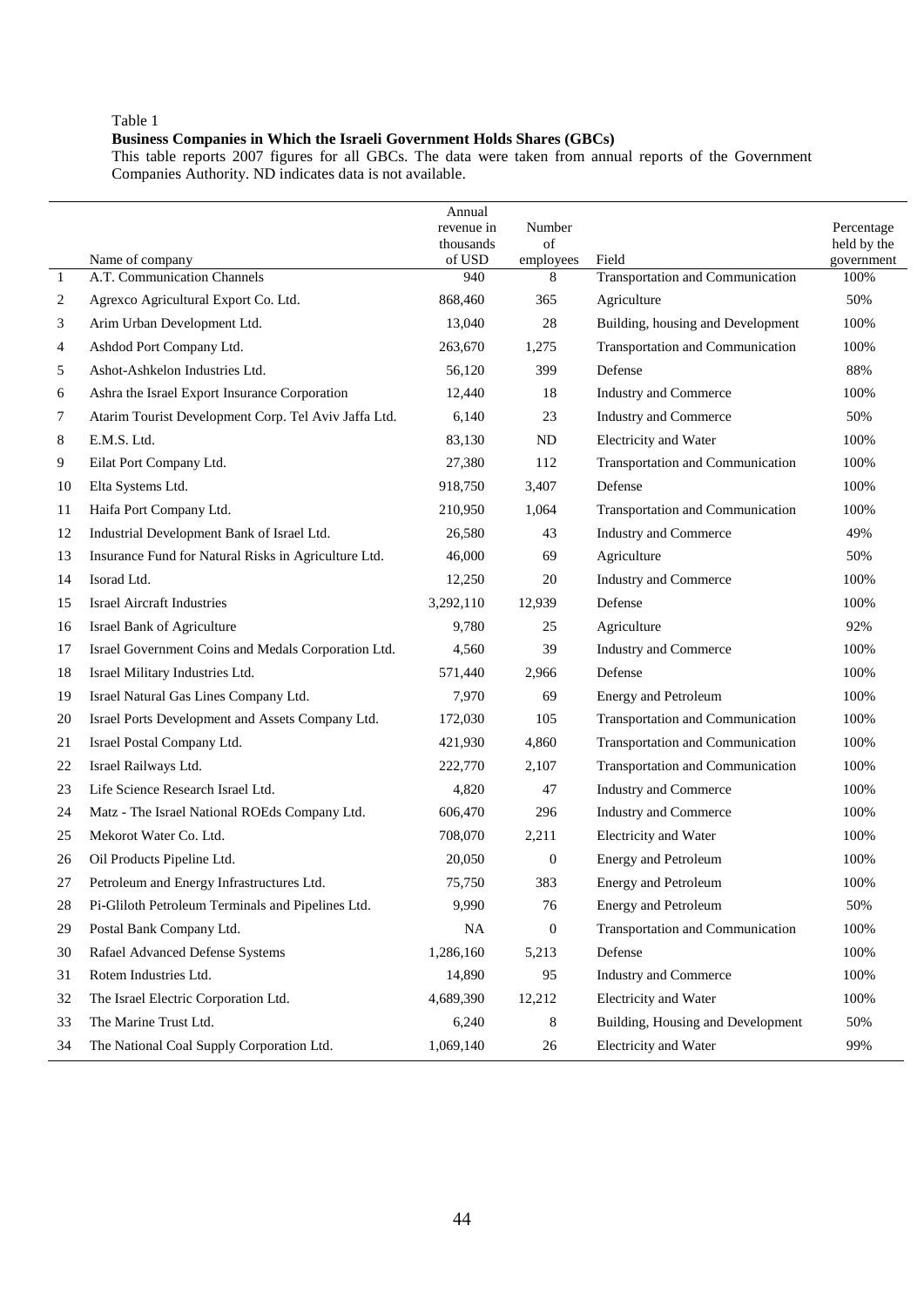### **Representativeness of Sample**

This table compares the background of the directors serving on the boards of the eleven GBCs for which minutes were examined to the background of directors serving on boards of other types of companies.

|                                                                   | <b>GBCs</b>        |                  | Public Israeli<br>Public Norwegian |                                           | <b>Public Swiss</b>        |                  | American S&P 500   |                      |                             |                                               |
|-------------------------------------------------------------------|--------------------|------------------|------------------------------------|-------------------------------------------|----------------------------|------------------|--------------------|----------------------|-----------------------------|-----------------------------------------------|
|                                                                   | Women<br>directors | Men<br>directors | Women<br>directors                 | Men<br>directors                          | Women<br>directors         | Men<br>directors | Women<br>directors | Men<br>directors     | Women<br>directors          | Men<br>directors                              |
| Average age                                                       | 49.3               | 52.5             | 51                                 | 59                                        | 46                         | 51               | ND                 | ND                   | $56^{\wedge\wedge\wedge}$   | $60^{\text{AA}}$                              |
| Have executive experience^                                        | 52%                | 62%              | 79%                                | 94%                                       | 51%                        | 61%              | 3%                 | 18%                  | 56%                         | 67%                                           |
| Have undergraduate degree                                         | 100%               | 94%              | 90%                                | 86%                                       | 56%                        | 46%              | 91%                | 95%                  | ND                          | ND                                            |
| Have an MA/MBA degree                                             | 56%                | 44%              | 85%                                | 78%                                       | 24%                        | 22%              | 79%                | 84%                  | ND                          | ND                                            |
| Served or are serving on other boards                             | 45%                | 44%              | <b>ND</b>                          | ND                                        | <b>ND</b>                  | <b>ND</b>        | ND                 | ND                   | ND                          | ND                                            |
| Of these: non govt./ non-NGO boards                               | 18%                | 22%              | <b>ND</b>                          | <b>ND</b>                                 | <b>ND</b>                  | <b>ND</b>        | ND                 | ND                   | N <sub>D</sub>              | <b>ND</b>                                     |
| Currently on a board of a listed company                          | <b>ND</b>          | ND               | 17%                                | 18%                                       | $17\%$ ^^                  | $19\%$ $\wedge$  | 18%                | 31%                  | $24\%$ $\wedge\wedge\wedge$ | $21\%$ ^^^                                    |
| Number of directors                                               | 50                 | 86               | 684                                | 3020                                      | 249                        | 383              | 50                 | 1628                 | ND                          | ND                                            |
| Percent of each gender                                            | 37%                | 63%              | 18%                                | 82%                                       | 39%                        | 61%              | 3%                 | 97%                  | 16%                         | 84%                                           |
| Year examined                                                     | 2008               |                  |                                    | 2009                                      |                            | 2009             | 2003               |                      | 2011                        |                                               |
| Number of companies examined                                      | 11                 |                  |                                    | 100                                       |                            | 113              |                    | 269                  |                             | 500                                           |
| Source from which data was obtained / used<br>to calculate figure |                    | GCA database     |                                    | Israeli Stock Exchange<br>Authority, 2010 | Ahern and Dittmar,<br>2011 |                  |                    | Ruigrok et al., 2007 |                             | <b>Spencer Stuart US</b><br>Board Index, 2011 |

^ In most studies, executive experience is defined as having been a CEO or held an executive position in an organization - e.g., head of a functional unit, partner/principal, or vice president. However, definitions vary among studies.

 $\sim$  Figures pertain only to directors whose primary occupation is serving as directors.

ANA Figure from Peterson and Philpot (2007), pertains to 2002 Fortune 500 boards.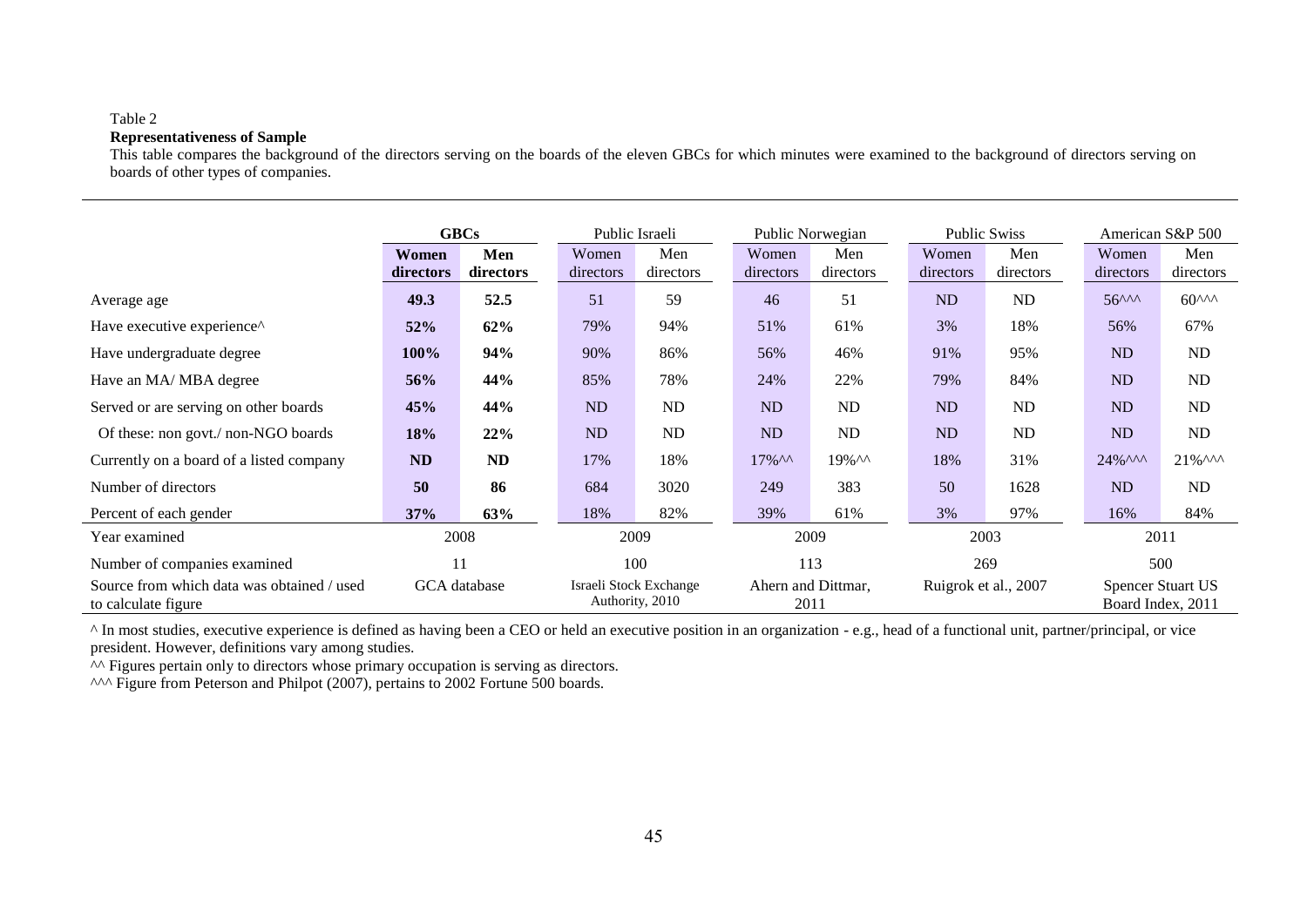# Table 3 **Summary Statistics on Minutes-data**

This table reports summary statistics on the minutes of the eleven GBCs for which minutes were examined.

|                                                               | Board<br>meetings | Board-<br>committee<br>meetings | Board and<br>board-<br>committee<br>meetings |
|---------------------------------------------------------------|-------------------|---------------------------------|----------------------------------------------|
| Board composition in attendance                               |                   |                                 |                                              |
| Average number of directors in attendance                     | 8.1               | 4.3                             | 6.38                                         |
| Average percentage of attending directors who are women       | 36%               | 37%                             | 37%                                          |
| Average percentage of attending directors who are men         | 64%               | 71%                             | 67%                                          |
| Percentage of cases with at least three women in attendance   | 58%               | 28%                             | 45%                                          |
| Percentage of cases with at least three men in attendance     | 91%               | 53%                             | 73%                                          |
| Percentage of cases with at least three direc. of each gender | 51%               | 16%                             | 35%                                          |
| Actions taken by the boards                                   |                   |                                 |                                              |
| Average percentage of cases an update was requested           | 6.4%              | 17.1%                           | 11.3%                                        |
| Average percentage of cases an impact was made                | 6.8%              | 12.1%                           | 9.3%                                         |
| Average percentage of cases update requested or impact made   | 12.4%             | 25.7%                           | 18.6%                                        |
| Sample size                                                   |                   |                                 |                                              |
| Number of companies examined                                  | 11                | 9                               |                                              |
| Average number of meetings per company                        | 14.1              | 27.4                            |                                              |
| Median number of meetings per company                         | 12                | 18                              |                                              |
| Average number of issues discussed per meeting                | 8.5               | 4.6                             | 6.1                                          |
| Total number of meetings examined                             | 155               | 247                             | 402                                          |
| Total number of issues discussed (cases)                      | 1313              | 1146                            | 2459                                         |
| Average number of pages of minutes per meeting                | 14.2              | 10.3                            | 11.8                                         |
| Total number of pages of minutes                              | 2204              | 2554                            | 4758                                         |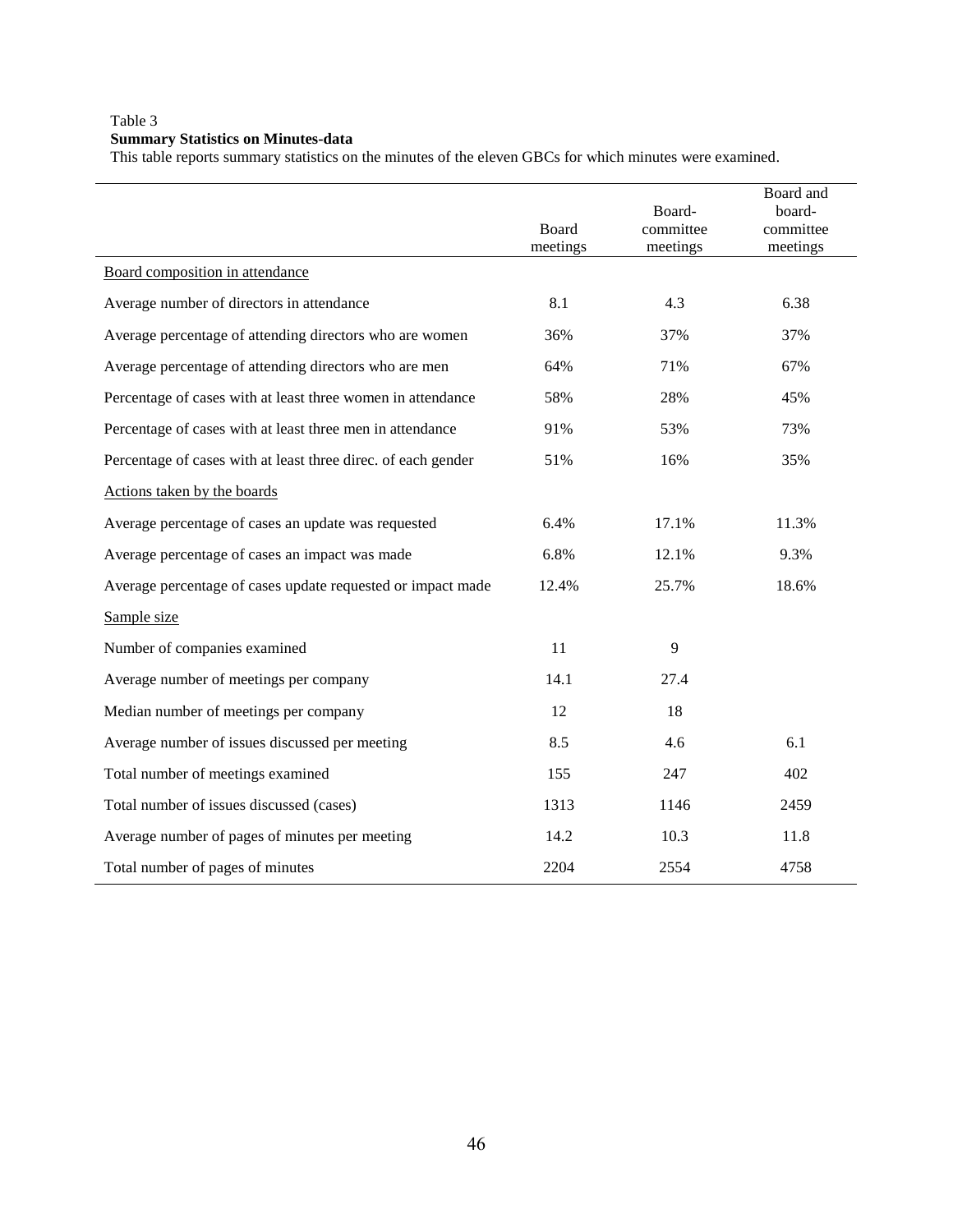### **Summary Statistics on Board Activity**

This table reports the 1313 issues discussed in board meetings by the boards of the eleven GBCs examined, broken down by the topic-subject discussed. Columns 1-2 report the average percentage of cases in which the board requested further information or an update, broken down according to whether a dual-critical mass of three directors of each gender was (Column 1) or was not (Column 2) in attendance. Columns 3-4 report the average percentage of cases in which boards made an impact (e.g., suggested which action be taken), broken down according to whether a dual-critical mass of three directors of each gender was (Column 3) or was not (Column 4) in attendance.

|                                   | <b>Update</b> requested  |                             | Impact made              |                             |                             |
|-----------------------------------|--------------------------|-----------------------------|--------------------------|-----------------------------|-----------------------------|
|                                   | Dual<br>critical<br>mass | No dual<br>critical<br>mass | Dual<br>critical<br>mass | No dual<br>critical<br>mass | Total<br>number<br>of cases |
|                                   | (1)                      | (2)                         | (3)                      | (4)                         | (5)                         |
| Audit                             | 23.5%                    | 0.0%                        | 17.6%                    | 4.8%                        | 38                          |
| Contracting/purchases             | 10.0%                    | 6.1%                        | 10.0%                    | 18.2%                       | 83                          |
| Legal                             | 11.8%                    | 10.3%                       | 23.5%                    | $0.0\%$                     | 46                          |
| Ratification of audit committee   | $0.0\%$                  | 0.0%                        | 0.0%                     | 0.0%                        | $8\,$                       |
| Total audit and contracting       | 12.9%                    | 5.6%                        | 14.1%                    | 7.8%                        | 175                         |
| <b>Business issues</b>            | 11.1%                    | 5.7%                        | 7.2%                     | 3.3%                        | 417                         |
| <b>Business projects</b>          | 14.5%                    | 13.9%                       | 7.2%                     | 5.6%                        | 105                         |
| Cross-firm issues                 | 22.2%                    | 5.3%                        | 18.5%                    | 5.3%                        | 46                          |
| Investment/finance                | 2.6%                     | 0.0%                        | 7.9%                     | 6.5%                        | 69                          |
| Ongoing general issues            | 5.8%                     | 4.4%                        | 0.0%                     | 0.0%                        | 120                         |
| Ratification of operational comm. | 0.0%                     | 0.0%                        | 0.0%                     | 12.5%                       | 9                           |
| Regulation and government         | 6.7%                     | 2.1%                        | 8.9%                     | 4.2%                        | 93                          |
| Strategic issues                  | 12.5%                    | 25.0%                       | 12.5%                    | 25.0%                       | 12                          |
| Total business issue              | 11.1%                    | 5.7%                        | 7.2%                     | 3.3%                        | 417                         |
| <b>Budget</b>                     | 25.0%                    | 5.7%                        | 8.3%                     | 2.9%                        | 71                          |
| <b>Business projects</b>          | 14.5%                    | 13.9%                       | 7.2%                     | 5.6%                        | 105                         |
| Financial reports                 | 17.1%                    | 9.4%                        | 8.6%                     | 9.4%                        | 67                          |
| Investment/finance                | 2.6%                     | 0.0%                        | 7.9%                     | 6.5%                        | 69                          |
| Ongoing general issues            | 5.8%                     | 4.4%                        | 0.0%                     | 0.0%                        | 120                         |
| Ratification of financial comm.   | 0.0%                     | 0.0%                        | 0.0%                     | 0.0%                        | 10                          |
| Total financial issues            | 14.2%                    | 4.8%                        | 8.0%                     | 5.7%                        | 218                         |
| Appointment of members            | 0.0%                     | 0.0%                        | 0.0%                     | 11.8%                       | 47                          |
| Approving past minutes            | 0.0%                     | 0.0%                        | 0.0%                     | $0.0\%$                     | 83                          |
| Choosing chairman for meeting     | 0.0%                     | 0.0%                        | 0.0%                     | 0.0%                        | 31                          |
| Financial reports                 | 17.1%                    | 9.4%                        | 8.6%                     | 9.4%                        | 67                          |
| Formal issues                     | 0.0%                     | 0.0%                        | 0.9%                     | 1.8%                        | 224                         |
| Total formal issues               | 0.0%                     | $0.0\%$                     | 0.9%                     | 1.8%                        | 224                         |
| Appointing/ firing an executive   | 0.0%                     | 0.0%                        | 37.5%                    | 30.0%                       | 54                          |
| Organizational changes            | 0.0%                     | 0.0%                        | 7.7%                     | 0.0%                        | 17                          |
| Personnel and benefits            | 6.4%                     | 2.4%                        | 12.2%                    | 9.8%                        | 279                         |
| Ratification of HR committee      | 0.0%                     | 0.0%                        | 0.0%                     | $0.0\%$                     | 30                          |
| Total personnel and benefits      | 6.4%                     | 2.4%                        | 12.2%                    | 9.8%                        | 279                         |
| Total                             | 8.9%                     | 3.9%                        | 8.3%                     | 5.3%                        | 1313                        |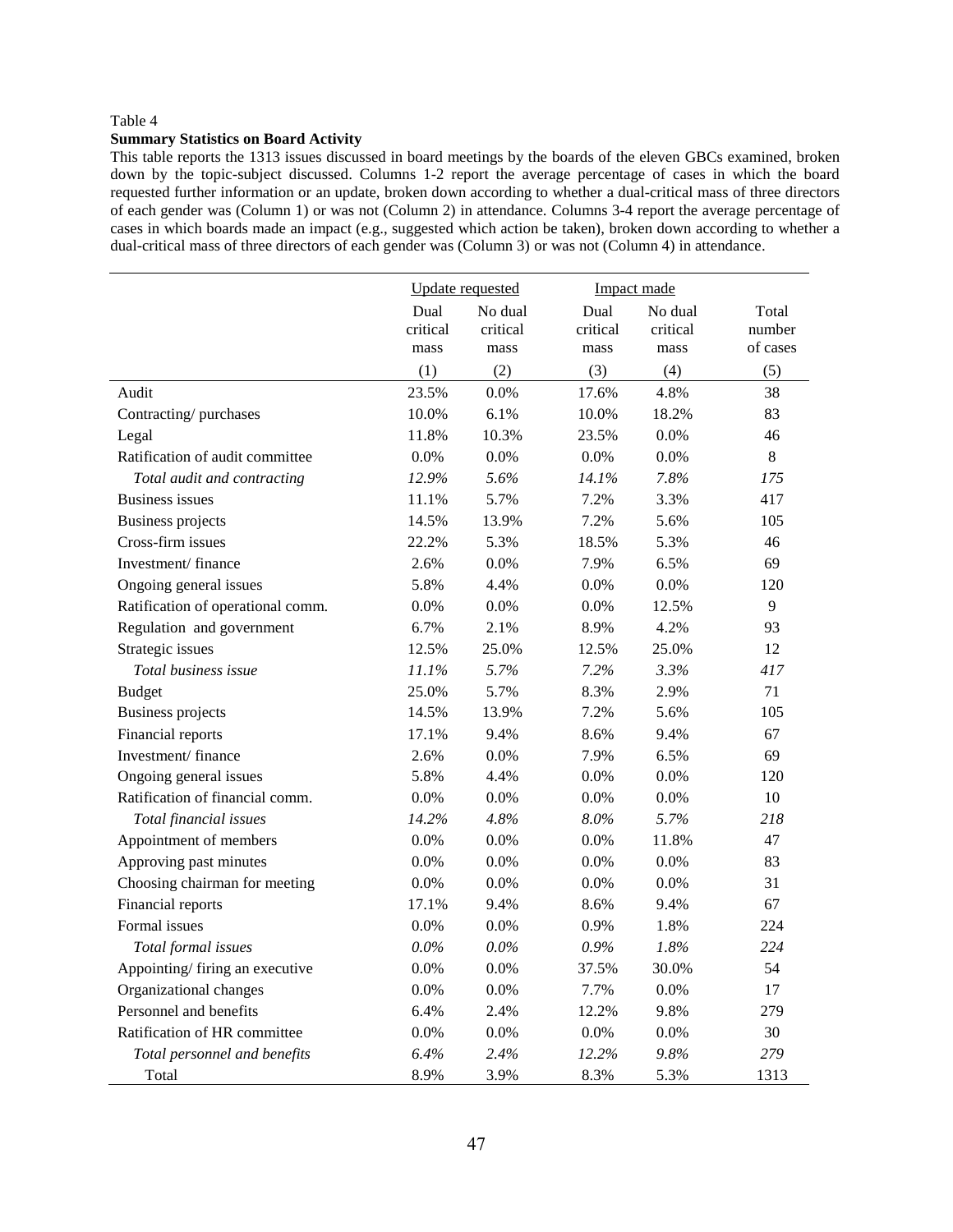#### **Gender Composition and Board Activeness**

This table reports OLS regressions analyzing the issues discussed at board- and/or board-committee meetings by the boards of the eleven GBCs examined. The dependent variable is a binary variable that equals one if the board requested to receive further information or an update or, in alternative specifications, it took an initiative (e.g., suggested which action should be taken). The primary independent variables are the fraction of attending women directors and its square, a dummy which equals one when at least three women directors were in attendance, a dummy which equals one when at least three men directors were in attendance, and a dummy that equals one if at least three directors of each gender were in attendance. In addition, the regressions control for the fraction of attending outside directors, the total number of attending directors, the average number of years of executive experience of the attending directors, the fraction of attending directors with an MA/MBA, a dummy that equals one if the firm was in the process of replacing the CEO, and a dummy that equals one if the issue discussed was one of supervisory nature as described in Section 3.3.f. For each variable, the first line reports the coefficient and the second line (in round parentheses) reports clustered errors at meeting level. \*\*\*, \*\*, \*, indicate significance at the 0.01, 0.05, and the 0.10 level, respectively.

|                              | Update    | Initiative | Update    | Initiative | Impact or | Update or  |
|------------------------------|-----------|------------|-----------|------------|-----------|------------|
|                              | requested | taken      | requested | taken      | update    | initiative |
|                              | (1)       | (2)        | (3)       | (4)        | (5)       | (6)        |
| Fraction of women directors  | $-.012$   | $-.210$    |           |            |           |            |
| in attendance                | (.175)    | (.186)     |           |            |           |            |
| Square of fraction of women  | .027      | .245       |           |            |           |            |
| directors in attendance      | (.167)    | (.196)     |           |            |           |            |
| Three or more women          |           |            | $.063***$ | $.087***$  | $.125***$ |            |
| directors in attendance      |           |            | (.022)    | (.031)     | (.040)    |            |
| Three or more men directors  |           |            | $.030***$ | .036       | $.051*$   |            |
| in attendance                |           |            | (.019)    | (.024)     | (.030)    |            |
| Critical masses of both      |           |            |           |            |           | $.102***$  |
| genders                      |           |            |           |            |           | (.03)      |
| Fraction of outsiders in     | $-.010$   | .003       | .019      | .039       | .030      | .002       |
| attendance                   | (.033)    | (.033)     | (.034)    | (.037)     | (.054)    | (.049)     |
| Number of directors in       | $-.000$   | $.010**$   | $-.003$   | .005       | .001      | .000       |
| attendance                   | (.005)    | (0.005)    | (.005)    | (.004)     | (.008)    | (.008)     |
|                              | $.011*$   | $-.004$    | $.011**$  | $-.004$    | .005      | .002       |
| Average executive experience | (.007)    | (.004)     | (.006)    | (.004)     | (.008)    | (.008)     |
|                              | $-.069$   | .077       | $-.055$   | .084       | .033      | .030       |
| Average MA/MBA               | (.073)    | (.064)     | (.071)    | (.057)     | (.096)    | (.096)     |
| <b>Between CEOs</b>          | $-.021$   | .050       | $-.022$   | .044       | .034      | .039       |
|                              | (.039)    | (.036)     | (.034)    | (.026)     | (.046)    | (.047)     |
|                              | $-.093**$ | $.062**$   | $-.052$   | $.128***$  | .062      | .039       |
| Supervisory issue            | (.043)    | (.027)     | (.042)    | (.033)     | (.055)    | (.047)     |
| Firm and year dummies        | Yes       | Yes        | Yes       | Yes        | Yes       | Yes        |
| Topic-subject dummies        | Yes       | Yes        | Yes       | Yes        | Yes       | Yes        |
| Number of observations       | 1313      | 1313       | 1313      | 1313       | 1313      | 1313       |
| F probability                | .000      | .000       | .000      | .000       | .000      | .000       |
| R squared                    | .086      | .101       | 0.093     | 0.108      | .115      | .114       |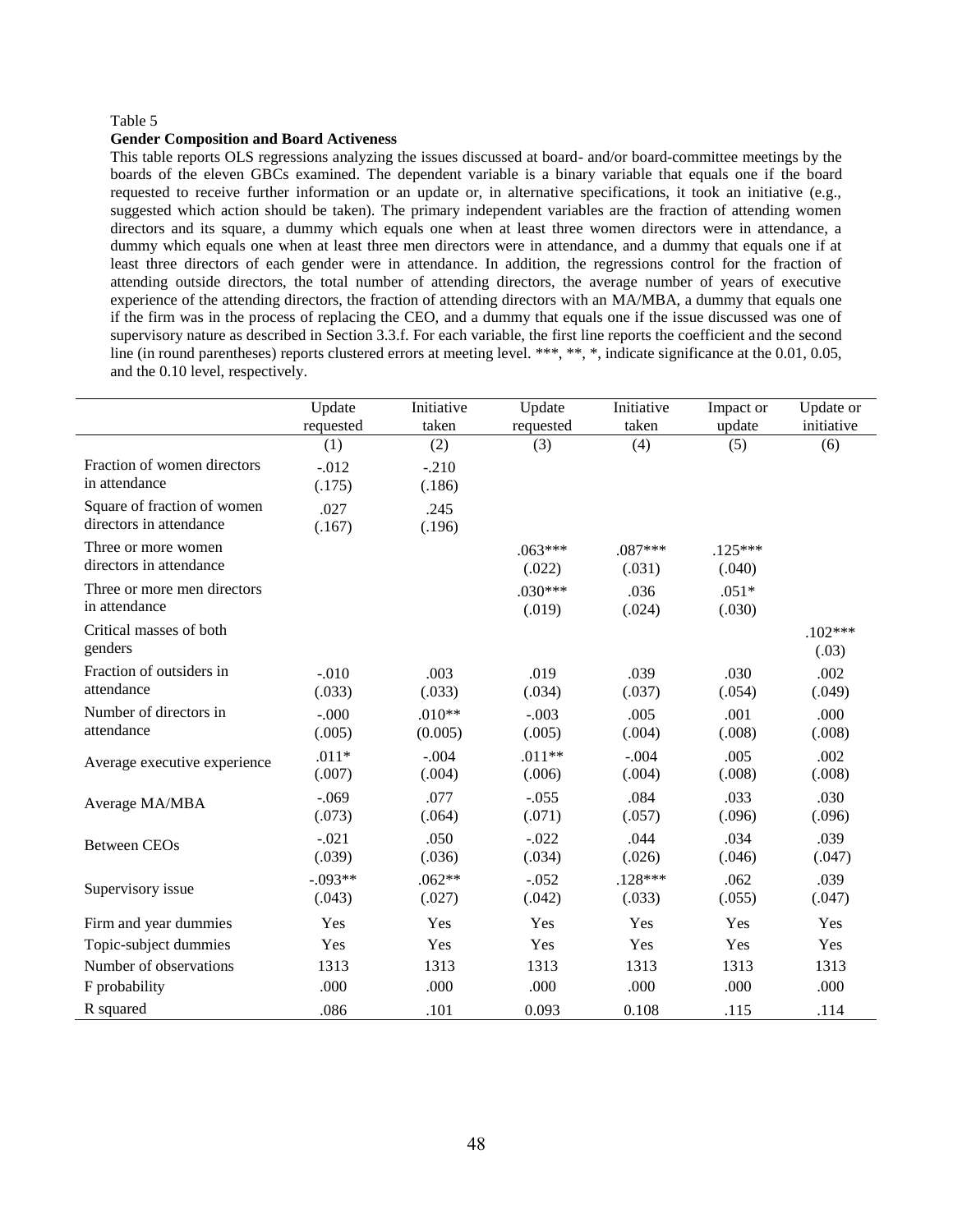#### **Gender Composition and Board Activeness – 2SLS Analysis**

This table reports results of a 2SLS model analyzing the 1313 issues discussed at board meetings by the boards of the eleven GBCs examined. The model instruments for the likelihood that a critical mass of at least three women directors, and one of at least three men directors, will attend a particular board meeting in which a particular issue is discussed, using an instrument variable that equals the number of women directors that were invited to at least one board-committee meeting on the same day a particular issue was discussed at the board meeting, and a parallel variable for men directors. Regressions 1-2 report the first-stage regressions of the 2SLS analyses reported in Regressions 3-5. The dependent variable is a binary variable that equals one if the board requested to receive further information or an update (Regression 3), took an initiative such as suggesting which action should be taken (Regression 4), or either requested an update or took an initiative (Regression 5-6). The regressions control for the following control variables (not reported): the fraction of attending outside directors, the total number of attending directors, the average number of years of executive experience of the attending directors, the fraction of attending directors with an MA/MBA, a dummy that equals one if the firm was in the process of replacing the CEO, and a dummy that equals one if the issue discussed was one of supervisory nature as described in Section 3.3.f. For each variable, the first line reports the coefficient and the second line reports (in round parentheses) errors. \*\*\*, \*\*, \*, indicate significance at the 0.01, 0.05, and the 0.10 level, respectively.

|                                            | Three or      | Three or    |            |            |            |            |
|--------------------------------------------|---------------|-------------|------------|------------|------------|------------|
|                                            | more women    | more men in | Update     | Initiative | Update or  | Update or  |
|                                            | in attendance | attendance  | requested  | taken      | initiative | initiative |
|                                            | (1)           | (2)         | (3)        | (4)        | (5)        | (6)        |
| Number of women invited                    | $.061***$     | $-.015***$  |            |            |            |            |
| to board-committee                         | (.006)        | (.005)      |            |            |            |            |
| Number of men invited to                   | $-.017***$    | $.017***$   |            |            |            |            |
| board-committee                            | (.005)        | (.004)      |            |            |            |            |
| Three or more women                        |               |             | $.241**$   | .338***    | $.561***$  |            |
| directors in attendance                    |               |             | (.122)     | (.128)     | (.201)     |            |
| Three or more men directors                |               |             | .576       | $.659*$    | $1.401**$  |            |
| in attendance                              |               |             | (.370)     | (.389)     | (.6108)    |            |
| Critical masses of both                    |               |             |            |            |            | $.558***$  |
| genders                                    |               |             |            |            |            | (.160)     |
| Board control variables                    | Yes           | Yes         | <b>Yes</b> | Yes        | Yes        | Yes        |
| Year and firm dummies                      | Yes           | Yes         | <b>Yes</b> | Yes        | Yes        | Yes        |
| Topic-subject dummies                      | Yes           | Yes         | Yes        | Yes        | Yes        | Yes        |
| 2SLS equation estimated                    | First stage   | First stage | 2SLS       | 2SLS       | 2SLS       | 2SLS       |
| Number of observations                     | 1,313         | 1,313       | 1,313      | 1,313      | 1,313      | 1,313      |
| R square                                   | .712          | .369        |            |            |            |            |
| Angrist-Pischke F-test                     | 66.38         | 10.01       |            |            |            |            |
| Significance                               | .000          | .000        | .000       | .000       | .000       | .000       |
| Durbin-Wu-Hausman                          |               |             | 2.55       | 2.45       | 3.81       | 8.02       |
| (p-value)                                  |               |             | (.999)     | (.999)     | (.999)     | (.999)     |
| Sargan statistic $-$ over identifying test |               |             |            |            | 1.45       |            |
| (p-value)                                  |               |             |            |            | (.234)     |            |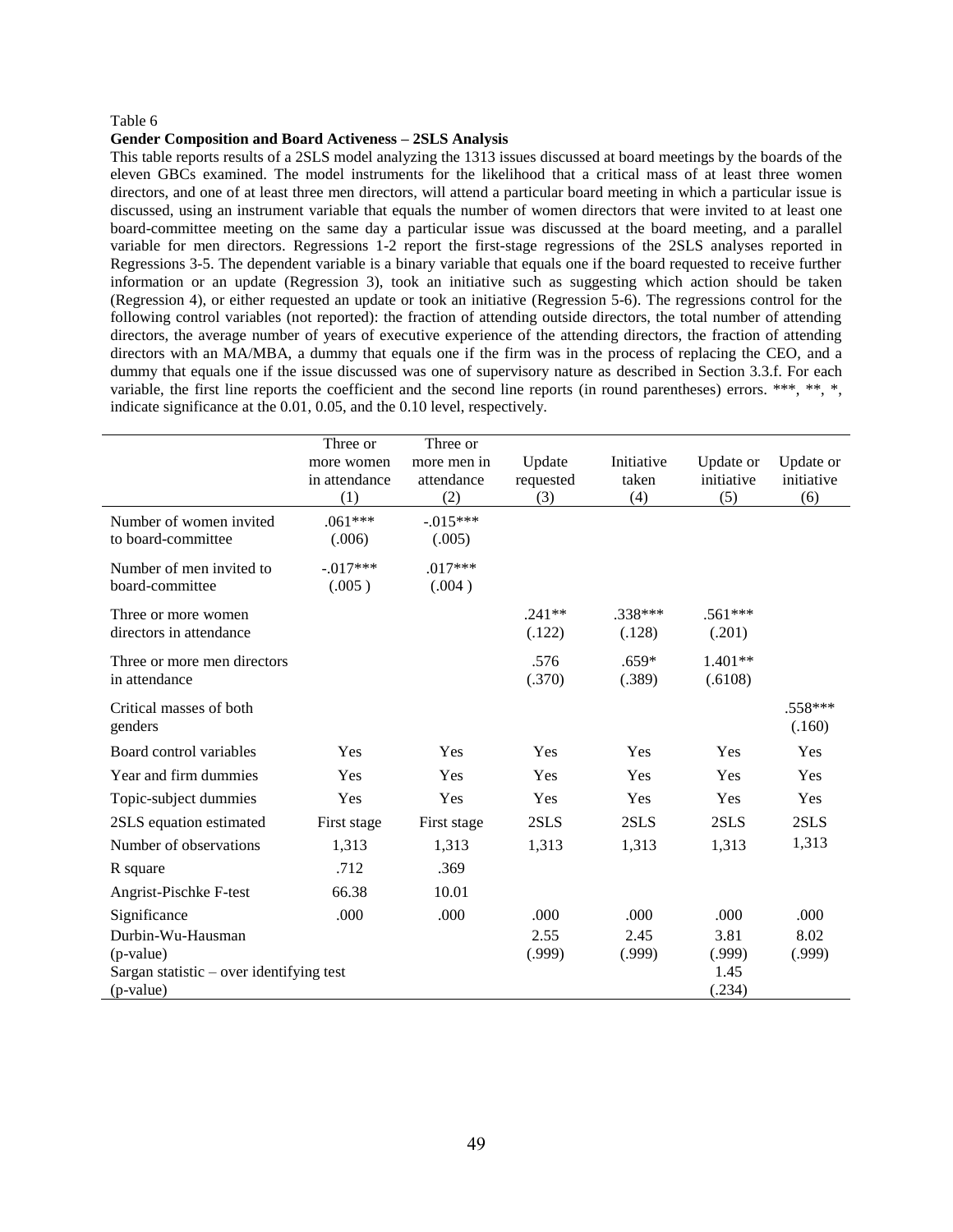### **Gender Composition and Financial Performance**

This table reports OLS regressions analyzing a panel data set of the universe of the 34 GBCs, for the years 1997- 2009. The dependent variable is ROE (Regressions 1-3) or alternatively, net profit margin, i.e., net profit divided by sales (Regressions 4-6). The primary independent variables are the fraction of women directors appointed to the board and its square, a dummy which equals one in cases in which at least three women directors were appointed, and a dummy which equals one in cases in which at least three men directors were appointed. In addition, the regressions control for the fraction of outsiders appointed, the total number of directors appointed and the tenure of the CEO. Year and firm dummies are included as specified. For each variable, the first line reports the coefficient and the second line reports (in round parentheses) clustered errors at meeting level. \*\*\*, \*\*, \*, indicate significance at the 0.01, 0.05, and 0.10 level, respectively.

|                                            | $ROE$ (%)           |                     |                     |                      | net profit / sales (%) |                     |  |
|--------------------------------------------|---------------------|---------------------|---------------------|----------------------|------------------------|---------------------|--|
|                                            | (1)                 | (2)                 | (3)                 | (4)                  | (5)                    | (6)                 |  |
| Fraction of women appointed                | $-.060$<br>(.077)   |                     |                     | .121<br>(.187)       |                        |                     |  |
| Square of fraction of women<br>appointed   | .120<br>(.060)      |                     |                     | .001<br>(.167)       |                        |                     |  |
| Three or more women directors<br>appointed |                     | $.032***$<br>(.003) | $.012*$<br>(.004)   |                      | $.048**$<br>(.013)     | $.040**$<br>(.010)  |  |
| Three or more men directors<br>appointed   |                     | $.047***$<br>(.007) | .007<br>(.012)      |                      | .003<br>(.014)         | .020<br>(.000)      |  |
| Fraction of outsiders appointed            | $.081***$<br>(.004) | .016<br>(.023)      | $.078***$<br>(.007) | $.178***$<br>(.023)  | $.119**$<br>(.032)     | $.175***$<br>(.000) |  |
| Number of directors appointed              | .004<br>(.002)      | $-.000$<br>(.001)   | .002<br>(.002)      | $-.008***$<br>(.000) | $-.011$<br>(.001)      | $-.014$<br>(.000)   |  |
| Tenure of CEO                              | .005<br>(.004)      | .001<br>(.001)      | .004<br>(.004)      | .004<br>(.003)       | .004<br>(.001)         | .003<br>(.002)      |  |
| Firm and year dummies                      | Yes                 | N <sub>0</sub>      | Yes                 | Yes                  | N <sub>0</sub>         | Yes                 |  |
| Number of observations                     | 288                 | 288                 | 288                 | 311                  | 311                    | 311                 |  |
| F probability                              | .000                | .000                | .000                | .000                 | .000                   | .000                |  |
| R-squared                                  | .455                | .023                | .453                | .437                 | .079                   | .041                |  |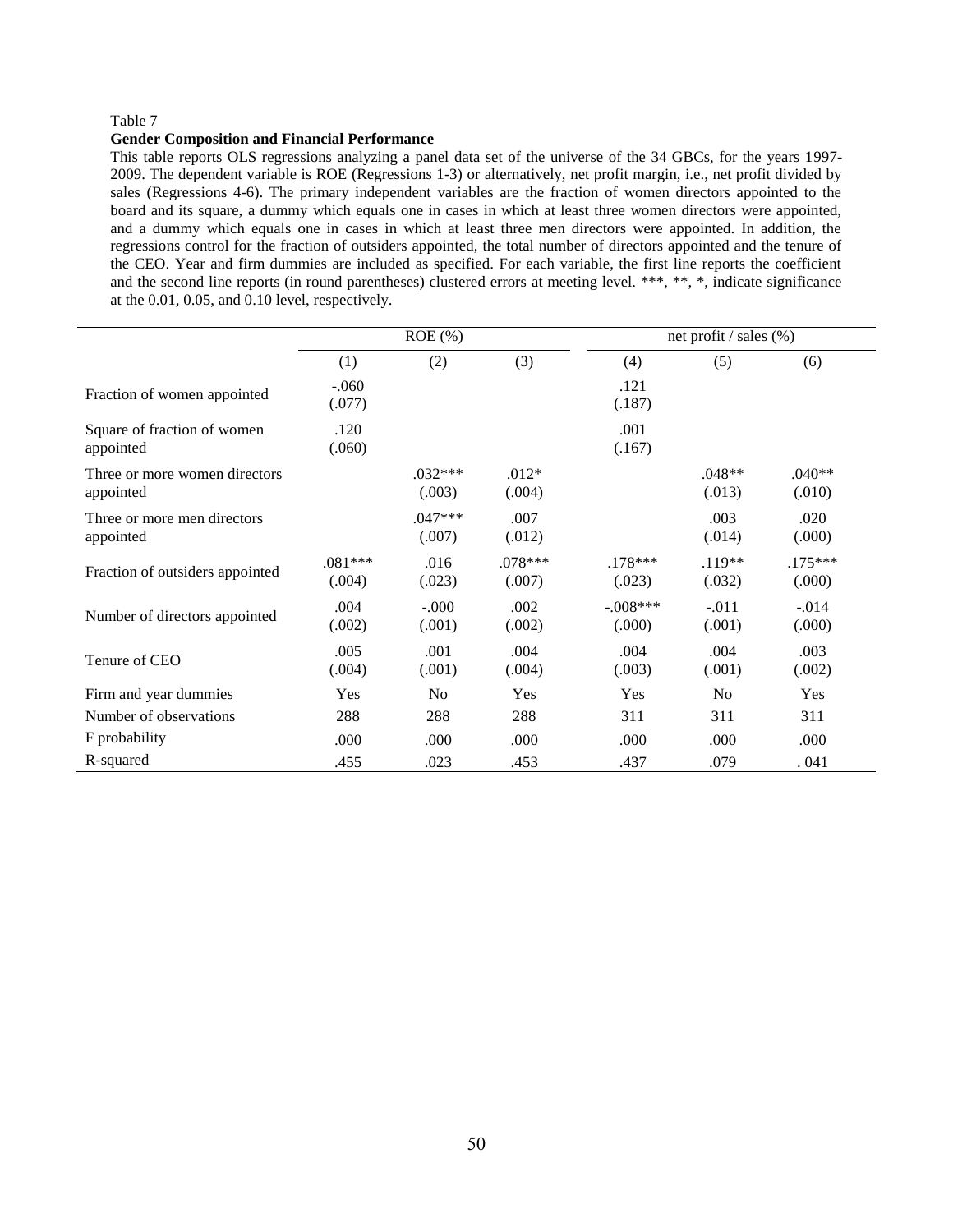#### **Gender Composition and Likelihood that Women and Men Directors Take Action**

This table reports OLS regressions analyzing the 1313 issues (cases) the eleven GBC boards examined discussed at board meetings. The regressions examine separately the likelihood that women directors take action (Regressions 1- 3) and that men director take one (Regressions 4-6). Because usually women directors constitute a smaller fraction of all attending directors, (using the Horvitz–Thompson estimator) the dependent variable in Regressions 1-2 and 4-5 is calculated to represent the adjusted likelihood that a woman or a man director will take an action, given the fraction of their gender out of all attending directors. In Regressions 3 and 6 the dependent variable is a binary variable that equals one if an action was taken by a woman director (Regression 3), or if an action was taken by a man director (Regression 6). The primary independent variables are the fraction of attending women directors and its square, a dummy which equals one in cases in which at least three women directors were in attendance, and a dummy which equals one in cases in which at least three men directors were in attendance. In addition, the regressions control for the fraction of attending outside directors, number of attending directors, average number of years of executive experience of the attending directors, fraction of attending directors with an MA/MBA, a dummy which equals one if the firm was in the process of replacing the CEO at the time the issue was discussed, and a dummy which equals one if the issue discussed was a supervisory one as described in Section 3.3.f. For each variable, the first line reports the coefficient and the second line reports (in round parentheses) clustered errors at meeting level. \*\*\*, \*\*, \*, indicate significance at the 0.01, 0.05, and the 0.10 level, respectively.

|                                                | Women directors                      |                     |                     | Men directors              |                   |                   |  |
|------------------------------------------------|--------------------------------------|---------------------|---------------------|----------------------------|-------------------|-------------------|--|
|                                                | Adjusted likelihood action<br>Action |                     |                     | Adjusted likelihood action | Action            |                   |  |
|                                                | (1)                                  | (2)                 | (3)                 | (4)                        | (5)               | (6)               |  |
| Fraction of women                              | .143<br>(.151)                       |                     |                     | $-.130$<br>(.145)          |                   |                   |  |
| Square of fraction of women                    | $-.093$<br>(.146)                    |                     |                     | .176<br>(.156)             |                   |                   |  |
| Three or more women directors<br>in attendance |                                      | $.056***$<br>(.018) | $.045***$<br>(.013) |                            | .039**<br>(.018)  | $.036*$<br>(.021) |  |
| Three or more men directors in<br>attendance   |                                      | .010<br>(.012)      | .012<br>(.013)      |                            | .007<br>(.030)    | .013<br>(.023)    |  |
| Fraction of outsiders                          | $-.020$<br>(.017)                    | .040<br>(.021)      | .027<br>(.016)      | .000<br>(.002)             | .010<br>(.033)    | $-.000$<br>(.039) |  |
| Number of directors                            | $.010***$<br>(.003)                  | $.007**$<br>(.003)  | $.005*$<br>(.003)   | $-.000$<br>(.003)          | $-.003$<br>(.003) | $-.005$<br>(.004) |  |
| Executive experience                           | .001<br>(.004)                       | .001<br>(.004)      | .001<br>(.003)      | .005<br>(.003)             | .005<br>(.003)    | .008<br>(.005)    |  |
| <b>MA/MBA</b>                                  | $-.056$<br>(.067)                    | $-.034$<br>(.071)   | $-.064$<br>(.52)    | $-.011$<br>(.049)          | $-.011$<br>(.047) | $-.018$<br>(.062) |  |
| <b>Between CEOs</b>                            | $.066**$<br>(.030)                   | $.071**$<br>(.031)  | $.052**$<br>(.022)  | $-.029$<br>(.027)          | $-.033$<br>(.025) | $-.042$<br>(.033) |  |
| Dummy supervision                              | $-.008$<br>(.036)                    | .017<br>(.034)      | .005<br>(.024)      | $-.007$<br>(.022)          | .035<br>(.025)    | $-.032$<br>(.031) |  |
| Firm and year dummies                          | Yes                                  | Yes                 | Yes                 | Yes                        | Yes               | Yes               |  |
| Topic-subject dummies                          | Yes                                  | Yes                 | Yes                 | Yes                        | Yes               | Yes               |  |
| Number of observations                         | 1313                                 | 1313                | 1313                | 1313                       | 1313              | 1313              |  |
| F probability                                  | .000                                 | .001                | .000                | .000                       | .000              | .000              |  |
| R-squared                                      | .052                                 | .056                | .058                | .062                       | .064              | .068              |  |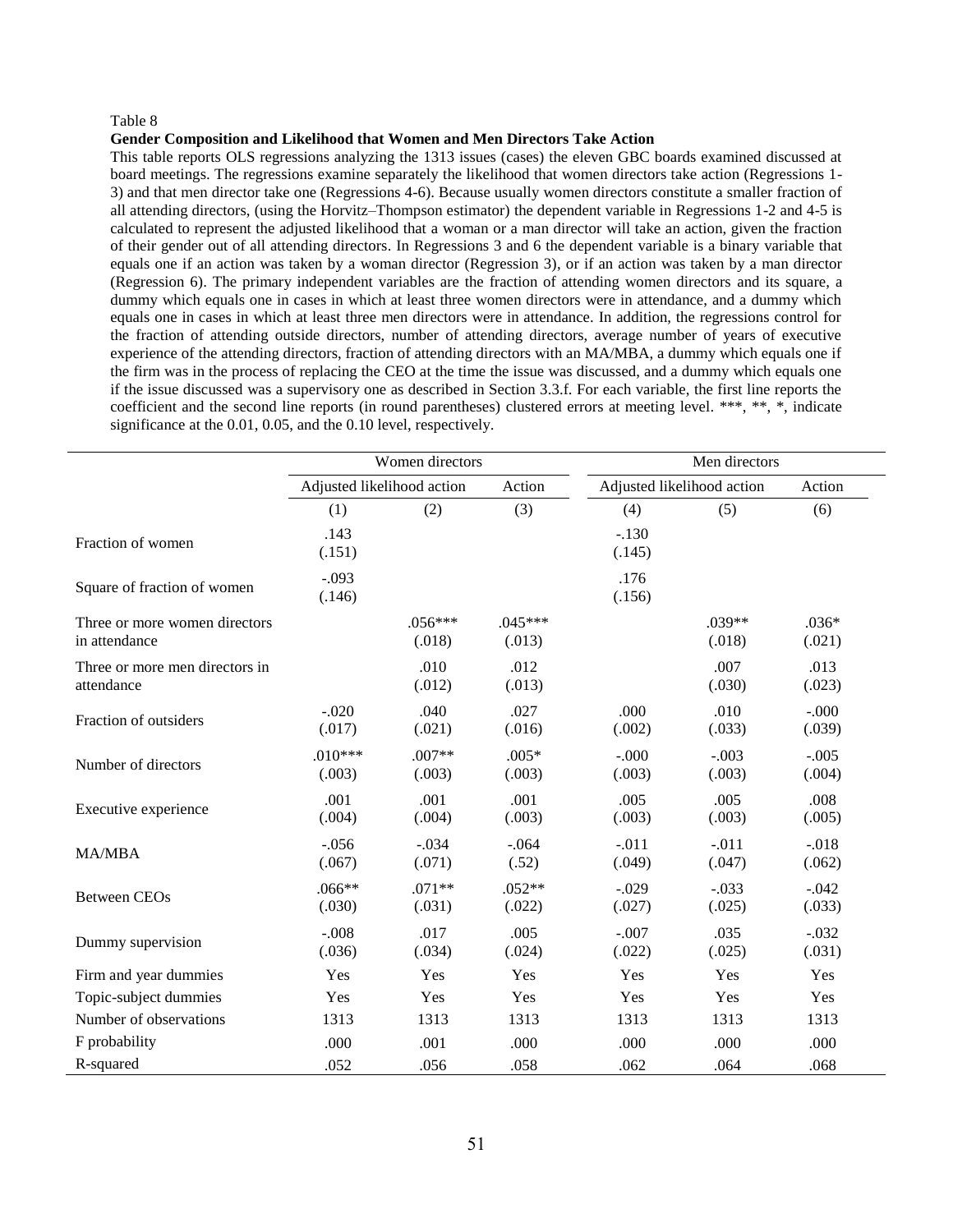#### **Gender Composition and CEO Turnover**

This table reports OLS regressions analyzing a panel data set of the universe of the 34 GBCs, for the years 1997- 2009. The dependent variable is a binary variable that equals one if the serving CEO finished serving in this position. The primary independent variables are the fraction of women directors appointed to each board, that latter dummy times ROE, a dummy that equals one if three women were appointed to the board, that latter dummy times ROE, a dummy that equals one if three men were appointed to the board, and that latter dummy times ROE. In addition, the regressions controls for the ROE, the fraction of outside directors, the number of directors, the tenure of the CEO, and a dummy that equals one if the CEO was a woman. Year and firm dummies are included as specified. For each variable, the first line reports the coefficient and the second line reports (in round parentheses) clustered errors on firm level. \*\*\*, \*\*, \*, indicate significance at the 0.01, 0.05, and 0.10 level, respectively.

|                             | Dependent variable: CEO turnover |            |            |            |  |  |
|-----------------------------|----------------------------------|------------|------------|------------|--|--|
|                             | (1)                              | (2)        | (3)        | (4)        |  |  |
| Fraction of women directors | $.186***$                        | $-.447***$ |            |            |  |  |
| appointed                   | (.027)                           | (.069)     |            |            |  |  |
| Fraction of women*ROE       | $-.338*$                         | 3.080**    |            |            |  |  |
|                             | (.000)                           | (.785)     |            |            |  |  |
| Square of fraction of women |                                  | .895***    |            |            |  |  |
| directors                   |                                  | (.056)     |            |            |  |  |
| Square of fraction of       |                                  | $-5.450**$ |            |            |  |  |
| women*ROE                   |                                  | (.161)     |            |            |  |  |
| Three or more women         |                                  |            | .096***    | $.059***$  |  |  |
| appointed                   |                                  |            | (.012)     | (.005)     |  |  |
| Three or more women         |                                  |            | $-.266**$  | $-.270***$ |  |  |
| appointed*ROE               |                                  |            | (.090)     | (.007)     |  |  |
| Three or more men           |                                  |            | $-.030**$  | $-.063*$   |  |  |
| appointed                   |                                  |            | (.008)     | (.020)     |  |  |
| Three or more men           |                                  |            | $-.048***$ | .105       |  |  |
| appointed*ROE               |                                  |            | (.006)     | (.141)     |  |  |
| <b>ROE</b>                  | $-0.015$                         | $-.489*$   | $-.042$    | $-.109$    |  |  |
|                             | (.071)                           | (.161)     | (.022)     | (.166)     |  |  |
| Fraction of outsiders       | $-.198***$                       | $-.173***$ | $-.196*$   | $-.177***$ |  |  |
|                             | (.021)                           | (.020)     | (.065)     | (.007)     |  |  |
| Number of directors         | .002                             | .004       | .001       | .001       |  |  |
|                             | (.004)                           | (.004)     | (.002)     | (.002)     |  |  |
| CEO tenure                  | $.137***$                        | $.137***$  | $.149***$  | $.137***$  |  |  |
|                             | (.013)                           | (.012)     | (.010)     | (.013)     |  |  |
| CEO woman                   | $-144**$                         | $-.136**$  | $-.121$    | $-.129*$   |  |  |
|                             | (.040)                           | (.037)     | (.084)     | (.042)     |  |  |
| Number of observations      | 285                              | 285        | 289        | 289        |  |  |
| Firm and year dummies       | Yes                              | Yes        | No         | Yes        |  |  |
| F probability               | .000                             | .000       | .000       | .000       |  |  |
| R-squared                   | .674                             | .679       | .539       | .675       |  |  |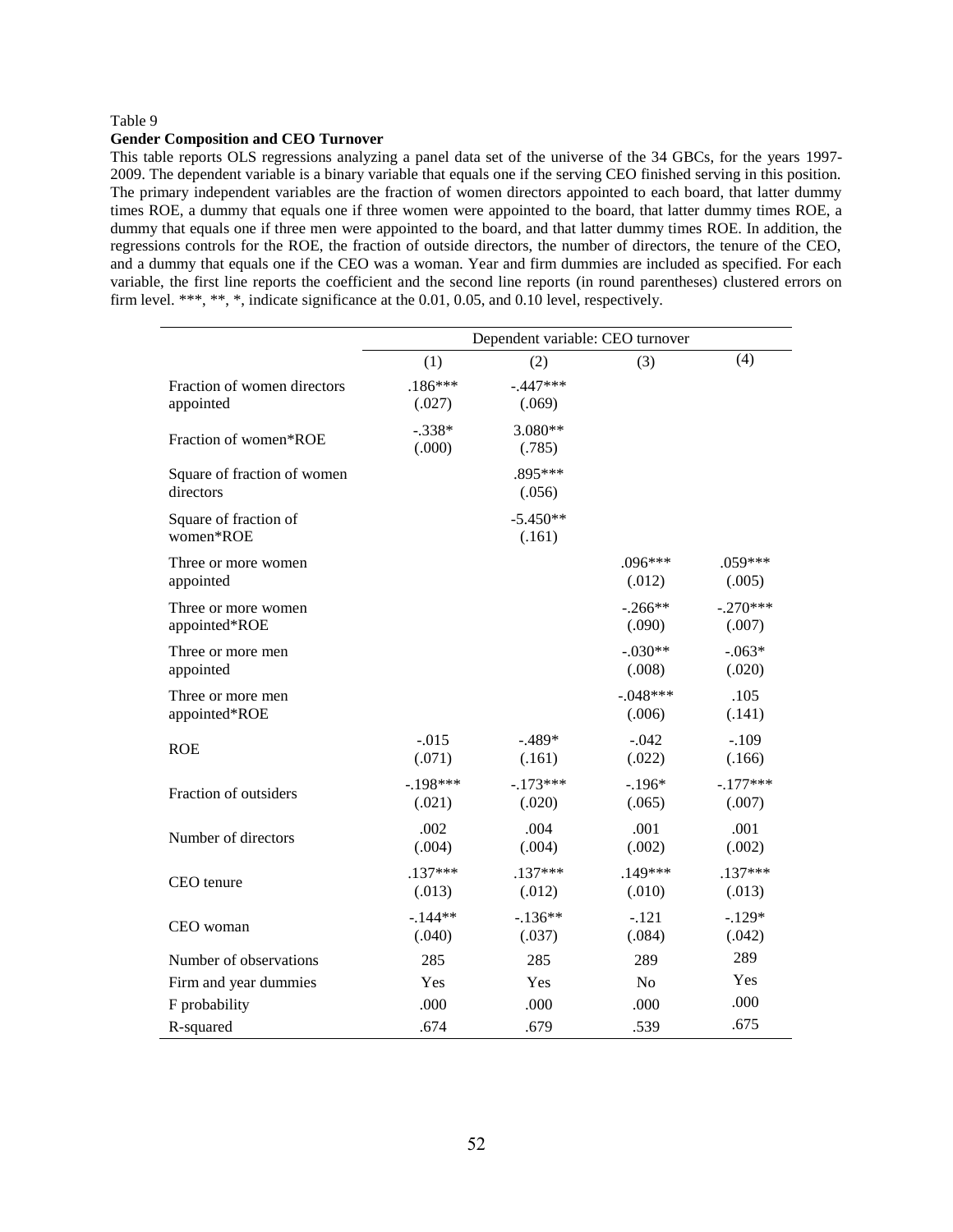#### **Gender Composition and Board Activeness in the Absence of a CEO**

This table reports OLS regressions analyzing the issues discussed at board- and/or board-committee meetings by the 11 GBC boards examined. The dependent variable is a binary variable that equals one if the board either requested to receive further information or an update, or took an initiative (e.g., suggested which action should be taken). The primary independent variables are the fraction of attending women directors and its square, interaction variables for the latter two variables with a dummy documenting if this was a "between CEOs" period (i.e., the board was in the process of replacing a CEO), a dummy which equals one when at least three women directors were in attendance, a dummy which equals one when at least three men directors were in attendance, and interaction variables for the latter two variables with a dummy documenting if this was a "between CEOs" period. In addition, the regressions control for the fraction of attending outside directors, the total number of attending directors, the average number of years of executive experience of the attending directors, the fraction of attending directors with an MA/MBA, a dummy that equals one if the issue discussed was one of supervisory nature as described in Section 3.3.f, and a dummy that equals one if the issue was discussed at a board meeting as opposed to a board-committee meeting (not all these variables are reported). Regression 3 includes only observations concerning meetings which were attended by at least 6 directors. For each variable, the first line reports the coefficient and the second line reports (in round parentheses) the clustered errors at meeting level. \*\*\*, \*\*, \*, indicate significance at the  $0.01$ ,  $0.05$ , and the  $0.10$  level, respectively.

|                                                                               | Dependent variable: action taken |                          |                                  |  |  |  |
|-------------------------------------------------------------------------------|----------------------------------|--------------------------|----------------------------------|--|--|--|
|                                                                               | (1)                              | (2)                      | (3)                              |  |  |  |
| Fraction of women directors in<br>attendance                                  | $-.033$<br>(.154)                |                          |                                  |  |  |  |
| Fraction of women directors in<br>attendance * between CEOs                   | $-.188$<br>(.259)                |                          |                                  |  |  |  |
| Square of fraction of women<br>directors in attendance                        | .129<br>(.192)                   |                          |                                  |  |  |  |
| Square of fraction of women<br>directors * between CEOs                       | .077<br>(.306)                   |                          |                                  |  |  |  |
| Three or more women directors in<br>attendance                                |                                  | $.076*$<br>(.040)        | $.151**$<br>(.000)               |  |  |  |
| Three or more women directors in<br>attendance* between CEOs                  |                                  | $.111**$<br>(.050)       |                                  |  |  |  |
| Three or more men directors in<br>attendance                                  |                                  | .024<br>(.578)           | .015<br>(.062)                   |  |  |  |
| Three or more men directors in<br>attendance* between CEOs                    |                                  | $.159*$<br>(.093)        |                                  |  |  |  |
| Fraction of outsiders                                                         | $-.072*$<br>(.036)               | $-.005$<br>(.005)        | .013<br>(.009)                   |  |  |  |
| Number of directors                                                           | .002<br>(.003)                   | .001<br>(.007)           | $-0.012$<br>(.023)               |  |  |  |
| Appointing firing an executive                                                | .226<br>(.218)                   | $-.133$<br>(.326)        | $.339*$<br>(.204)                |  |  |  |
| Between CEOs period                                                           | .082<br>(.052)                   | $-.146$<br>(.106)        |                                  |  |  |  |
| Only gap periods included?<br>Number of observations<br>Board and committees? | no<br>2459<br>Board & committees | no<br>1313<br>Only board | yes<br>464<br>Board & committees |  |  |  |
| Firm and year dummies<br>F probability<br>R-squared                           | Yes<br>.000<br>.114              | Yes<br>.000<br>.115      | Yes<br>.000<br>.229              |  |  |  |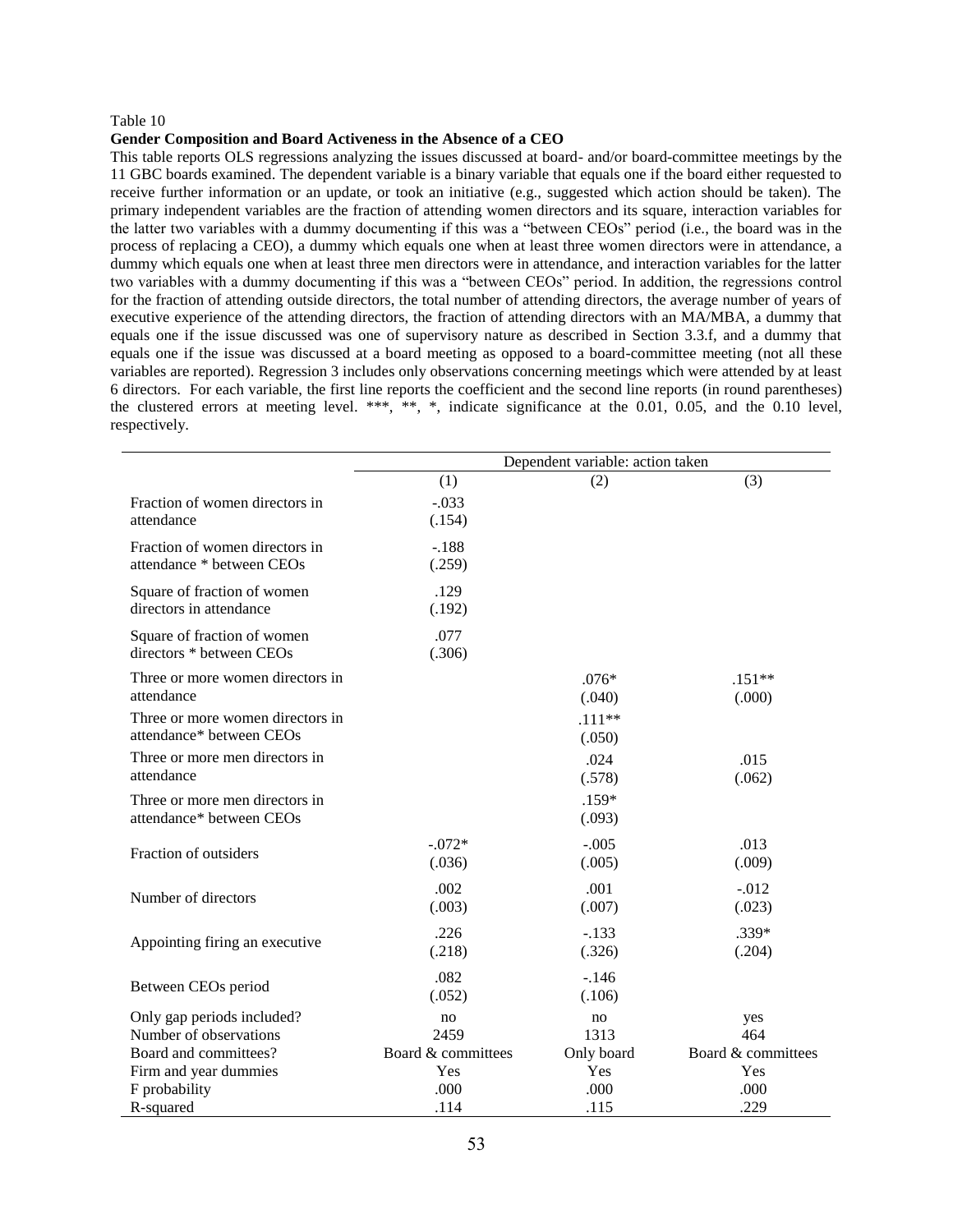#### **The Gender of Directors and the Actions They Take**

The data analyzed apply only to the cases in which the boards of the eleven GBCs examined requested further information or an update and/or made an impact (*and* for which it is possible to identify a single director as the one taking the action – 69% of the actions). The data are analyzed via OLS regressions on the level of the individual director taking the action. The dependent binary variable equals one if the action taken by a director pertained to a supervisory issue as opposed to a managerial issue, as described in Section 3.3.f. The primary independent variable examined is a dummy that equals one in cases the director taking the action was a woman. In addition, the regressions control for the fraction of all women directors in attendance and its square, fraction of outsiders, number of directors in attendance, average number of years of executive experience of the director taking the actions, a dummy which equals one if the director taking the action had an MA or an MBA, a dummy which equals one if the company was in the process of replacing the CEO at the time the issue was discussed, and a dummy which equals one if the issue was discussed at a board meeting as opposed to a board-committee meeting. For each variable, the first line reports the coefficient and the second line reports (in round parentheses) the errors. \*\*\*, \*\*, \*, indicate significance at the 0.01, 0.05, and 0.10 level, respectively.

|                                | Dependent variable: action taken on supervisory issue |                     |                    |  |
|--------------------------------|-------------------------------------------------------|---------------------|--------------------|--|
|                                | (1)                                                   | (2)                 | (3)                |  |
| Action taken by woman          | $.208***$<br>(.048)                                   | $.159***$<br>(.050) | .408***<br>(.126)  |  |
| Fraction of women              | .135<br>(.088)                                        | .066<br>(.083)      | .902<br>(.565)     |  |
| Fraction of outsiders          | $.257**$<br>(.120)                                    | .199<br>(.145)      | $-.265$<br>(.093)  |  |
| Number of directors            | $-.008$<br>(.015)                                     | $-.012$<br>(.020)   | $-0.015$<br>(.038) |  |
| Executive experience           | .000<br>(.008)                                        | $-.003$<br>(.007)   | $-.098$<br>(.050)  |  |
| <b>MA/MBA</b>                  | .216<br>(.149)                                        | .226<br>(.152)      | $-.594$<br>(.518)  |  |
| Between CEO <sub>s</sub>       | .017<br>(.085)                                        | .010<br>(.106)      | $-.002$<br>(.150)  |  |
| Was board-committee<br>meeting | $-183**$<br>(.089)                                    |                     |                    |  |
| Meetings examined              | Board &<br>committees                                 | Board               | Committees         |  |
| Number of observations         | 326                                                   | 101                 | 225                |  |
| Firm and year dummies          | Yes                                                   | Yes                 | Yes                |  |
| F probability                  | .000                                                  | .000                | .000               |  |
| R-squared                      | .192                                                  | .197                | .260               |  |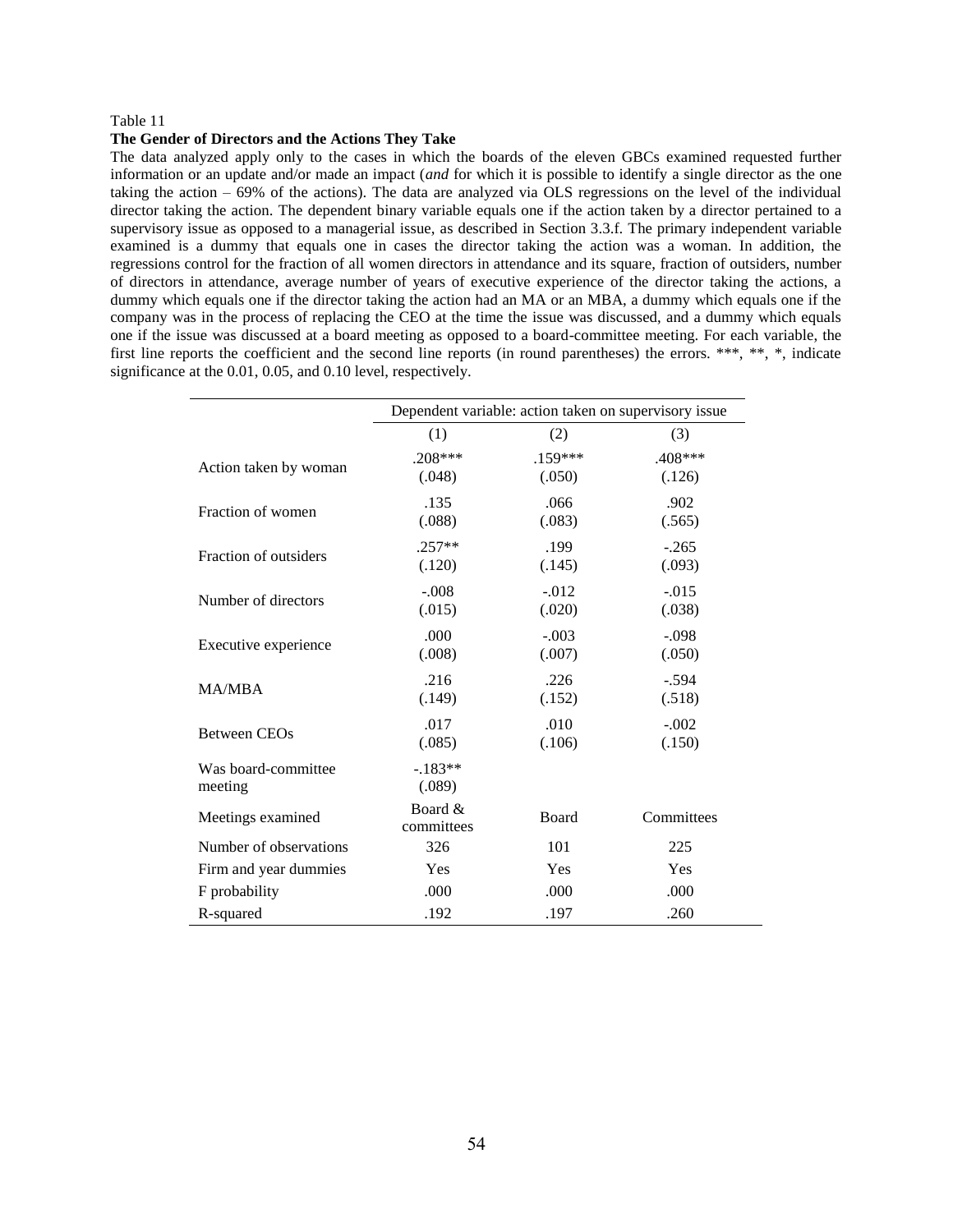#### **Gender Composition and Length of Meetings**

The data analyzed applies to the 402 board and board-committee meetings held by the eleven GBCs examined. The dependent variable in the OLS regressions is the number of pages of minutes. The primary independent variable examined is the fraction of women directors in attendance. In addition, the specifications include the following control variables: the fraction of outsiders, number of directors in attendance, the average number of years of executive experience of the directors, the average percentage of directors with an MA/MBA, a dummy that equals one if the firm was in the process of replacing the CEO at the time the issue was discussed, and a dummy that equals one if the issue was discussed at a board meeting as opposed to a board meeting. For each variable, the first line reports the coefficient and the second line reports (in round parentheses) the robust errors. \*\*\*, \*\*, \*, indicate significance at the 0.01, 0.05, and 0.10 level, respectively.

|                                          | dependent variable: number of pages of minutes |                      |                        |                     |  |  |
|------------------------------------------|------------------------------------------------|----------------------|------------------------|---------------------|--|--|
|                                          |                                                | board-committees     | board meetings         |                     |  |  |
|                                          | (1)<br>(1)                                     |                      | (3)                    | (4)                 |  |  |
| fraction of women directors              | 4.984***<br>(1.698)                            | $7.491**$<br>(3.457) | .762<br>(6.277)        | 25.956<br>(20.667)  |  |  |
| square of fraction of women<br>directors |                                                | $-2.803$<br>(3.617)  |                        | 30.227<br>(19.585)  |  |  |
| fraction of outsiders                    | $-2.025$<br>(1.785)                            | $-1.990$<br>(1.765)  | $-2.574$<br>(5.903)    | $-1.374$<br>(5.757) |  |  |
| number of directors                      | $-.096$<br>(.313)                              | $-.1707$<br>(.338)   | .700<br>(.593)         | .830<br>(.605)      |  |  |
| average executive experience             | $.368**$<br>(.106)                             | $.367***$<br>(.107)  | 1.192<br>(.725)        | 1.167<br>(.734)     |  |  |
| average MA                               | .351<br>(1.540)                                | .425<br>(1.543)      | $-5.700$<br>(4.902)    | $-4.298$<br>(3.888) |  |  |
| between CEOs                             | $-1.322$<br>(1.182)                            | $-1.290$<br>(1.172)  | $-7.165***$<br>(2.369) | $-6.406$<br>(2.320) |  |  |
| firm and year dummies                    | Yes                                            | Yes                  | Yes                    | Yes                 |  |  |
| number of observations                   | 247                                            | 247                  | 155                    | 155                 |  |  |
| F probability                            | .000                                           | .000                 | .000                   | .000                |  |  |
| R-squared                                | .638                                           | .638                 | .574                   | .580                |  |  |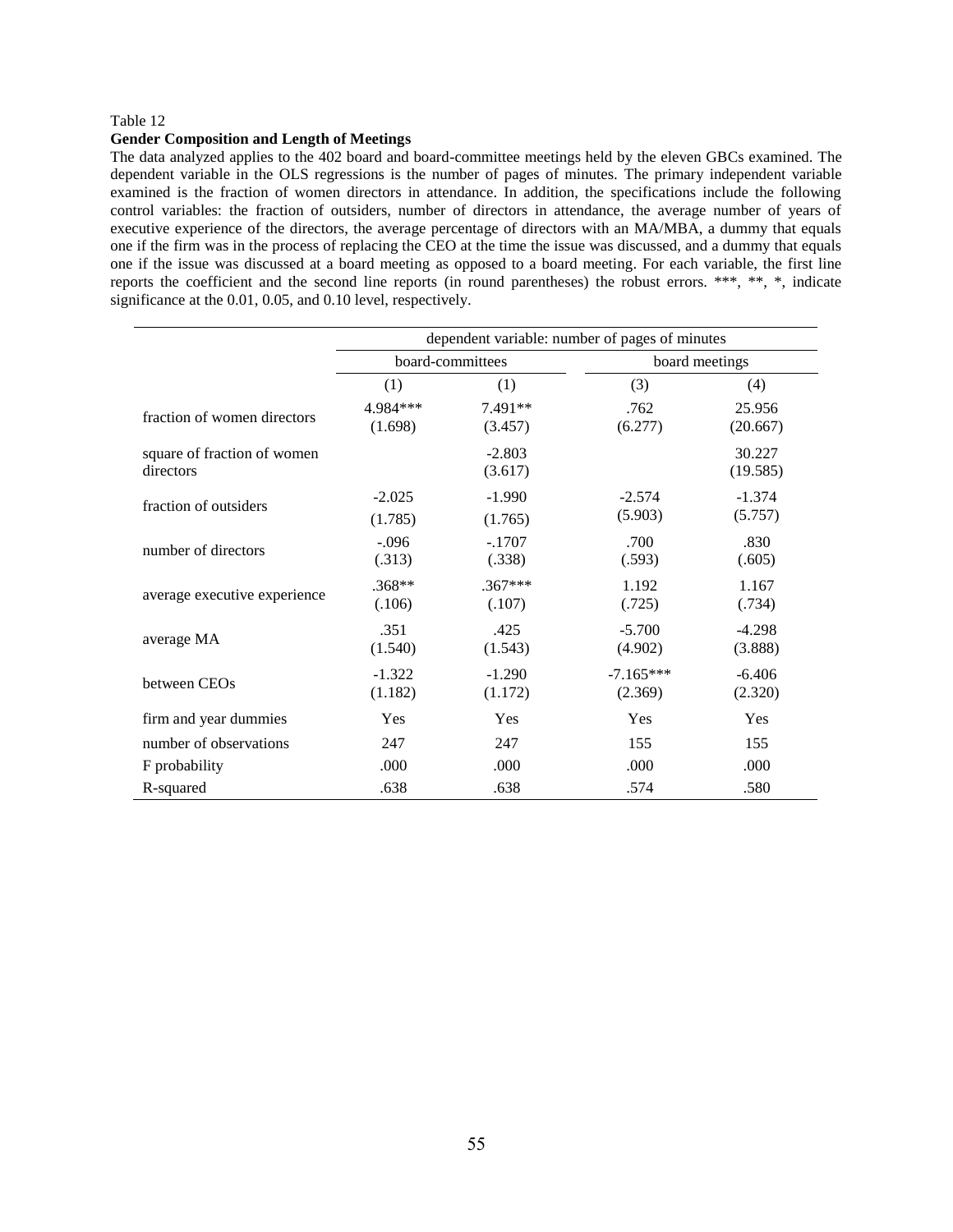### **Appendix A: Additional Information on GBCs**

l

Israel's 1999 "Corporation Law", which applies to all corporations in Israel (including government owned firms), and its 1975 "Government Companies Law" (GCL), which applies only to government-owned firms, detail the duties incumbent upon their boards. Both laws stress that the board must determine the company's policy and monitor the CEO. Concerning "business companies", which are the firms examined in this study, the Government Companies Law explicitly requires that "the firm operate according to business considerations just as firms with no government shareholder do" (authors' translation).

Furthermore, the GCL specifies additional tasks for which the board is responsible, which include determining the company's budget, discussing the financial reports, determining the long-term strategic plan, as well as choosing, appointing, and monitoring the CEO. The GCL also states that the CEO is not permitted to serve as the chairman or as a director of the firm of which he is the CEO. However, in our sample the CEO is present in virtually all meetings of the board and its committees.<sup>35</sup>

The bylaws of each GBC generally require that the board be made up of eight to twelve directors, with seven to ten serving directors being most common. The bylaws of each of the companies also specify which ministers appoint the directors of the company; in most cases it is the Minister of Finance and one additional relevant minister.<sup>36</sup> In certain cases, the bylaws state that some of the directors must be employees of the ministries, and/or representatives of the company's employees, but in none of the companies can more than two of the latter sit on a board. The 1975 "Government Companies Law" imposes restrictions on nominating politicians to GBC boards, and the nomination committee strictly enforces these restrictions. Hence, although the directors nominated must be somehow connected to the ministers, virtually no politicians were nominated to the firms examined.

GBC directors have the same fiduciary duties as directors serving on public and private Israeli companies. Israel's 1999 "Corporation Law" specifies these duties: "An office holder shall owe a fiduciary duty to the company, shall act in good faith and for the benefit of the company" (paragraph 254 (a)). Israeli law is based on the Common Law, and therefore is very similar to comparable American law. Lawsuits against officers and directors of both public and private companies are less common In Israel than in the United States. All directors in our sample have Directors and Officer's Liability Insurance, which provides them similar coverage to that provided to directors of comparable non-governmental firms. The only compensation given to GBC directors is a fixed compensation for each meeting they attend, which ranges between \$185 and \$350 per meeting, depending on the company's size.<sup>37</sup>

<sup>&</sup>lt;sup>35</sup> All GBCs have finance and audit board-committees. In addition, most GBCs have approximately two to three additional board-committees.

 $36$  The GCL requires that in companies in which the government holds more than half the votes in the general stockholders' meetings, directors must be at least twenty-five years old, be residents of Israel, and either have degrees in business, economics, law, accounting, engineering, public service, or any other field relevant to the firm, or have at least five years of relevant experience or experience in a senior management position. The requirements regarding the chairman are even stricter.

 $37$ Although this financial compensation is not high, there are many candidates interested in being directors of GBCs, since such positions provide status, the expansion of one's professional network, and also enable the development of an expertise in demand in the better-paying private sector. In small and medium companies, the chairman is not employed on a full-time basis, and his compensation is based on the number of meetings he actually attends. In large companies, the chairman is employed on a full-time basis, and accordingly receives (only) a monthly salary.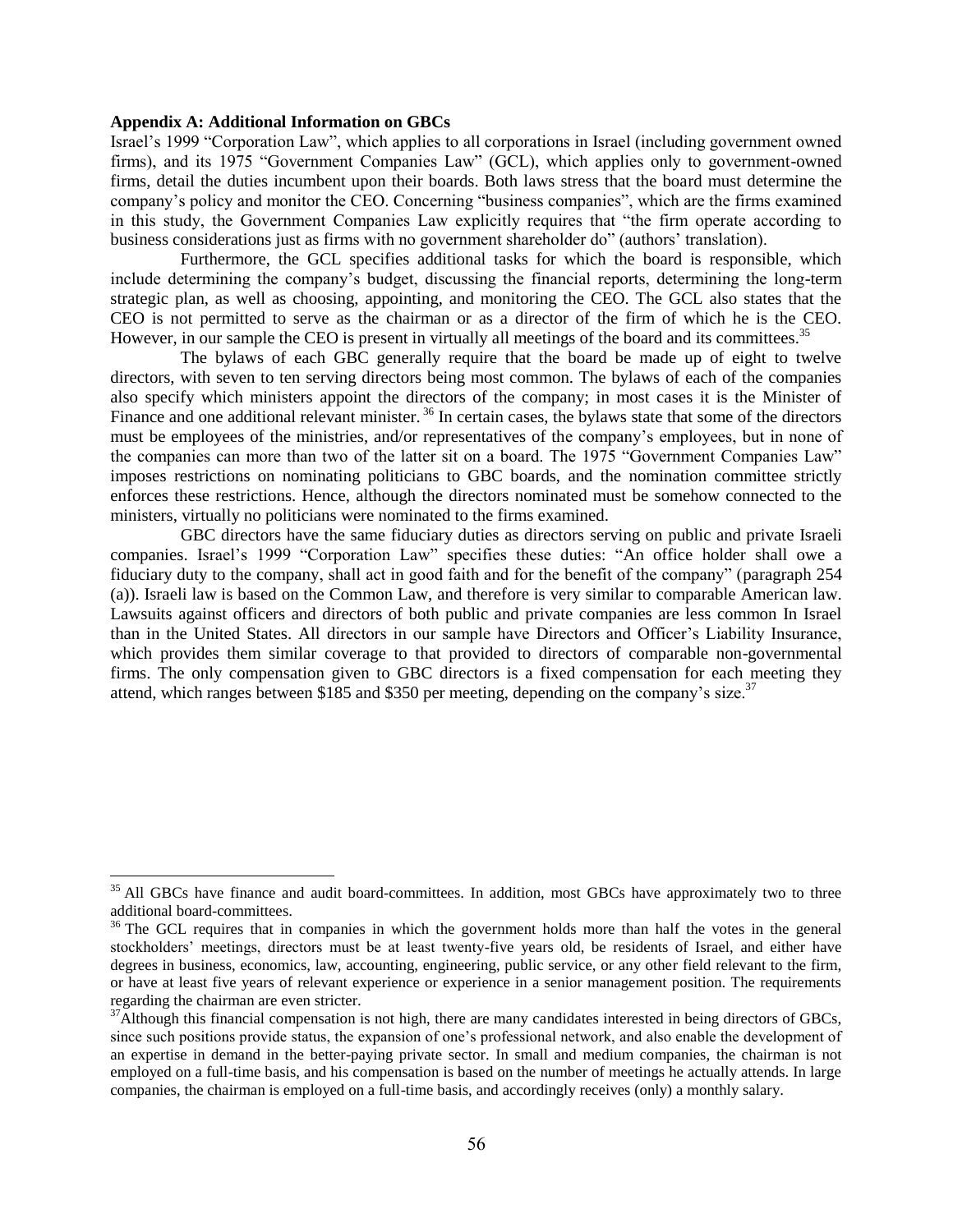# **Appendix B: Complete Coding Guidelines**

B.1. *Complete coding guidelines* 

The following coding guidelines were defined in coding the data:

- 1. *General information*. For each issue discussed, the coding included the name of the company, date of meeting, type of meeting (board or a specific board-committee), whether the issue was merely presented as an update or alternatively culminated in a decision made by the board, the number of lines in the minutes documenting the issue discussed, and the total number of pages of minutes of the complete meeting at which the issue was discussed.
- 2. *Aggregate topic-subjects*. Each topic discussed or decision made in a board meeting or boardcommittee meeting was coded under one of the following five aggregate topic-subjects: audit and contracting, business issues, financial issues, formal issues, and personnel and benefits. Each of these aggregate topic-subjects includes the following 23 topic subjects (defined in Section A.2 of this appendix):
	- a. *Audit and contracting*: audit issues, contracting or purchases, legal, and ratification of audit committee.
	- b. *Business issues*: business issues, business projects, cross-firm issues, ongoing general issues, ratification of operational committee, regulation and government, and strategic issues.
	- c. *Financial issues*: budget, financial reports, investment or finance, and ratification of financial committee.
	- d. *Formal issues*: appointments of members, approving past minutes of meetings, choosing a chairman for the meeting, and formal issues.
	- e. *Personnel and benefits*: appointing or firing an executive, organizational change, personnel and benefits, and ratification of human resources committee.
- 3. *Supervision.* All topic-subjects were divided according to whether they were of supervisory or managerial nature. Supervisory topic-subjects were defined as appointment of members, approving minutes of earlier meetings, audit issues, choosing a chairman for the meeting, contracting or purchases, financial reports, formal issues, legal issues, personnel and benefits, ratification of audit committee, ratification of human resources committee, ratification of operational committee, ratification of financial committee, and regulation and government. Managerial topic-subjects were defined as appointing or firing an executive, budget, business issues, business projects, cross-firm issues, investment or finance, ongoing general issues, organizational change, and strategic issues.
- 4. *Presentation of alternatives.* These are cases in which the board was presented with at least two alternatives, including cases in which the CEO or management made its own preference clear.
- 5. *Further updates.* These are cases in which the board requested to receive further information or an update on the subject discussed. In cases in which concerning a single topic-subject the board requested more than one update or further information, this was coded as one request.
- 6. *Taking an initiative.* When a board actively did something that was meant to improve the company, according to its own understanding, this was coded as either "minor initiative" or as "major initiative". Minor initiative indicates that the board slightly modified the original proposal. For examples: the board approved a lease it was asked to approve, yet decided to introduce a few revisions of details; the board requested that some moderate action be taken, for instance, that the CEO write a letter to the regulator about an issue discussed at the board meeting; or the board decided to form a committee or appoint a director to handle a certain issue, but when this decision was made it is too early to know whether any action was indeed taken.<sup>38</sup> Major initiative indicates that the board took an active part in defining the steps or actions that should be taken, or delved into an issue it actively requested to discuss. For example: a board requested to examine the company's policy concerning perks (e.g.,

l  $38$  If the minutes of subsequent meetings documented that the board did take a major initiative, it was categorized accordingly for that subsequent meeting.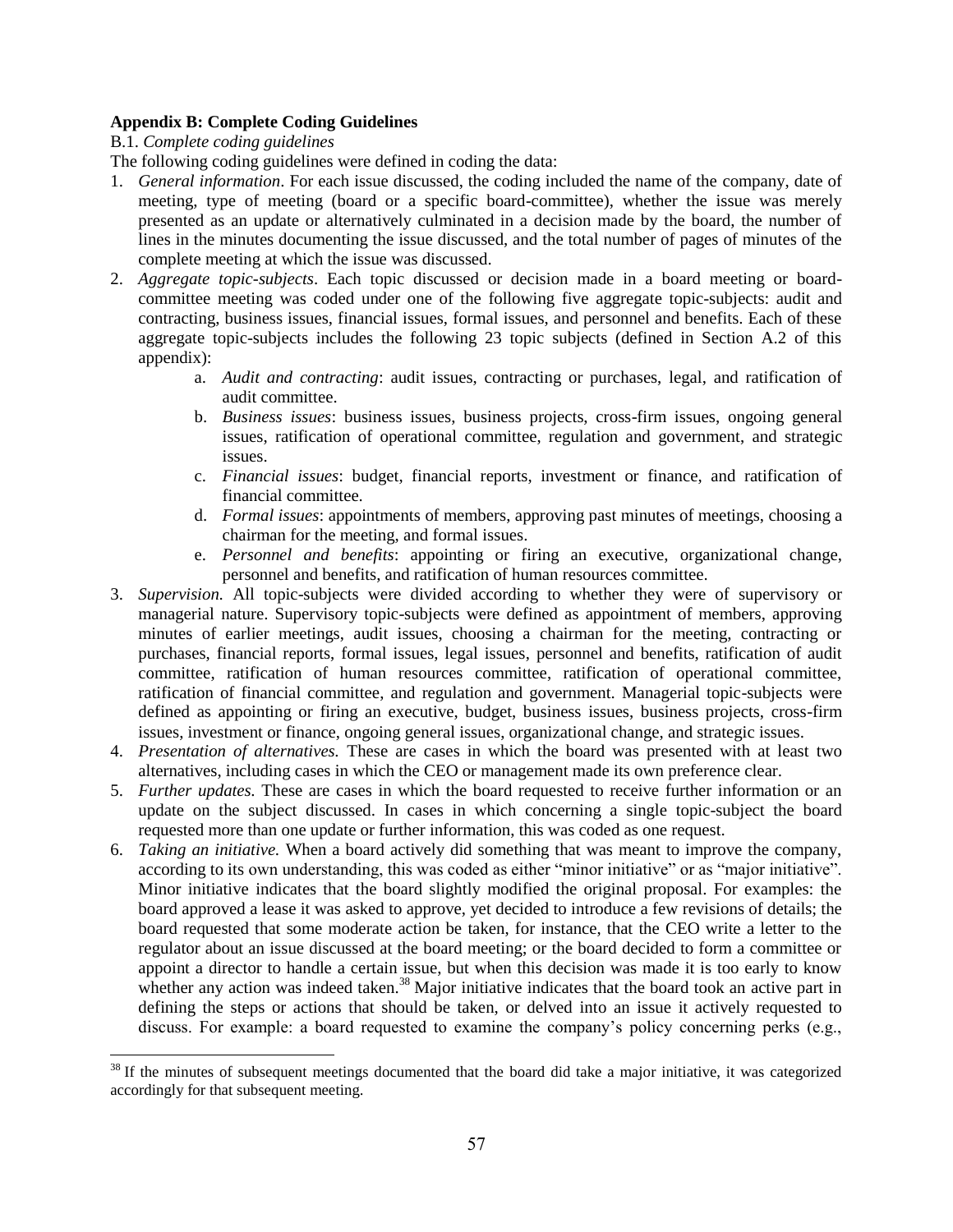which employees were eligible to be driven to work, at what times, and under what circumstances), discussed the policy concerning that perk quite thoroughly, and finally, formulated and adopted a new alternative policy; or a board actively sought, both within the boardroom and elsewhere, to change the regulation imposed on the firm.<sup>39</sup>

- 7. *Decision in line with CEO.* For each decision made by the board, the decision was coded as either in line, partially in line, or not in line with the CEO's or management's proposal.<sup>40</sup>
- 8. *Dissension.* These are cases in which a decision was made, and one or more of the directors did not vote as the others (either opposing them or abstaining).
- 9. *Size of board and board composition.* For each meeting, the total number of attending directors was coded, along with the number of attending women directors, directors from ethnic minority members (Arabs), and outside directors. $41$
- 10. *No serving CEO.* These are cases in which the firm had no CEO at the time the board or boardcommittee meeting was held.
- 11. *Consistency.* To assure consistent standards all coding was executed by a single person (one of us), $^{42}$  who reviewed the coding several times.

### B.2. *List of topic-subjects*

 $\overline{\phantom{a}}$ 

Each topic discussed or decision made in a board or board-committee meeting was coded under one of the following 23 topic-subjects.

- i. *Appointing or firing an executive* executives include the CEO, his deputies, and the auditor.
- ii. *Appointment of members* to board-committees or boards of subsidiary firms.
- iii. *Approving minutes of past meetings* formal approval of the minutes by the board.
- iv. *Audit* audit reports and audit issues regarding the firm.
- v. *Budget* updates, suggested changes, and projected budget.
- vi. *Business issues* a standard business issue. For instance, in the case of a bank, waiving part of a problematic debt.
- vii. *Business project* data regarding a specific project the firm or a subsidiary had undertaken or ad considered undertaking.
- viii. *Choosing a chairman for the meeting* for companies that do not have a permanent chairman and elect one for each board meeting.
- ix. *Contracting or purchases* contracts regarding purchasing raw materials, supplies, real estate, or services, for example, from advisers and external accountants. This category also includes problems that could arise within contractual relation.

 $39$  One could argue that this specific coding category is one with a soft definition. For this reason, great care was taken to assure that the coding be conducted according to consistent standards. After the coding was completed, apart from the general rechecking of all of the coding, the coding of this specific category was carefully reexamined throughout all minutes examined.

 $40$ In cases in which the chairman received a monthly salary and, accordingly, dedicated most of his time to the firm, it is generally evident from the minutes that in the boardroom his views were coordinated and aligned with those of the CEO. In these cases, the chairman usually complemented the CEO and vice versa. Accordingly, views of chairmen who receive monthly salaries were regarded and coded as identical to those of the CEO. In contrast, in firms in which the chairman was compensated only on a base of board and board-committee meetings he attended, his views were not always coordinated and aligned with those of the CEO and, therefore, he was regarded as a board member and his views were coded accordingly as views of the board.

<sup>&</sup>lt;sup>41</sup> Inside directors were defined as government employees and firm employees.

<sup>&</sup>lt;sup>42</sup> This was also due to the confidentiality of the minutes, which were made available to the authors with the proviso that virtually only they be allowed access to them.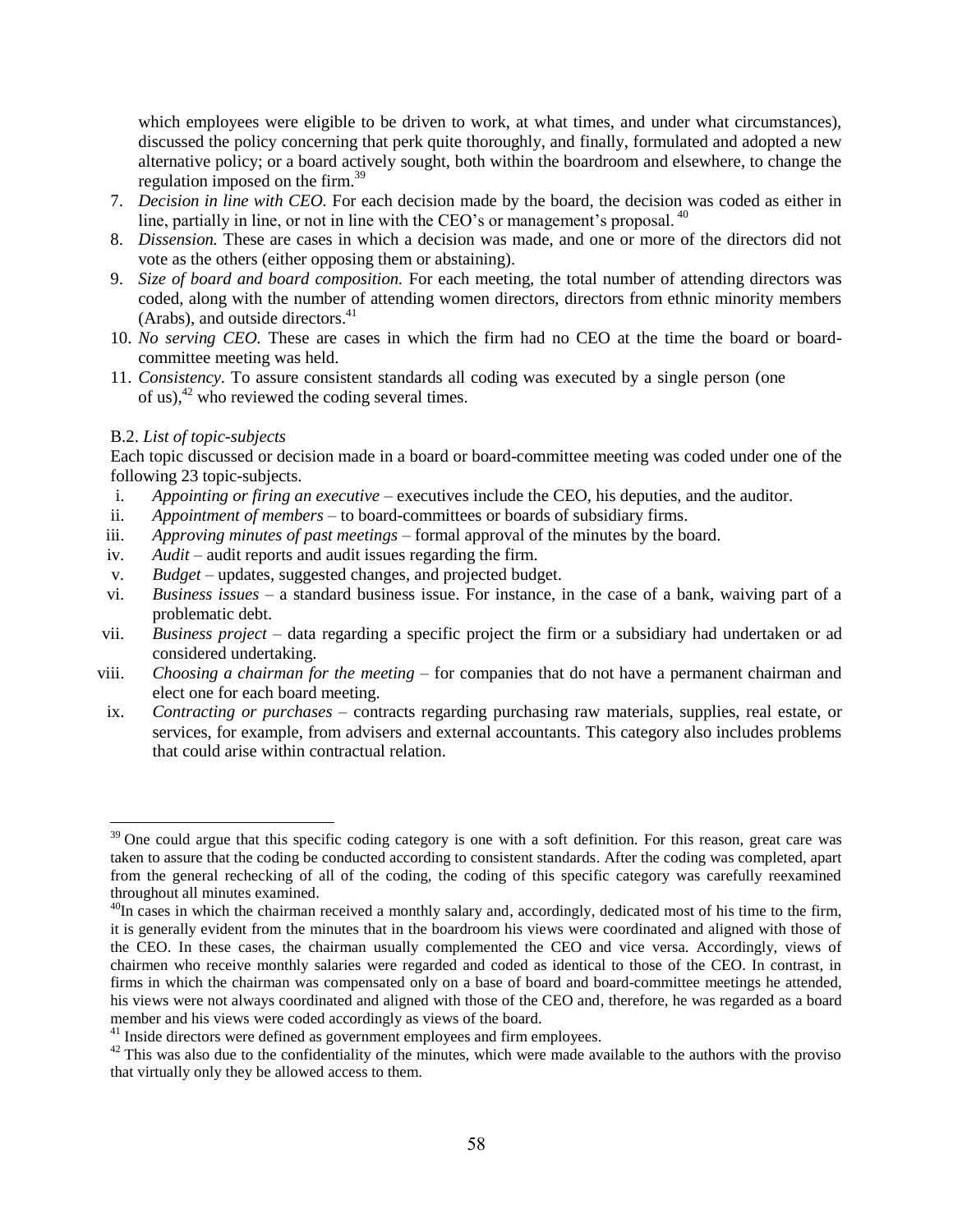- x. *Cross-firm issue*s an issue with across-the-firm implications (for example, proposed changes in the customer service or moving the offices to a new location), or the plans of a specific unit that have ramifications and implications for the firm at large.
- xi. *Financial reports* discussions regarding the financial reports and the assumptions upon which they rely.
- xii. *Formal issues* issues that must receive the formal approval of the board, such as granting the authority to sign a contract or financial reports or to represent the firm in a general meeting.
- xiii. *Investment or finance* issues regarding money invested, borrowed from banks or the government, or raised from institutional investors or the stock market, and also issues regarding the firm's floating stock.
- xiv. *Legal* legal issues, including insurance.
- xv. *Ongoing general issues* ongoing continuing issues in the life of the firm, including brief anecdotal updates on issues previously discussed by the board. Most board meetings commenced with such brief updates presented by the CEO or chairman. When distinct issues were discussed in detail, each was coded separately.
- xvi. *Organizational change* structural changes in the firm.
- xvii. *Personnel and benefits* employee benefits (e.g., receiving bonuses or leasing cars), behavioral problems among employees, changes in the total number of employees, general policies regarding employees, and a limited range of issues regarding compensation and benefits received by the directors.
- xviii. *Ratification of audit committee* a decision made by the audit board-committee that was only briefly presented to the board, to allow ratification of the decision.
- xix. *Ratification of financial committee* a decision made by the financial board-committee that was only briefly presented to the board, to allow ratification of the decision.
- xx. *Ratification of human resources committee* a decision made by the human resource boardcommittee that was only briefly presented to the board, to allow ratification of the decision.
- xxi. *Ratification of operational committee* a decision made by the operational board-committee that was only briefly presented to the board, to allow ratification of the decision.
- xxii. *Regulation and government –* relation with the government, whether as regulator, shareholder, or otherwise. Examples of issues included are fees determined by the regulator, dividends the government demanded, and privatization.
- xxiii. *Strategic issues* discussions pertaining to the strategic business plan of the firm, or at least of a major activity of the firm, for the following years.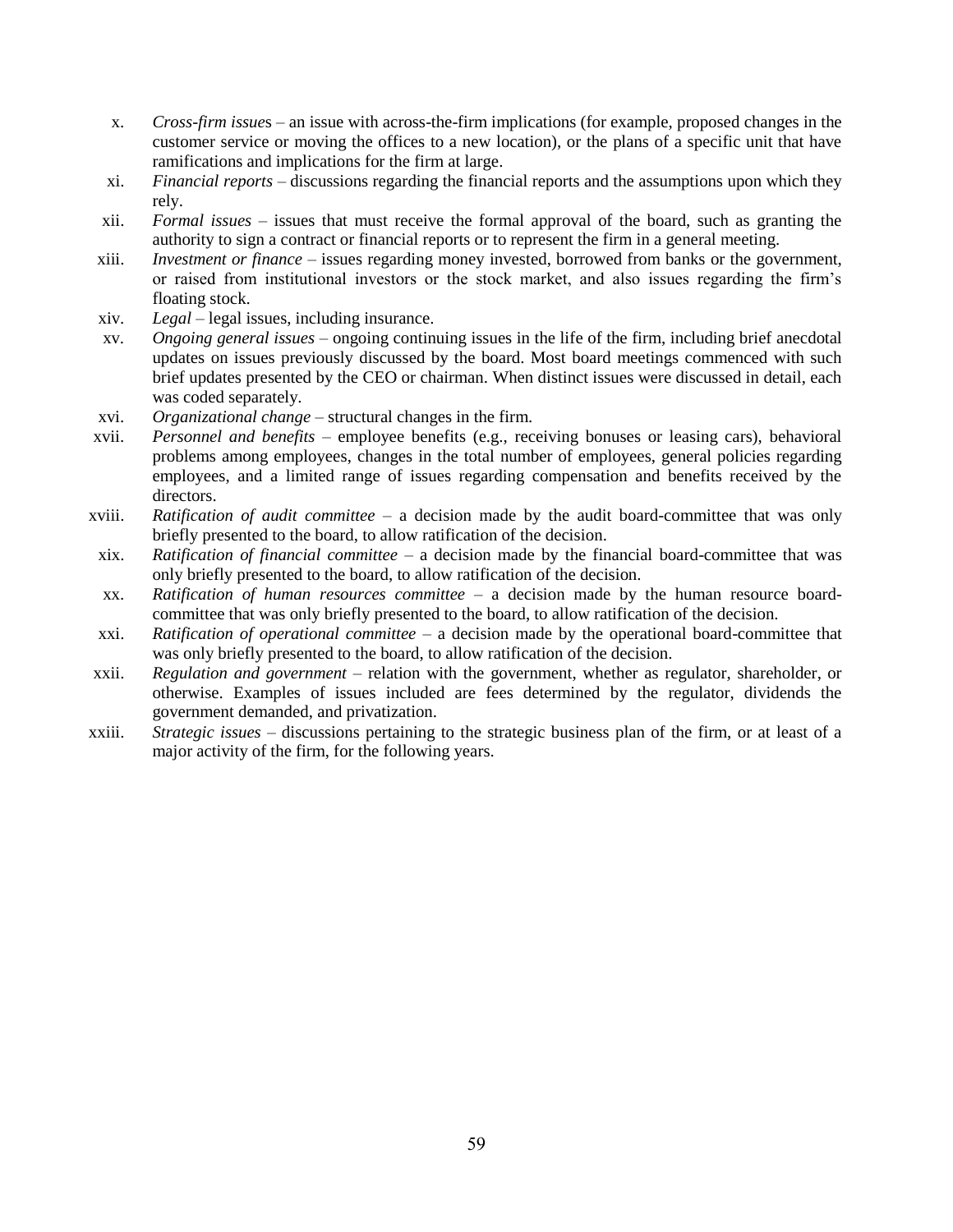## **Appendix C – Examples of Actions Taken**

This appendix illustrates the types of actions that were taken by the boards. Namely, the appendix documents all the actions that were taken and coded under one of the twenty-three topic subjects – the "budget" topic-subject. For the budget topic-subject, eighteen requests were made to receive further information or an update, and ten initiatives were taken. All these actions are specified bellow.

## **Requests to receive further information or an update:**

The board requested to receive:

- 1. A sensitivity analysis examining how the budget would change if the Dollar Israeli New Shekel exchange rate would increase or decrease.
- 2. Information on new business projects that have not been presented to the board, and the proposed budget for those business projects.
- 3. An analysis examining how the budget would be affected if the firm's projected revenue were to decrease by 5%.
- 4. An analysis of how the valuation methods required by SOX (which the firms were required to implement gradually) affected the value of the firm's assets and those of its daughter companies.
- 5. An analysis of how purchasing raw materials in the spot market could affect the firm's budget.
- 6. The actual expenses of several projects, compared to those projected.
- 7. An analysis of the expenses incurred in order to maintain the vehicles owned and used by the company, and a parallel analysis as to what the company's expenses would be if it were instead to lease the vehicles it uses.
- 8. A report on the profitability of the different business sectors in which the firm operates.
- 9. A list of all the outside advisers providing services to the firm, the services they provide, and their cost.
- 10. An updated budget following the firing of some of the employees.
- 11. Information on how one of the major raw materials is purchased, and a proposal of alternatives that could possibly cut those expenses.
- 12. A report on a specific budget category that, in the previous year, the board had demanded be cut, and on the actual expenses in this budget category.
- 13. A more accurate long-term budget.
- 14. A new investment budget that would be cut by 10%.
- 15. A legal opinion concerning the company's ability to use a designated budget category for other purposes.
- 16. A document that summarizes the exposures of the company following a change in regulation.
- 17. A quarterly update comparing the budget as initially planned to actual expenses.
- 18. Several alternatives to the proposed budget.

### **Initiatives taken:**

- 1. Following the presentation of the revenue and expenses of one of the daughter firms, the board expressed its desire to consider seriously selling this daughter company. An additional discussion of this topic was scheduled.
- 2. Following receipt of a budget update, the boards requested that the firm change its policy not to include any "allowance for bad debt", and that it indeed make such an allowance.
- 3. To increase the limited cash flow of the company, the board suggested and decided that the company attempt to increase its suppliers' credit, and that it limit the number of miles employees are permitted to drive in the companies vehicles as well as the limits on cell phone bills that would be covered by the firm.
- 4. The board proposed and decided to hire an outside consultant who would map the firm's financial exposures, and recommend how to invest the firm's cash.
- 5. The board proposed and decided that the budget allocated to providing improved customer service be increased.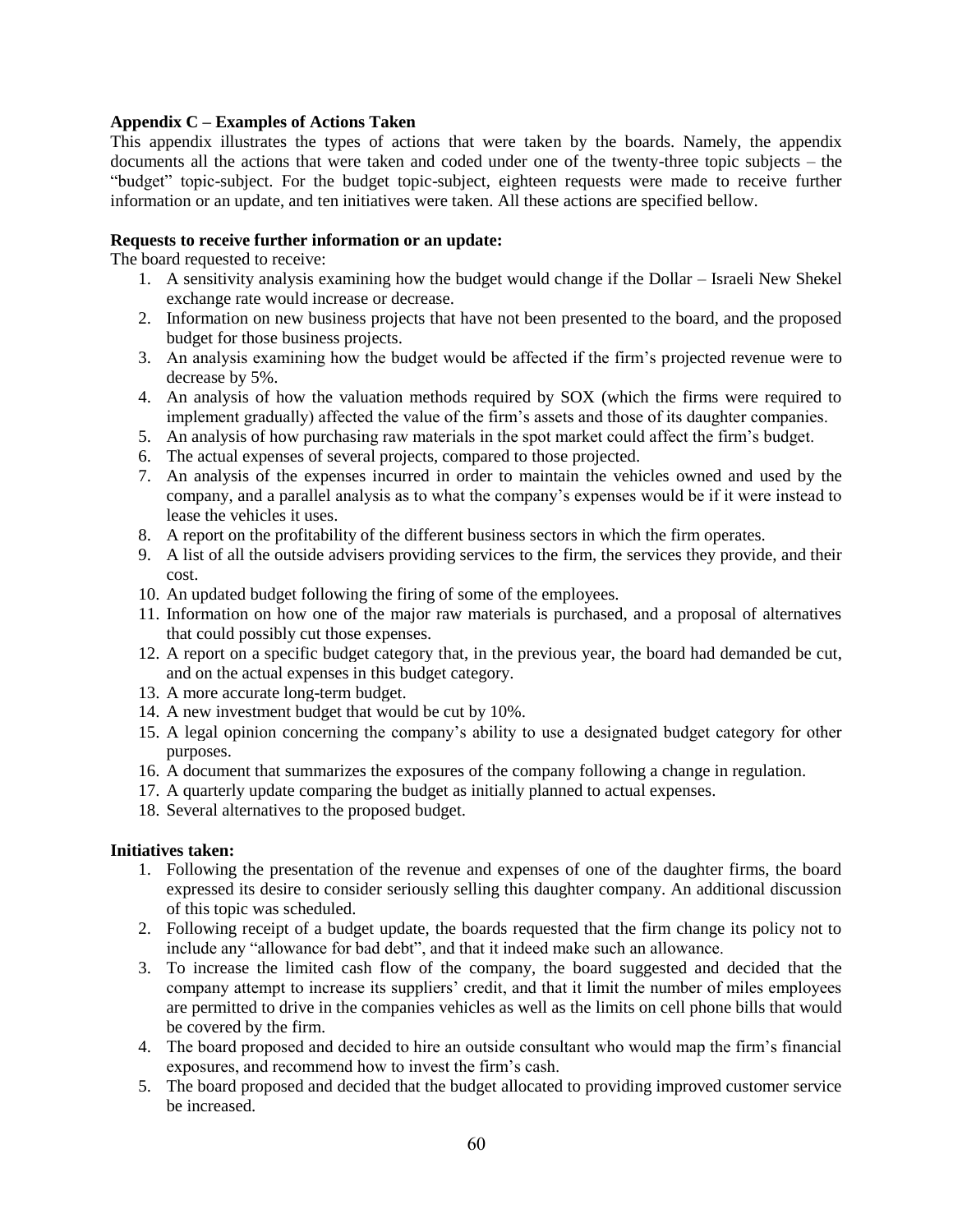- 6. The board made it clear that it expected the company to generate a minimal profit it had defined, and demanded the projected budget be revised accordingly.
- 7. The board requested that the CEO seek alternative suppliers. These alternative suppliers were expected to affect the short- and long-term budget.
- 8. The board initiated a meeting with the regulator, which was attended by the board and the management. In this meeting, the boards and management requested that the regulation be changed in a way that would increase the firm's income.
- 9. The board decided to make priorities as to which projects should receive increased budget, and at the next meeting, accordingly, it made changes in the proposed budget.
- 10. The board initiated a discussion on the times, intervals, and format in which it wishes to receive information concerning the budget.